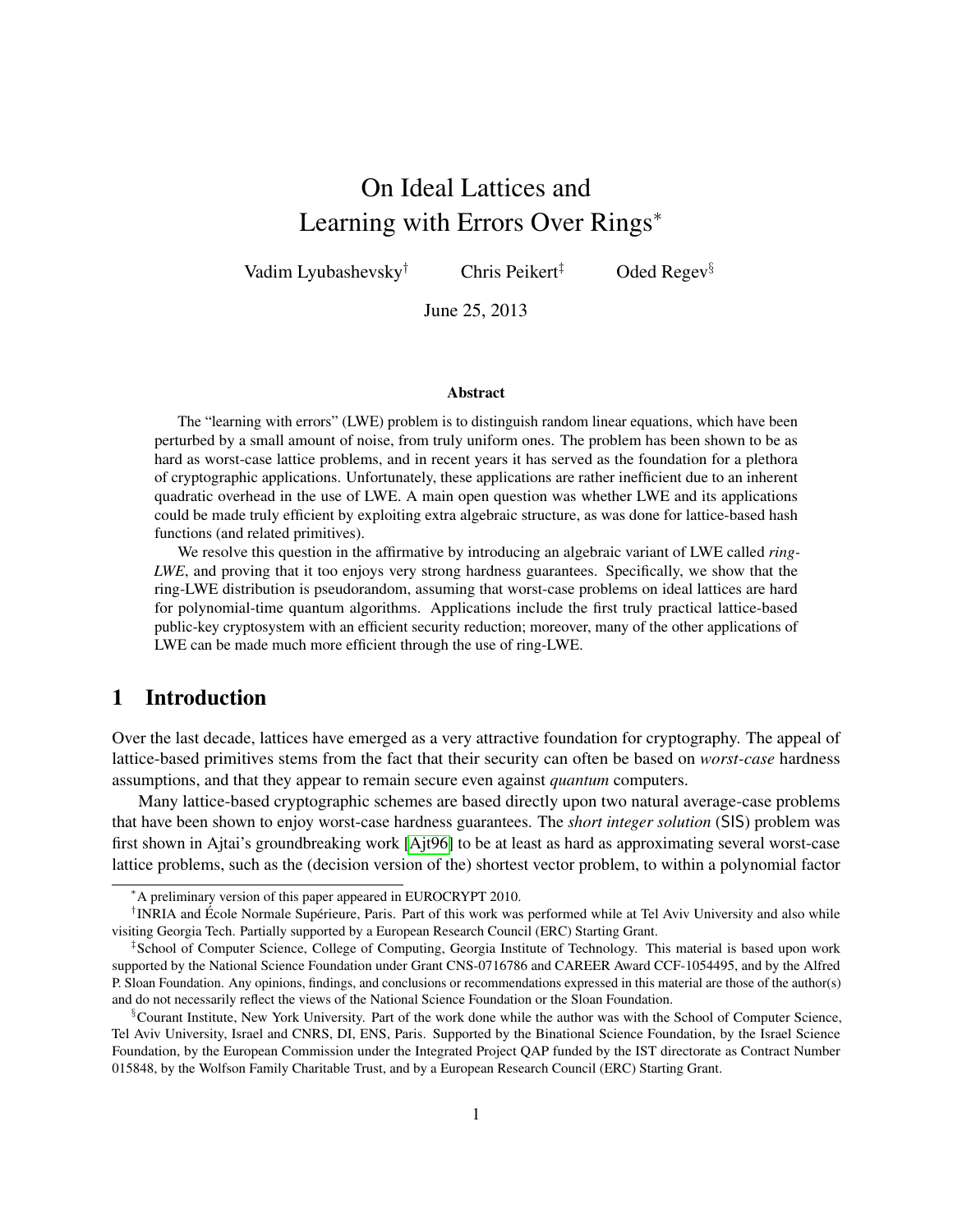in the lattice dimension. More recently, Regev [\[Reg05\]](#page-33-0) defined the *learning with errors* (LWE) problem and proved that it enjoys similar worst-case hardness properties, under a quantum reduction. (That is, an efficient algorithm for LWE would imply efficient quantum algorithms for approximate lattice problems.) As shown in two recent results [\[Pei09,](#page-32-0)  $BLP<sup>+</sup>13$  $BLP<sup>+</sup>13$ ], establishing the hardness of LWE under classical (non-quantum) reductions is also possible, but currently this is based on more restricted lattice problems.

The SIS problem may be seen as a variant of subset-sum over a particular additive group. In more detail, let  $n \geq 1$  be an integer dimension and  $q \geq 2$  be an integer modulus; the problem is, given polynomially many random and independent  $a_i \in \mathbb{Z}_q^n$ , to find a 'small' integer combination of them that sums to  $0 \in \mathbb{Z}_q^n$ . The LWE problem is closely related to SIS, and can be stated succinctly as the task of distinguishing 'noisy linear equations' from truly random ones. More specifically, the goal is to distinguish polynomially many pairs of the form  $(a_i, b_i \approx \langle a_i, s \rangle) \in \mathbb{Z}_q^n \times \mathbb{Z}_q$  from *uniformly random* and independent pairs. Here  $s \in \mathbb{Z}_q^n$ is a uniformly random secret (which is kept the same for all pairs), each  $a_i \in \mathbb{Z}_q^n$  is uniformly random and independent, and each inner product  $\langle a_i, s \rangle \in \mathbb{Z}_q$  is perturbed by a fresh random error term that is typically distributed like a (rounded) normal variable.

In recent years, a multitude of cryptographic schemes have been proposed around the SIS and LWE problems. The SIS problem has been the foundation for one-way [\[Ajt96\]](#page-30-0) and collision-resistant hash functions [\[GGH96\]](#page-31-1), identification schemes [\[MV03,](#page-32-1) [Lyu08,](#page-32-2) [KTX08\]](#page-31-2), and digital signatures [\[GPV08,](#page-31-3) [CHKP10,](#page-31-4) [Boy10,](#page-31-5) [MP12,](#page-32-3) [Lyu12\]](#page-32-4). The LWE problem has proved to be amazingly versatile, serving as the basis for secure public-key encryption under both chosen-plaintext [\[Reg05,](#page-33-0) [PVW08,](#page-33-1) [LP11\]](#page-32-5) and chosen-ciphertext [\[PW08,](#page-33-2) [Pei09,](#page-32-0) [MP12\]](#page-32-3) attacks, oblivious transfer [\[PVW08\]](#page-33-1), identity-based encryption [\[GPV08,](#page-31-3) [CHKP10,](#page-31-4) [ABB10a,](#page-30-1) [ABB10b\]](#page-30-2), various forms of leakage-resilient cryptography (e.g., [\[AGV09,](#page-30-3) [ACPS09,](#page-30-4) [GKPV10\]](#page-31-6)), fully homomorphic encryption [\[BV11,](#page-31-7) [BGV12\]](#page-31-8) (following the seminal work of Gentry [\[Gen09\]](#page-31-9)), and much more.

A main drawback of schemes based on the SIS and LWE problems, however, is that they tend not to be efficient enough for practical applications. Even the simplest primitives, such as one-way and collisionresistant hash functions, have key sizes and require computation times that are at least *quadratic* in the main security parameter, which needs to be in the several hundreds for sufficient security against known attacks (see, e.g., [\[MR09,](#page-32-6) [LP11\]](#page-32-5)).

A promising approach for avoiding this intrinsic inefficiency is to use lattices that possess extra algebraic structure. Influenced by the heuristic design of the NTRU cryptosystem [\[HPS98\]](#page-31-10), Micciancio [\[Mic02\]](#page-32-7) proposed a 'compact,' efficient one-way function (though not a collision-resistant one; see [\[PR06,](#page-32-8) [LM06\]](#page-31-11)) using a ring-based variant of SIS that he proved is at least as hard as worst-case problems on *cyclic* lattices. Later, Peikert and Rosen [\[PR06\]](#page-32-8) and Lyubashevsky and Micciancio [\[LM06\]](#page-31-11) independently showed that a modified ring-SIS problem is as hard as worst-case problems on *ideal* lattices (a generalization of cyclic lattices), which led to constructions of collision-resistant hash functions with practical implementations [\[LMPR08\]](#page-32-9). These results paved the way for other efficient cryptographic constructions, including identification schemes [\[Lyu09\]](#page-32-10) and signatures [\[LM08,](#page-32-11) [Lyu09\]](#page-32-10), though not any public-key encryption applications.

Despite its expected utility, a compact analogue of LWE with comparable security properties has not yet appeared in the literature (though see Section [1.4](#page-7-0) for discussion of a recent related work). Indeed, the perspectives and techniques that have so far been employed for the ring-SIS problem appear insufficient for adapting the more involved hardness proofs for LWE to the ring setting. Our main contributions in this paper are to define a ring-based variant of LWE and to prove its hardness under worst-case assumptions on ideal lattices.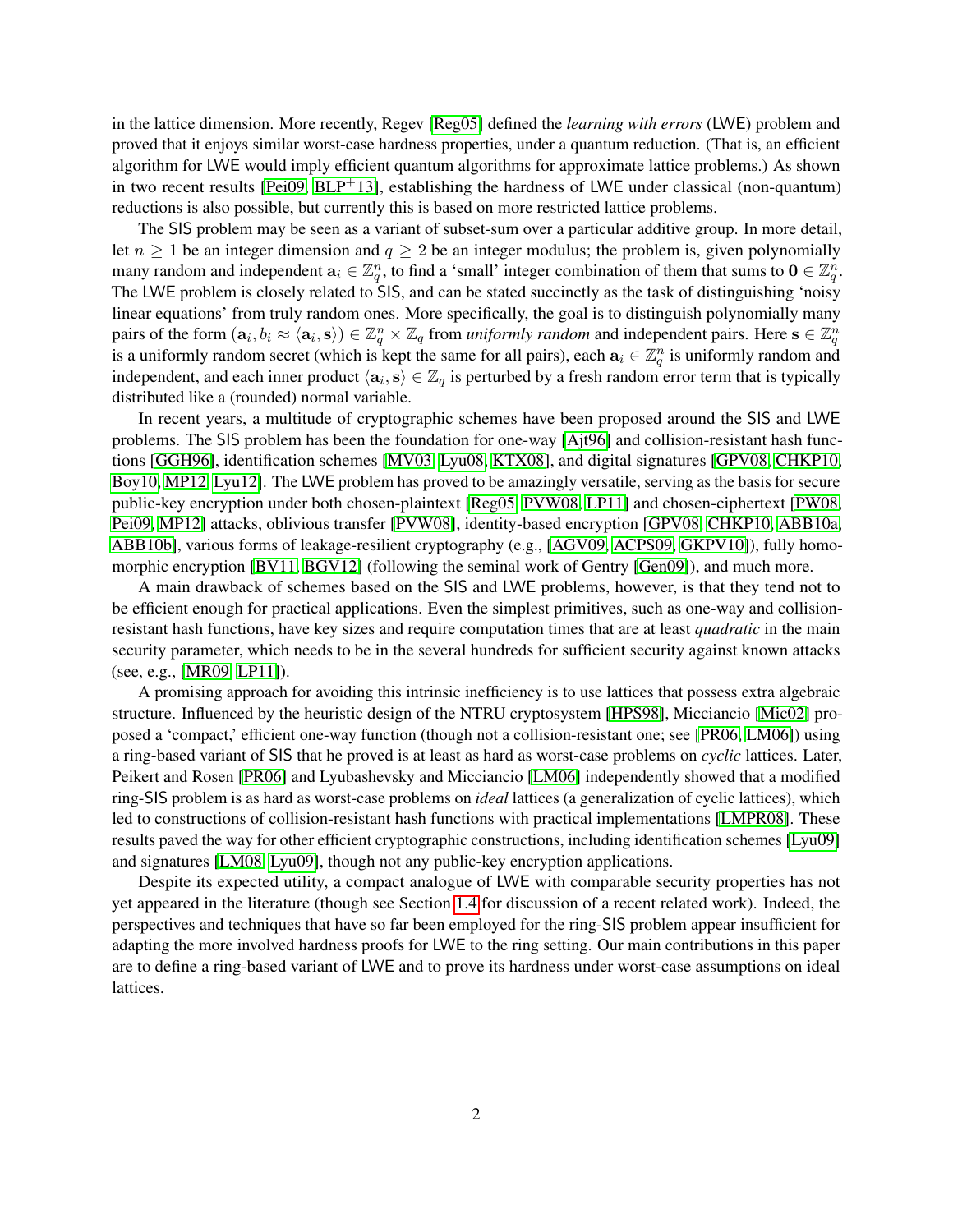## 1.1 Results

Here we give an informal overview of the ring-LWE problem and our hardness results for it. See Section [1.2](#page-4-0) below for a discussion of some of the technical points omitted from this overview.

Let  $f(x) = x^n + 1 \in \mathbb{Z}[x]$ , where the security parameter *n* is a power of 2, making  $f(x)$  irreducible over the rationals. Let  $R = \mathbb{Z}[x]/\langle f(x) \rangle$  be the ring of integer polynomials modulo  $f(x)$ . Elements of R (i.e., residues modulo  $f(x)$ ) can be represented by integer polynomials of degree less than n. Let  $q = 1 \text{ mod } 2n$  be a sufficiently large public prime modulus (bounded by a polynomial in n), and let  $R_q = R/\langle q \rangle = \mathbb{Z}_q[x]/\langle f(x) \rangle$  be the ring of integer polynomials modulo both  $f(x)$  and q. The  $q^n$  elements of  $R_q$  may be represented by polynomials of degree less than n whose coefficients are from some set of canonical representatives of  $\mathbb{Z}_q$ , e.g.,  $\{0, \ldots, q-1\}$ .

The ring-LWE problem in R, denoted R-LWE, may be informally defined as follows (the formal, more general definition is given in Section [3\)](#page-17-0): fix a certain error distribution over  $R$  that is concentrated on 'small' elements—informally, those having small integer coefficients—and let  $s = s(x) \in R_q$  be uniformly random. Analogously to LWE, the goal is to distinguish arbitrarily many independent 'random noisy ring equations' from truly uniform pairs. More specifically, the noisy equations are of the form  $(a, b \approx a \cdot s) \in R_q \times R_q$ , where each a is uniformly random, and each product  $a \cdot s$  is perturbed by a term drawn independently from the error distribution over R.

Main Theorem 1 (Informal). *Suppose that it is hard for polynomial-time* quantum *algorithms to approximate the search version of the shortest vector problem (*SVP*) in the* worst case *on* ideal lattices *in* R *to within a fixed* poly(n) *factor. Then any* poly(n) *number of samples drawn from the* R*-*LWE *distribution are pseudorandom to any polynomial-time (possibly quantum) attacker.*

For the ring R defined above, the family of ideal lattices is essentially the family of all "anti-cyclic integer lattices," i.e., lattices in  $\mathbb{Z}^n$  that are closed under the operation that cyclically rotates the coordinates and negates the cycled element (see below for the more general definition of ideal lattices). We stress that we rely here on the *search* version of SVP, which is important since contrary to the case of general lattices, the decision version is typically easy to approximate on ideal lattices (see Lemma [2.9\)](#page-13-0). For the same reason, adopting the approach behind *classical* hardness reductions for LWE [\[Pei09,](#page-32-0) [BLP](#page-31-0)+13], all of which seem to inherently rely on the decision version of SVP, would not be meaningful in this context (but see the end of Section [4.1\)](#page-21-0).

Our main theorem follows from two component results: the first one (proved in Section [4\)](#page-20-0) is a quantum reduction from worst-case approximate SVP on ideal lattices to the *search* version of ring-LWE; the second one (proved in Section [5\)](#page-24-0) shows that the R-LWE distribution is in fact *pseudorandom* assuming that the search problem is hard. More details on the proof are given in Section [1.3](#page-6-0) below.

**Efficiency.** For cryptographic applications, the  $R$ -LWE problem has many attractive features. First note the cryptographic strength of R-LWE versus standard LWE (or, for that matter, any other common numbertheoretic assumption): each noisy product  $b \approx a \cdot s$  gives n simultaneously pseudorandom values over  $\mathbb{Z}_q$ , rather than just one scalar, yet the cost of generating it is quite small: polynomial multiplication can be performed in  $O(n \log n)$  scalar operations, and in parallel depth  $O(\log n)$ , using the Fast Fourier Transform (FFT) or its variants, with highly optimized implementations in practice (see [\[LMPR08\]](#page-32-9) and the companion paper [\[LPR13\]](#page-32-12)). Finally, in most applications each sample  $(a, b) \in R_q \times R_q$  from the R-LWE distribution can replace n samples  $(a, b) \in \mathbb{Z}_q^n \times \mathbb{Z}_q$  from the standard LWE distribution, thus reducing the size of the public key (and often the secret key as well) by a factor of  $n$ . This is especially beneficial because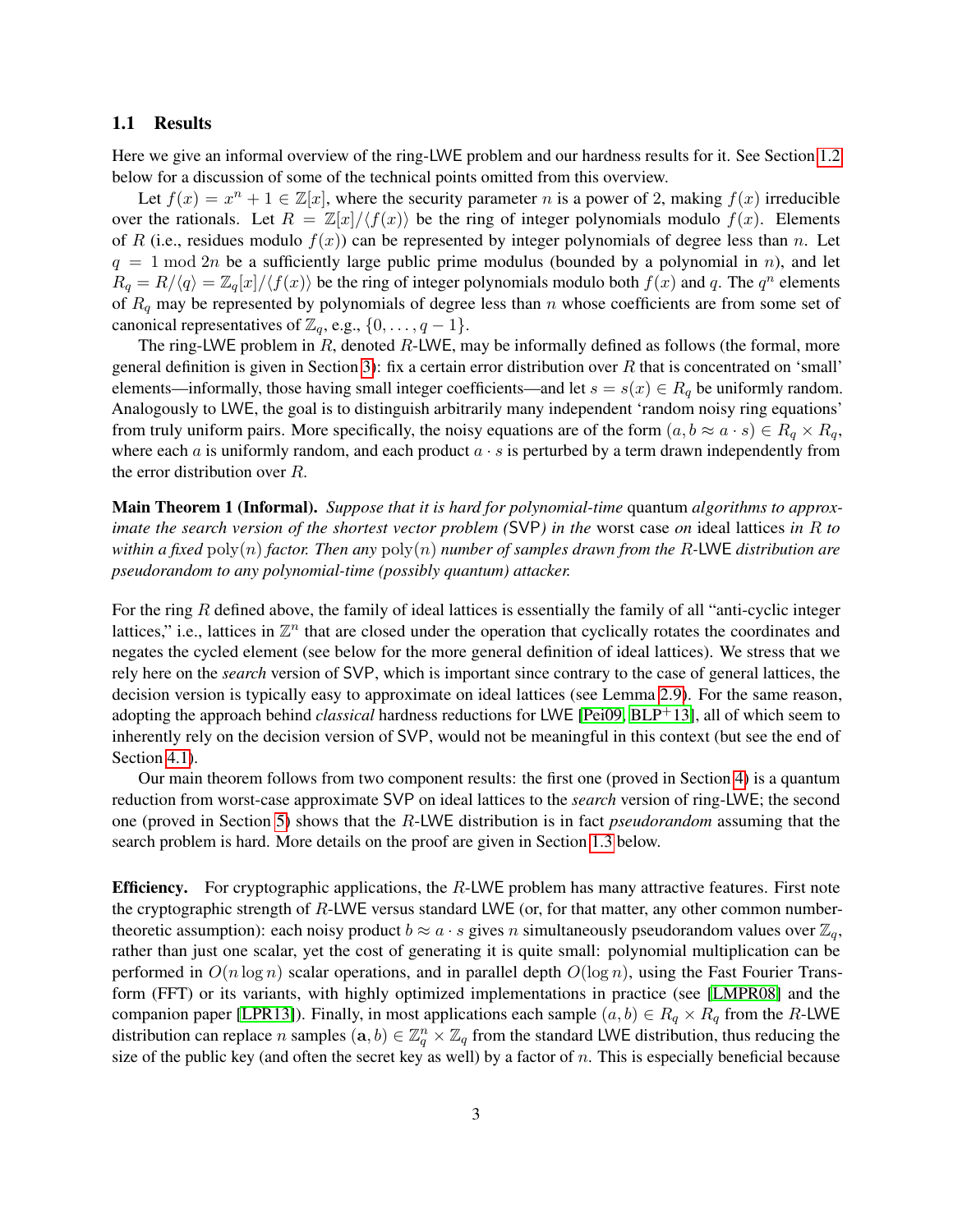key size has probably been the main barrier to practical lattice-based cryptosystems enjoying rigorous security analysis.

Security. Given the utility, flexibility, and efficiency of the ring-LWE problem, a natural question is: how plausible is the underlying assumption? All of the algebraic and algorithmic tools (including quantum computation) that we employ in our hardness reductions can also be brought to bear against SVP and other problems on ideal lattices. Yet despite considerable effort, no significant progress in attacking these problems has been made. The best known algorithms for ideal lattices perform essentially no better than their generic counterparts, both in theory and in practice. In particular, the asymptotically fastest known algorithms for obtaining an approximation to SVP on ideal lattices to within polynomial factors require time  $2^{\Omega(n)}$ , just as in the case of general lattices [\[AKS01,](#page-30-5) [MV10\]](#page-32-13).

We also gain some confidence in the hardness of ideal lattices from the fact that they arise naturally in algebraic number theory, a deep and well-studied branch of mathematics that has been investigated reasonably thoroughly from a computational point of view (see, e.g., [\[Coh93\]](#page-31-12)). Due to their recent application in the design of cryptographic schemes, however, it is probably still too early to say anything about their security with great confidence. Further study is certainly a very important research direction.

Applications. As mentioned above, a remarkable number and variety of cryptographic constructions have been based on standard LWE. Most of these applications can be made more efficient, and sometimes even practical for real-world usage, by adapting them to ring-LWE. This process is often straightforward, but in some cases it requires additional technical tools to obtain the tightest and most efficient results. In a companion paper [\[LPR13\]](#page-32-12) we give a collection of such tools, which include a strong 'regularity' lemma for the ring setting, tight bounds on the growth of error terms under ring operations, and fast special-purpose algorithms for important operations like generating error terms according to the appropriate distributions. We also construct several ring-LWE-based cryptosystems using these tools.

As one example application, here we sketch a simple and efficient semantically secure public-key cryptosystem, but defer a precise analysis and generalization to arbitrary cyclotomics to [\[LPR13\]](#page-32-12). For concreteness, fix the ring  $R = \mathbb{Z}[x]/\langle x^n + 1 \rangle$  for n a power of 2. The key-generation algorithm chooses a uniformly random element  $a \in R_q$  as well as two random 'small' elements  $s, e \in R$  from the error distribution. It outputs s as the secret key and the pair  $(a, b = a \cdot s + e) \in R_q^2$  as the public key. To encrypt an *n*-bit message  $z \in \{0,1\}^n$ , we view it as an element of R by using its bits as the 0-1 coefficients of a polynomial. The encryption algorithm then chooses three random 'small' elements  $r, e_1, e_2 \in R$  from the error distribution and outputs the pair  $(u, v) \in R_q^2$  as the encryption of z, where

$$
u = a \cdot r + e_1 \mod q \quad \text{and} \quad v = b \cdot r + e_2 + \lfloor q/2 \rfloor \cdot z \mod q.
$$

The decryption algorithm simply computes

$$
v - u \cdot s = (r \cdot e - s \cdot e_1 + e_2) + \lfloor q/2 \rfloor \cdot z \mod q.
$$

For an appropriate choice of parameters, the coefficients of  $r \cdot e - s \cdot e_1 + e_2 \in R$  have magnitudes less than  $q/4$ , so the bits of z can be recovered by rounding each coefficient of  $v - u \cdot s$  back to either 0 or  $|q/2|$ , whichever is closest modulo q. Notice the system's resemblance to the Diffie-Hellman key-agreement protocol [\[DH76\]](#page-31-13) and ElGamal cryptosystem [\[ElG84\]](#page-31-14), where  $a \in R_q$  is analogous to the generator of a (multiplicative) cyclic group, and taking noisy products is analogous to exponentiation.

Semantic security follows from two easy applications of the pseudorandomness of ring-LWE. First we note that ring-LWE samples are pseudorandom even when the *secret* is also chosen from the error distribution,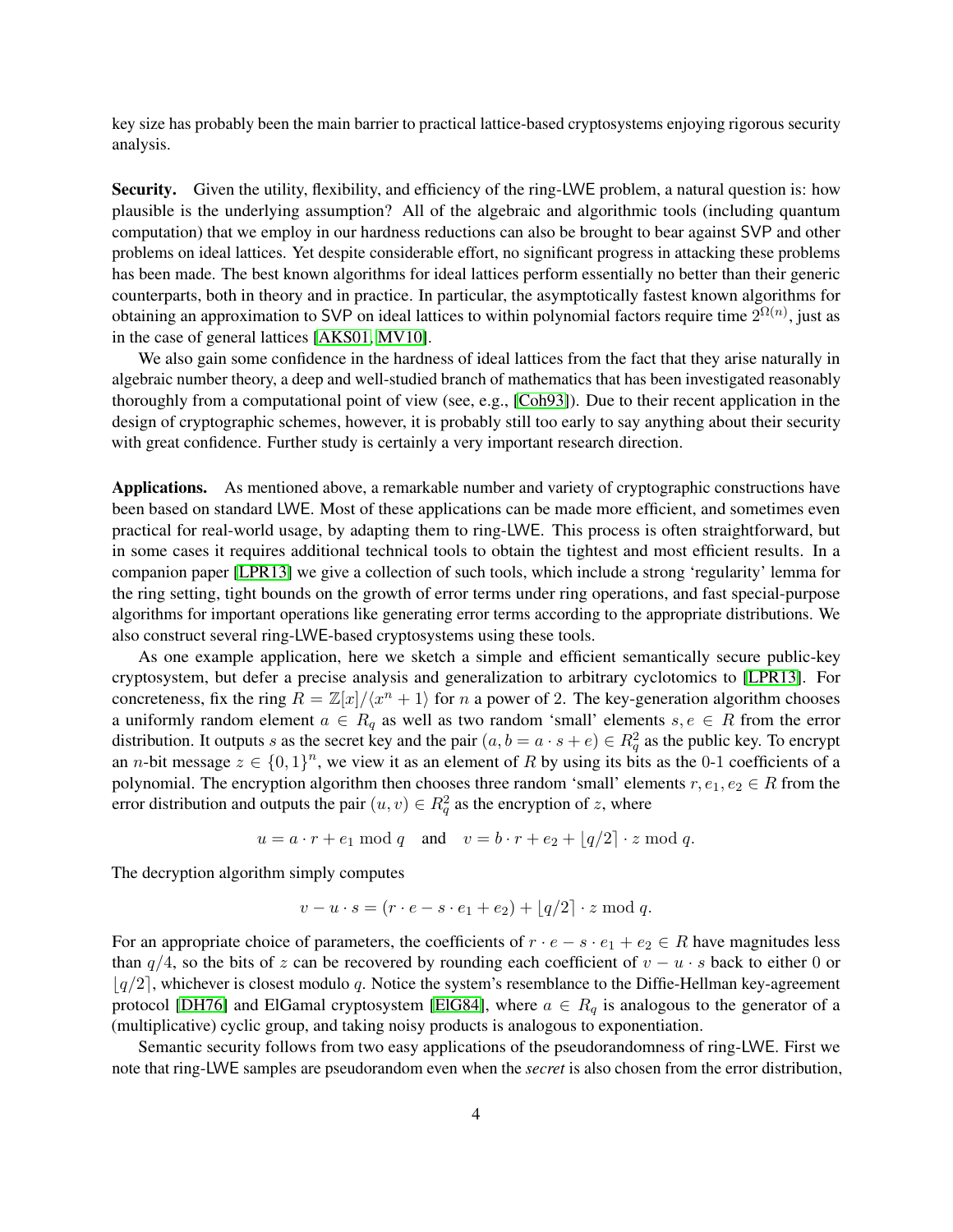by a transformation to the "(Hermite) normal form" analogous to the one for standard LWE [\[MR09,](#page-32-6) [ACPS09\]](#page-30-4). Therefore, the public key  $(a, b) \in R_q$  is pseudorandom, so as a thought experiment we may replace it with a truly uniform pair. Then we see that (ignoring the message component  $\lfloor q/2 \rfloor \cdot z$ ) the pairs  $(a, u), (b, v) \in R_q^2$ , which constitute the entire view of a passive adversary, are ring-LWE samples with secret  $r$  and hence are also pseudorandom, which implies semantic security.

## <span id="page-4-0"></span>1.2 More Details

Here we fill in some of the missing details in the high-level description above.

**The underlying ring.** Our main focus in this work is on the rings  $\mathbb{Z}[x]/\langle\Phi_m(x)\rangle$  of integer polynomials modulo a *cyclotomic polynomial*  $\Phi_m(x)$ . To recall, the mth cyclotomic polynomial  $\Phi_m(x) \in \mathbb{Z}[x]$  is the polynomial of degree  $n = \varphi(m)$  whose roots are all the primitive mth roots of unity  $\omega_m^i \in \mathbb{C}$ , where  $\omega_m = \exp(2\pi\sqrt{-1/m})$  and  $1 \le i < m$  with i coprime to m. For instance, when  $m \ge 2$  is a power of 2, we have  $\Phi_m(x) = x^n + 1$  where  $n = m/2$ . From an algebraic point of view, it is more natural to view these rings as the rings of algebraic integers in cyclotomic number fields (as opposed to rings of polynomials), and this is indeed the perspective we adopt.

Rings of integers in (not necessarily cyclotomic) number fields have some nice algebraic properties that are essential to our results. For instance, they have unique factorization of ideals, and their fractional ideals form a multiplicative group; in general, neither property holds in  $\mathbb{Z}[x]/\langle f(x)\rangle$  for monic irreducible  $f(x)$ , as demonstrated by the ring  $\mathbb{Z}[x]/\langle x^2+3 \rangle = \mathbb{Z}[\sqrt{-3}]$ . (For example, in this ring  $4 = 2^2 = (1+\sqrt{-3})(1-\sqrt{3})$ ) √  $\mathbb{Z}[x]/(x^2+3) = \mathbb{Z}[\sqrt{-3}]$ . (For example, in this ring  $4 = 2^2 = (1+\sqrt{-3})(1-\sqrt{-3})$ , but 2,  $1 + \sqrt{-3}$ , and  $1 - \sqrt{-3}$  are all irreducible.) In addition, *cyclotomic* number fields have Galois (i.e., automorphism) groups that 'act transitively' on the prime ideals dividing a given prime integer while still preserving the LWE error distribution, which is an essential fact used in the second component of our proof. The first component of our proof does not need this latter property, and therefore applies more generally to rings of integers in arbitrary (not necessarily cyclotomic) number fields. It is likely that our second component can also be somewhat extended beyond cyclotomic number fields, but we do not attempt to do so here.

**Ideal lattices and the canonical embedding.** Fix some underlying ring  $R$ , e.g., the ring of algebraic integers in a cyclotomic number field as above. Recall that an *ideal* is an additive subgroup that is closed under multiplication by elements of R. In the case of cyclotomic rings  $\mathbb{Z}[x]/\langle \Phi_m(x)\rangle$ , the latter constraint is equivalent to requiring closure under multiplication by x. Fix also an additive isomorphism  $\sigma$  mapping the ring R to some lattice  $\sigma(R)$  in  $\mathbb{R}^n$ . For instance, the naïve "coefficient embedding" maps any element of R to the integer vector in  $\mathbb{Z}^n$  whose coordinates are exactly the coefficients of that element when viewed as a polynomial residue. The family of ideal lattices (for the ring R and embedding  $\sigma$ ) is the set of all lattices  $\sigma(\mathcal{I})$  for ideals  $\mathcal I$  in R. For example, when working with the ring  $\mathbb Z[x]/\langle x^n + 1 \rangle$  for n a power of 2 and the coefficient embedding, one obtains the family of all "anti-cyclic integer lattices" mentioned above.

Unlike almost all previous works in the area (e.g., [\[Mic02,](#page-32-7) [PR06,](#page-32-8) [LM06,](#page-31-11) [LM08,](#page-32-11) [Gen09,](#page-31-9) [Lyu09,](#page-32-10) [SSTX09\]](#page-33-3)), we choose not to use the naïve coefficient embedding, but instead exclusively use the so-called *canonical embedding* from algebraic number theory (also adopted in the prior work [\[PR07\]](#page-32-14)), whose definition will appear later.

By definition, any two embeddings are related to each other simply by a fixed linear transformation on  $\mathbb{R}^n$ . Moreover, in many cases the distortion introduced by this transformation is small; for example, in the ring  $\mathbb{Z}[x]/\langle x^n + 1 \rangle$  where n is a power of 2, the transformation is even an isometry (i.e., a scaled rotation). In particular, worst-case lattice problems like approximate-SVP are equivalent under any two embeddings, up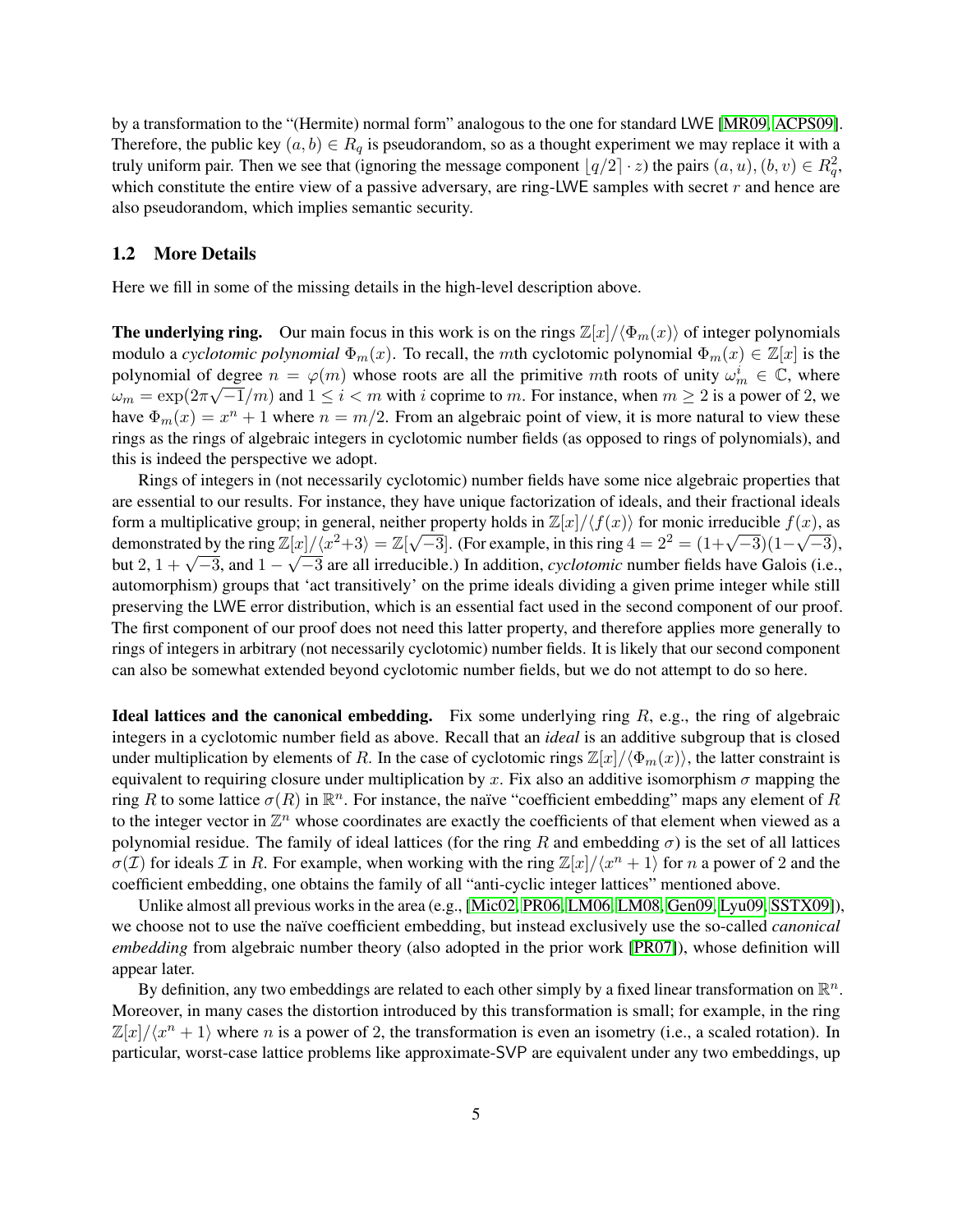to a factor corresponding to the distortion between them. Hence, one might wonder why bother with the canonical embedding and not just work with the naïve one. Yet due to its central role in the study of number fields and many useful geometric properties, we contend that the canonical embedding is the 'right' notion to use in the study of ideal lattices. We elaborate on this point in the last part of this section.

Error distribution. One important issue we have ignored so far is the precise error distribution in the definition of ring-LWE for which our hardness results hold. As in the standard LWE problem, the error distribution we use is a (centered) Gaussian. However, unlike the standard LWE problem where the error is a one-dimensional Gaussian (and hence the distribution can be specified by just one parameter, the standard deviation), here the error is an n-dimensional Gaussian. While in general specifying an n-dimensional centered Gaussian distribution requires an entire  $n$ -by- $n$  covariance matrix, our error distributions are always diagonal in the canonical embedding. In other words, when viewed in the canonical embedding, our error distributions are product distributions in which each component is a (one-dimensional, centered) normal distribution with a certain standard deviation, and hence an entire error distribution is defined by just  $n$ parameters. When all these parameters are equal, we say that the distribution is spherical.

Notice that all of the above is under the assumption that we are using the canonical embedding. When using another embedding (say, the naïve coefficient embedding), the error distribution is still a multivariate Gaussian (since a linear transformation of a Gaussian is Gaussian), but its coordinates need no longer be independent. (One exception is spherical error with an underlying ring  $\mathbb{Z}[x]/\langle x^n + 1 \rangle$  for n a power of 2; here the two embeddings are isometric, and hence the error also has i.i.d. coordinates in the coefficient embedding, albeit with a different standard deviation due to the scaling involved.)

For our ring-LWE hardness results, the search problem requires a solution for *any* Gaussian error distribution whose *n* parameters are all at most some parameter  $\alpha$ . For the average-case decision problem, the  $n$  parameters are themselves chosen at random and kept secret (see Definition [3.5\)](#page-18-0). This situation is in contrast with standard LWE, where the error distribution, being one-dimensional, is simply a fixed normal distribution.

The above non-spherical error distributions might be an artifact of our proof technique, and although they typically do not cause any serious problems, they might make certain applications and their proofs more cumbersome. Fortunately, if we restrict the ring-LWE problem (in either its search or decision form) to any *bounded* number  $\ell$  of samples, then we can prove hardness for a *fixed, spherical* error distribution that is only about an  $\ell^{1/4}$  factor wider than the non-spherical one with random parameters (see Theorem [5.2\)](#page-25-0). Because the security reductions for most ring-LWE-based cryptographic schemes use only a small number of samples (often,  $\ell = O(1)$  or  $\ell = O(\log n)$ ), it is appropriate and simpler to use spherical error in those applications. Finally, we mention that if one assumes the hardness of the search problem with a fixed spherical Gaussian error distribution and unbounded samples (which seems plausible, but is not implied by our worst-case hardness proof), then the average-case decision problem for the very same error distribution (and unbounded samples) is also hard (see Theorem [5.3\)](#page-25-1).

In praise of the canonical embedding. While the number-theoretic perspective on ideal lattices (and in particular the use of the canonical embedding) requires some investment in the mathematical background, we find that it delivers many nice geometric and algebraic properties that pay dividends in the ease of working with the objects, and in the strength and generality of results that can be obtained. We now describe a few examples of this.

First, unlike the coefficient embedding, under the canonical embedding both addition *and* multiplication of ring elements are simply coordinate-wise. As a result, both operations have simple geometric interpretations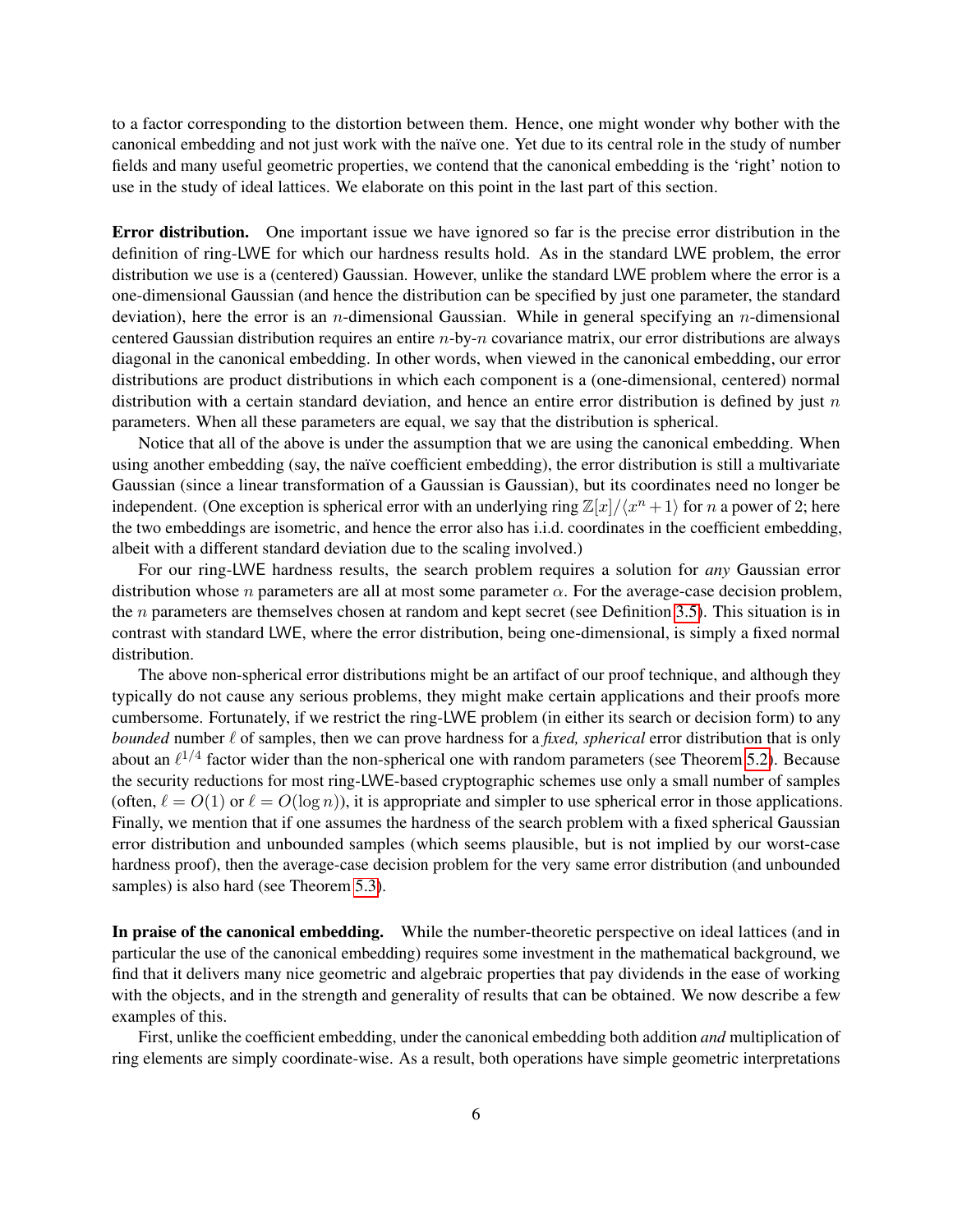that lead to tight bounds, and product distributions (such as Gaussians) behave very nicely under both addition and multiplication. By contrast, analyzing multiplication under the coefficient embedding required previous works to use rather crude quantities like the "expansion factor" of the ring. The expansion factor bounds the *worst-case* ratio of  $\|\sigma(a \cdot b)\|$  to  $\|\sigma(a)\| \cdot \|\sigma(b)\|$  over all  $a, b \in R$ , but on average (over the random choice of  $a, b$  from natural distributions), it is often quite loose. Moreover, it does not provide any more detailed information about how  $a \cdot b$  relates to a and b geometrically, e.g., for analyzing probability distributions.

Second, although for many rings the canonical and coefficient embeddings are (nearly) isometric, in many other rings of interest the distortion between them can be very large—even *super-polynomial* in the dimension for some cyclotomic polynomial rings [\[Erd46\]](#page-31-15). This may explain why previous work was mostly restricted to  $\mathbb{Z}[x]/\langle x^n + 1 \rangle$  for n a power of 2, and a few other concrete rings, whereas we can prove tight geometric bounds and hardness results for *all* cyclotomic rings (regardless of their expansion factor).

A third point in favor of the canonical embedding is that it behaves very nicely under the automorphisms that are crucial to the second component of our proof: they simply permute the axes of the embedding.

## <span id="page-6-0"></span>1.3 Proof Outline and Techniques

As mentioned before, our main theorem consists of two component results, which we now describe in more detail. We note that the two parts are essentially independent, and can be read separately.

First component: worst-case hardness of the search problem. In the first component we give a quantum reduction from approximate SVP (in the worst case) on ideal lattices in R to the *search* version of ring-LWE, where the goal is to *recover* the secret  $s \in R_q$  (with high probability, for any s) from arbitrarily many noisy products. This result is stated formally as Theorem [4.1,](#page-20-1) and is proved throughout Section [4.](#page-20-0) As already mentioned before, this reduction actually works in *general* (not necessarily cyclotomic) number fields.

Our reduction follows the general outline of Regev's iterative quantum reduction for general lattices [\[Reg05\]](#page-33-0). In fact, we use the quantum part of the reduction in [\[Reg05\]](#page-33-0) essentially as a black box; the main effort is in the classical (non-quantum) part, and requires perspectives and tools from algebraic number theory such as the canonical embedding and the Chinese Remainder Theorem (CRT).

In particular, one of the main technical contributions is the use of the CRT for 'clearing the ideal'  $\mathcal I$  from an arbitrary ideal lattice instance (see Lemmas [2.14](#page-15-0) and [2.15\)](#page-15-1). This involves mapping the quotient ring  $\mathcal{I}/q\mathcal{I}$  to the fixed quotient ring  $R/qR$  in an 'algebraically consistent' way (formally, as an isomorphism of R-modules). We believe that this technique should be useful elsewhere; in particular, it implies simpler and slightly tighter hardness proofs for ring-SIS through the use of the 'discrete Gaussian' style of worst-case to average-case reduction from [\[GPV08\]](#page-31-3). Lacking this technique, prior reductions for ideal lattices following [\[Mic02\]](#page-32-7) used samples from a *principal subideal* of  $I$  with known generator; however, this restriction does not seem compatible with the approaches of [\[Reg05,](#page-33-0) [GPV08\]](#page-31-3), where the reduction must deal with Gaussian samples from the full ideal  $\mathcal{I}$ .

Second component: search / decision equivalence. In the second component we give a reduction from the search problem (shown hard in the first component) to the decision variant, thereby showing that the R-LWE distribution is *pseudorandom*. As alluded to before, we actually provide two variants of the reduction: one to the decision problem with a nonspherical error distribution in the canonical embedding (Theorem [5.1\)](#page-24-1), and one to the decision problem with a spherical error distribution but with a bounded number of samples (Theorem [5.2\)](#page-25-0). We stress that these reductions are entirely classical (not quantum) and hence if one is willing to assume the classical hardness of the search problem, one gets classical hardness of the decision problem.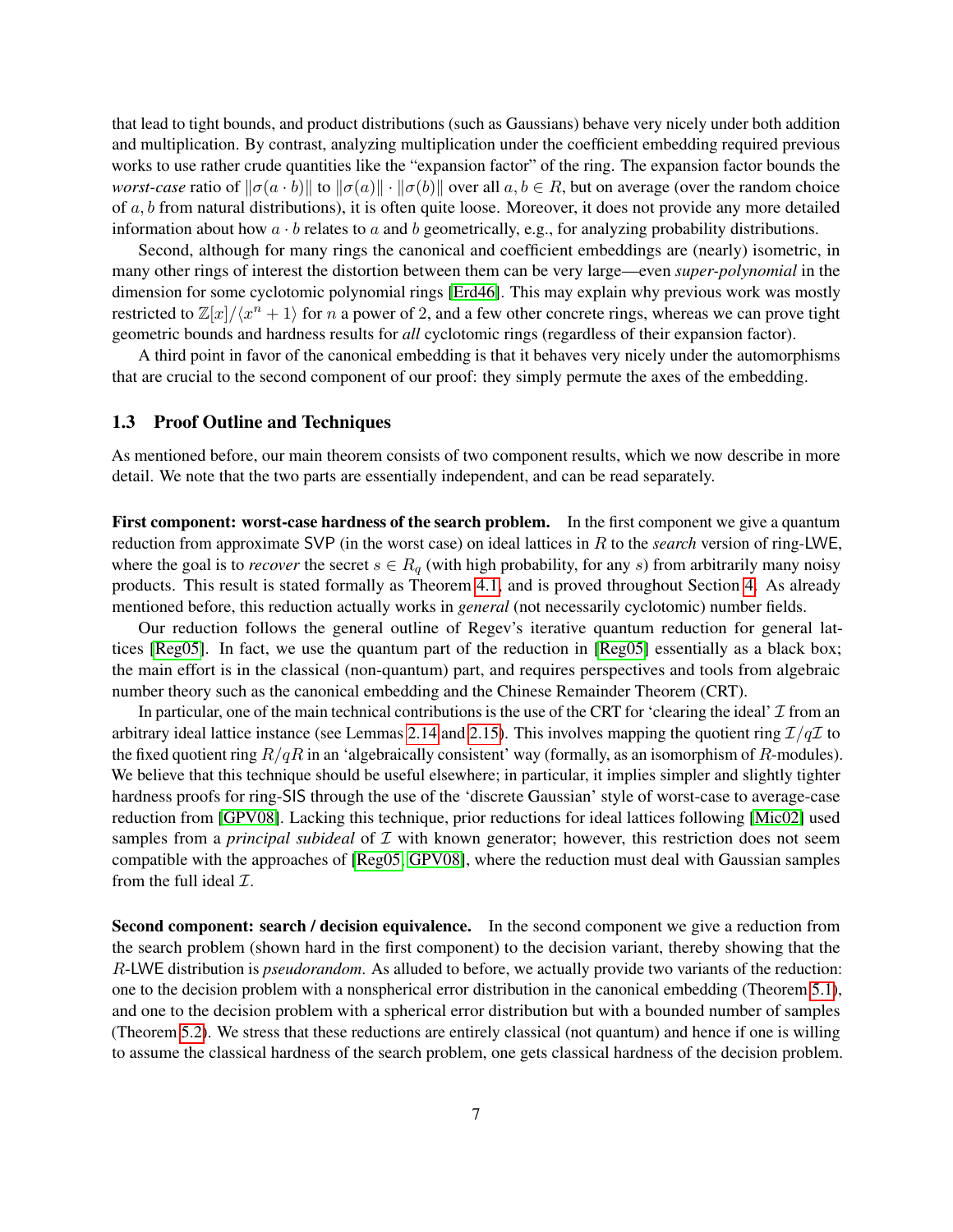Moreover, if we assume hardness of the search problem under a *fixed* spherical Gaussian error distribution (which is not implied by our worst-case hardness proof), then an easy simplification of our search-to-decision reduction (Theorem [5.3\)](#page-25-1) gives hardness of the decision variant under the same error distribution. The same can be proved for many other natural error distributions, which demonstrates that our second component is of value even without the first one.

Our approach is also inspired by analogous reductions for the standard LWE problem [\[BFKL93,](#page-30-6) [Reg05\]](#page-33-0), but again the ring context presents significant new obstacles, primarily related to proving that the entire *n*-dimensional quantity  $b \approx a \cdot s$  is pseudorandom. Here again, the solution seems to rely inherently on tools from algebraic number theory: we develop new techniques that exploit special properties of cyclotomic number fields of degree  $n$  — namely, that they are *Galois* (i.e., have n automorphisms) — and our particular choice of modulus  $q = 1 \text{ mod } m$  — namely, that  $\langle q \rangle$  'splits completely' into n prime ideals  $q_i$  each of norm  $q = \text{poly}(n)$ , which are permuted transitively by the automorphisms. (Interestingly, this complete splitting is also useful for performing the ring operations very efficiently in practice; see [\[LPR13\]](#page-32-12)).

The basic outline of the reduction is as follows. First, by a hybrid argument we show that any distinguisher between the uniform distribution and the ring-LWE distribution with secret  $s \in R_q$  must have some noticeable advantage relative to *some* prime ideal factor  $q_i$  of  $\langle q \rangle$  (of the distinguisher's choice); this advantage can be amplified using standard self-reduction techniques. Next, we give an efficient search-to-decision reduction that finds the value of s modulo  $q_i$ , using the fact that the ring modulo  $q_i$  is a field of order  $q = \text{poly}(n)$ . Then, because the automorphisms of the number field permute the  $q_i$ , we can find s modulo *every*  $q_j$  by applying an appropriate automorphism to the ring-LWE distribution. (Crucially, the error distribution also remains legal under the automorphisms.) This lets us recover all of s mod q using the Chinese Remainder Theorem.

## <span id="page-7-0"></span>1.4 Related Work

In a concurrent and independent work, Stehlé, Steinfeld, Tanaka, and Xagawa [[SSTX09\]](#page-33-3) formulated a variant of LWE quite similar to ours. We believe that our results subsume those of [\[SSTX09\]](#page-33-3), although their techniques, being quite modular, are of independent interest and might have further applications.

In more detail, their main result is analogous to our first component, showing hardness of the search problem based on worst-case lattice problems and using a quantum reduction. However, whereas we show a quantum reduction directly from the worst-case lattice problems, Stehle et al. show a quantum reduction ´ from the ring-SIS problem, which they then combine with prior (classical) reductions from worst-case lattice problems to ring-SIS [\[PR06,](#page-32-8) [LM06\]](#page-31-11). Their reduction highlights a nice duality between (ring-)LWE and (ring-)SIS (first observed in [\[GPV08\]](#page-31-3)), and builds on the quantum machinery from [\[Reg05\]](#page-33-0), together with some new observations.

Although both reductions show hardness of the search problem, there are a couple of notable differences. Whereas our reduction shows hardness of the search problem with an *unbounded* number of samples, the reduction of Stehlé et al. shows hardness of the search problem with any *a priori bounded* number of samples. It is probably possible to generate an unbounded number of samples from this bounded number of given samples by taking random combinations, although this would incur an additional loss in the parameters. Another difference is that their proof is presented only for the ring  $\mathbb{Z}[x]/\langle x^n + 1 \rangle$  for n a power of 2, whereas ours works for the ring of integers in any number field.

Probably the most significant difference between our work and that of [\[SSTX09\]](#page-33-3) is that the latter has no analogue of our second component, namely the search-to-decision reduction. As a result, for cryptographic applications Stehle et al. use hard-core bits obtained via the efficient Goldreich-Levin construction based on ´ Toeplitz matrices [\[Gol04,](#page-31-16) Section 2.5]. This approach, however, induces a security reduction that runs in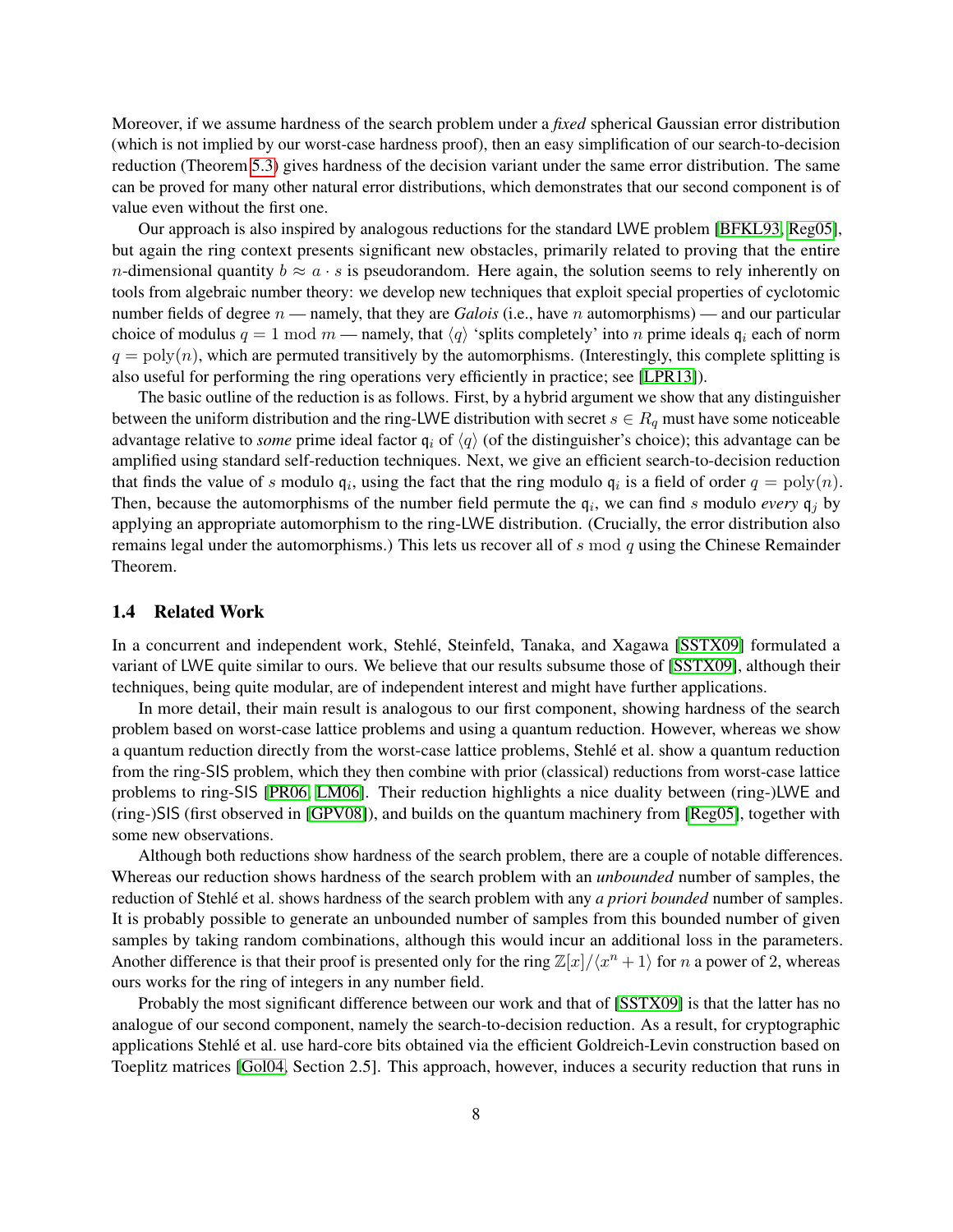*exponential* time in the number of hard bits. In particular, encrypting in amortized  $\tilde{O}(1)$  time per message bit induces the assumption that worst-case lattice problems are hard for  $2^{o(n)}$ -time quantum algorithms. This much stronger assumption is of course quite undesirable, and moreover, since it requires a higher dimension  $n$ for the same level of security, the efficiency of the resulting cryptosystem (which is the main reason for using ring-LWE in the first place) is harmed. In contrast, we obtain a linear number of hard bits by showing directly that the ring-LWE distribution is pseudorandom; in particular, this yields a cryptosystem with the same (or even slightly better) running times under a fully polynomial security reduction.

Subsequent work. Since the publication of a preliminary version of this paper, several works have appeared which use our results for cryptographic purposes. These include the work of Stehle and Steinfeld [[SS11\]](#page-33-4) who show how a slight modification of the NTRU cryptosystem can be based on ring-LWE, constructions of fully homomorphic encryption schemes by Brakerski, Gentry, and Vaikuntanathan [\[BV11,](#page-31-7) [BGV12\]](#page-31-8) and multikey fully homomorphic schemes by López-Alt, Tromer, and Vaikuntanathan [[LTV12\]](#page-32-15), and more. Also, Langlois and Stehle [\[LS13\]](#page-32-16) extended the pseudorandomness of ring-LWE to essentially all choices of the modulus  $q$ .

Outline. We start in Section [2](#page-8-0) with some background material on lattices and Gaussian measures, followed by an overview of concepts from algebraic number theory required for our proofs. Although the latter material is mostly standard, we are not aware of any single accessible reference that covers all the necessary background. Section [3](#page-17-0) gives the formal definition of the ring-LWE problem, both in its search and averagecase decision versions, and states our main theorem. In Section [4](#page-20-0) we prove the hardness of the search ring-LWE problem. We continue in Section [5](#page-24-0) with several reductions to the average-case decision problem. The latter two sections are the main contributions of the paper, and are essentially independent of each other.

Acknowledgments. We thank Damien Stehle for useful discussions, and for sharing with us, together with Ron Steinfeld, Keisuke Tanaka, and Keita Xagawa, an early draft of their result.

## <span id="page-8-0"></span>2 Preliminaries

For a vector **x** in  $\mathbb{R}^n$  or  $\mathbb{C}^n$  and  $p \in [1, \infty]$ , we define the  $\ell_p$  norm as  $\|\mathbf{x}\|_p = (\sum_{i \in [n]} |x_i|^p)^{1/p}$  when  $p < \infty$ , and  $\|\mathbf{x}\|_{\infty} = \max_{i \in [n]} |x_i|$  when  $p = \infty$ .

## <span id="page-8-1"></span>**2.1** The Space  $H$

When working with number fields and ideal lattices, it is convenient to work with the space  $H \subseteq \mathbb{R}^{s_1} \times \mathbb{C}^{2s_2}$ for some numbers  $s_1 + 2s_2 = n$ , defined as

$$
H = \{(x_1, \ldots, x_n) \in \mathbb{R}^{s_1} \times \mathbb{C}^{2s_2} : x_{s_1+s_2+j} = \overline{x_{s_1+j}}, \ \forall \ j \in [s_2] \} \subseteq \mathbb{C}^n.
$$

It is not difficult to verify that H (with the inner product induced on it by  $\mathbb{C}^n$ ) is isomorphic to  $\mathbb{R}^n$  as an inner product space. This can seen via the orthonormal basis  $\{h_i\}_{i\in[n]}$ , defined as follows: for  $j\in[n]$ , let  $e_j \in \mathbb{C}^n$  be the vector with 1 in its jth (complex) coordinate, and 0 elsewhere; then for  $j \in [s_1]$ , we take  $\mathbf{h}_j = \mathbf{e}_j \in \mathbb{C}^n$  and for  $s_1 < j \leq s_1 + s_2$  we take  $\mathbf{h}_j = \frac{1}{\sqrt{n}}$  $\frac{1}{2}(\mathbf{e}_j + \mathbf{e}_{j+s_2})$  and  $\mathbf{h}_{j+s_2} = \frac{\sqrt{-1}}{\sqrt{2}}(\mathbf{e}_j - \mathbf{e}_{j+s_2}).$ Note that the complex conjugation operation (which maps H to itself) acts in the  $\{h_i\}_{i\in[n]}$  basis by flipping the sign of all coordinates in  $\{s_1 + s_2 + 1, \ldots, n\}.$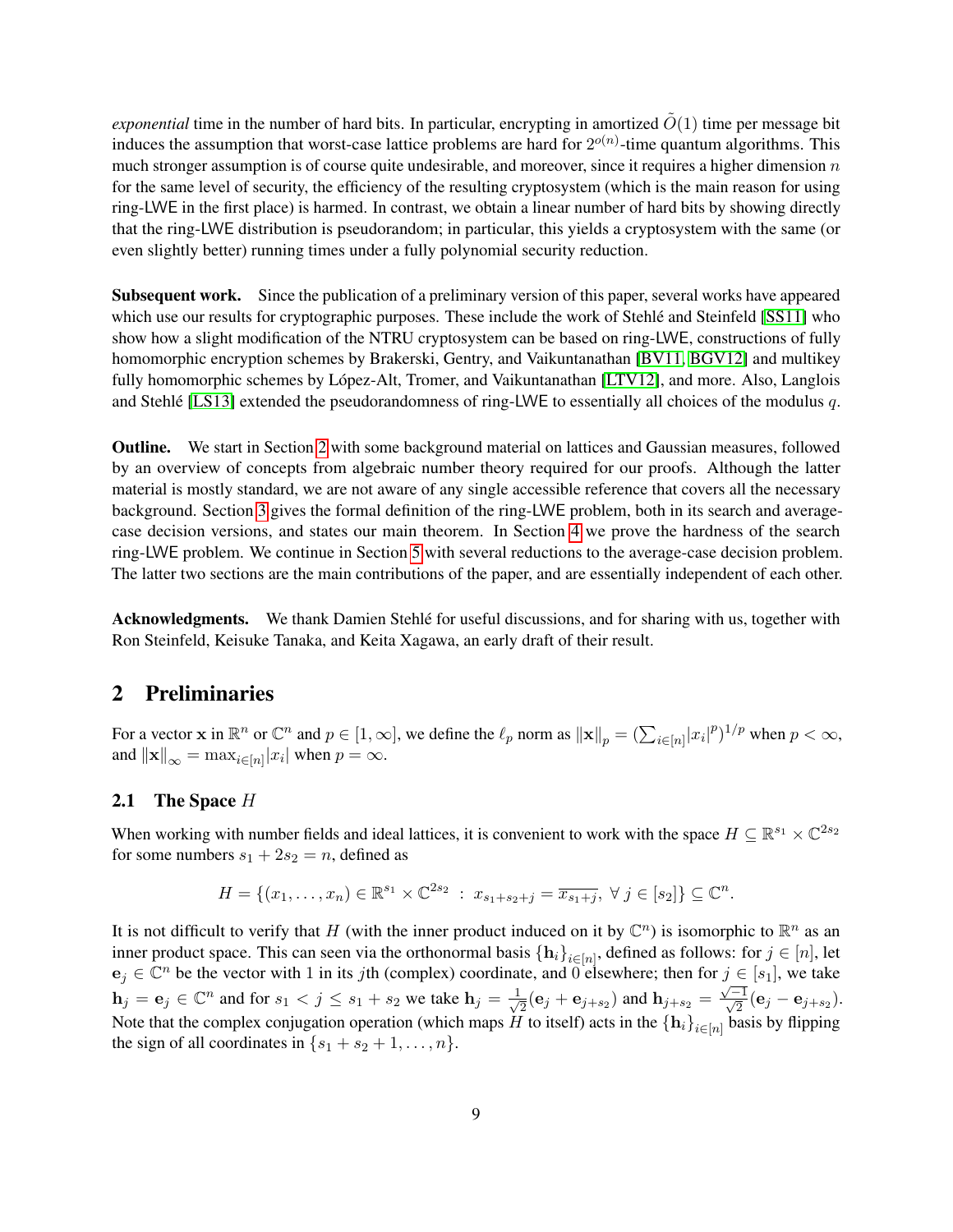We will also equip H with the  $\ell_p$  norm induced on it from  $\mathbb{C}^n$ . Namely, for any  $a_1, \ldots, a_n \in \mathbb{R}$ , the  $\ell_p$ norm of the element  $\sum a_i \mathbf{h}_i \in H$  is given by

$$
\Big\|\sum_{i=1}^n a_i \mathbf{h}_i\Big\|_p = \Big(\sum_{i=1}^{s_1} |a_i|^p + 2 \sum_{i=s_1+1}^{s_1+s_2} \Big(\frac{a_i^2 + a_{i+s_2}^2}{2}\Big)^{p/2}\Big)^{1/p}.
$$

We note that for any  $p \in [1,\infty]$ , this norm is equal within a factor of  $\sqrt{2}$  to  $(\sum_{i=1}^n |a_i|^p)^{1/p}$ , which is the  $\ell_p$  norm induced on H from the isomorphism with  $\mathbb{R}^n$  described above; for the  $\ell_2$  norm, we in fact have an equality. This near equivalence between H and  $\mathbb{R}^n$  will allow us to use known definitions and results on equanty. This hear equivalence between *H* and K<sup>--</sup> will allow us to use known definitions and results lattices in our setting, the only minor caveat being the  $\sqrt{2}$  factor when dealing with  $\ell_p$  norms for  $p \neq 2$ .

## 2.2 Lattice Background

We define a *lattice* as a discrete additive subgroup of H. We deal exclusively with full-rank lattices, which are generated as the set of all integer linear combinations of some set of n linearly independent *basis* vectors  $\mathbf{B} = \{\mathbf{b}_1, \ldots, \mathbf{b}_n\} \subset H$ :

$$
\Lambda = \mathcal{L}(\mathbf{B}) = \Big\{ \sum_{i \in [n]} z_i \mathbf{b}_i \ : \ \mathbf{z} \in \mathbb{Z}^n \Big\}.
$$

The *minimum distance*  $\lambda_1(\Lambda)$  of a lattice  $\Lambda$  in a given norm  $\|\cdot\|$  is the length of a shortest nonzero lattice vector:  $\lambda_1(\Lambda) = \min_{0 \le x \in \Lambda} ||x||$ . We use the Euclidean norm unless stated otherwise.

The *dual lattice* of  $\Lambda \subset H$  is defined as  $\Lambda^* = {\mathbf{x} \in H : \langle \Lambda, \mathbf{x} \rangle \subseteq \mathbb{Z}}$ . It is easy to see that  $(\Lambda^*)^* = \Lambda$ .

## <span id="page-9-1"></span>2.2.1 Gaussian Measures

For  $r > 0$ , define the Gaussian function  $\rho_r \colon H \to (0,1]$  as  $\rho_r(\mathbf{x}) = \exp(-\pi \langle \mathbf{x}, \mathbf{x} \rangle / r^2) = \exp(-\pi \|\mathbf{x}\|_2^2)$  $^{2}_{2}/r^{2}).$ By normalizing this function we obtain the *continuous* Gaussian probability distribution  $D<sub>r</sub>$  of width r, whose density is given by  $r^{-n} \cdot \rho_r(\mathbf{x})$ . We extend this to elliptical (non-spherical) Gaussian distributions in the basis  $\{\mathbf h_i\}_{i\in[n]}$  as follows. Let  $\mathbf r = (r_1,\ldots,r_n) \in (\mathbb R^+)^n$  be a vector of positive real numbers such that  $r_{j+s_1+s_2} = r_{j+s_1}$  for each  $j \in [s_2]$ . Then a sample from  $D_r$  is given by  $\sum_{i \in [n]} x_i \mathbf{h}_i$ , where the  $x_i$  are chosen independently from the (one-dimensional) Gaussian distribution  $D_{r_i}$  over  $\mathbb{R}$ .

Micciancio and Regev [\[MR04\]](#page-32-17) introduced a lattice quantity called the *smoothing parameter*, and related it to various lattice quantities.

**Definition 2.1.** *For a lattice*  $\Lambda$  *and positive real*  $\varepsilon > 0$ *, the* smoothing parameter  $\eta_{\varepsilon}(\Lambda)$  *is defined to be the smallest r such that*  $\rho_{1/r}(\Lambda^*\backslash\{\mathbf{0}\}) \leq \varepsilon$ .

<span id="page-9-2"></span>**Lemma 2.2** ([\[MR04,](#page-32-17) Lemmas 3.2, 3.3]). *For any n-dimensional lattice*  $\Lambda$ , we have  $\eta_{2^{-2n}}(\Lambda) \leq \sqrt{n}/\lambda_1(\Lambda^*)$  $\eta_{2^{-2n}}(\Lambda) \leq \sqrt{n}/\lambda_1(\Lambda^*)$  $\eta_{2^{-2n}}(\Lambda) \leq \sqrt{n}/\lambda_1(\Lambda^*)$ ,<sup>1</sup> and  $\eta_{\varepsilon}(\Lambda) \leq \sqrt{\ln(n/\varepsilon)} \, \lambda_n(\Lambda)$  for all  $0 < \varepsilon < 1$ .

The following lemma explains the name "smoothing parameter."

<span id="page-9-3"></span>**Lemma 2.3** ([\[MR04,](#page-32-17) Lemma 4.1] and [\[Reg05,](#page-33-0) Claim 3.8]). *For any lattice*  $\Lambda$ ,  $\varepsilon > 0$ ,  $r \ge \eta_{\varepsilon}(\Lambda)$ , and  $c \in H$ , the statistical distance between  $(D_r + c) \mod \Lambda$  and the uniform distribution modulo  $\Lambda$  is at *most*  $\varepsilon/2$ *. Alternatively, we have*  $\rho_r(\Lambda + \mathbf{c}) \in \left[\frac{1-\varepsilon}{1+\varepsilon}\right]$  $\frac{1-\varepsilon}{1+\varepsilon}, 1] \cdot \rho_r(\Lambda).$ 

<span id="page-9-0"></span><sup>&</sup>lt;sup>1</sup>Note that we are using  $\varepsilon = 2^{-2n}$  instead of  $2^{-n}$  as in [\[MR04\]](#page-32-17), but the proof is exactly the same.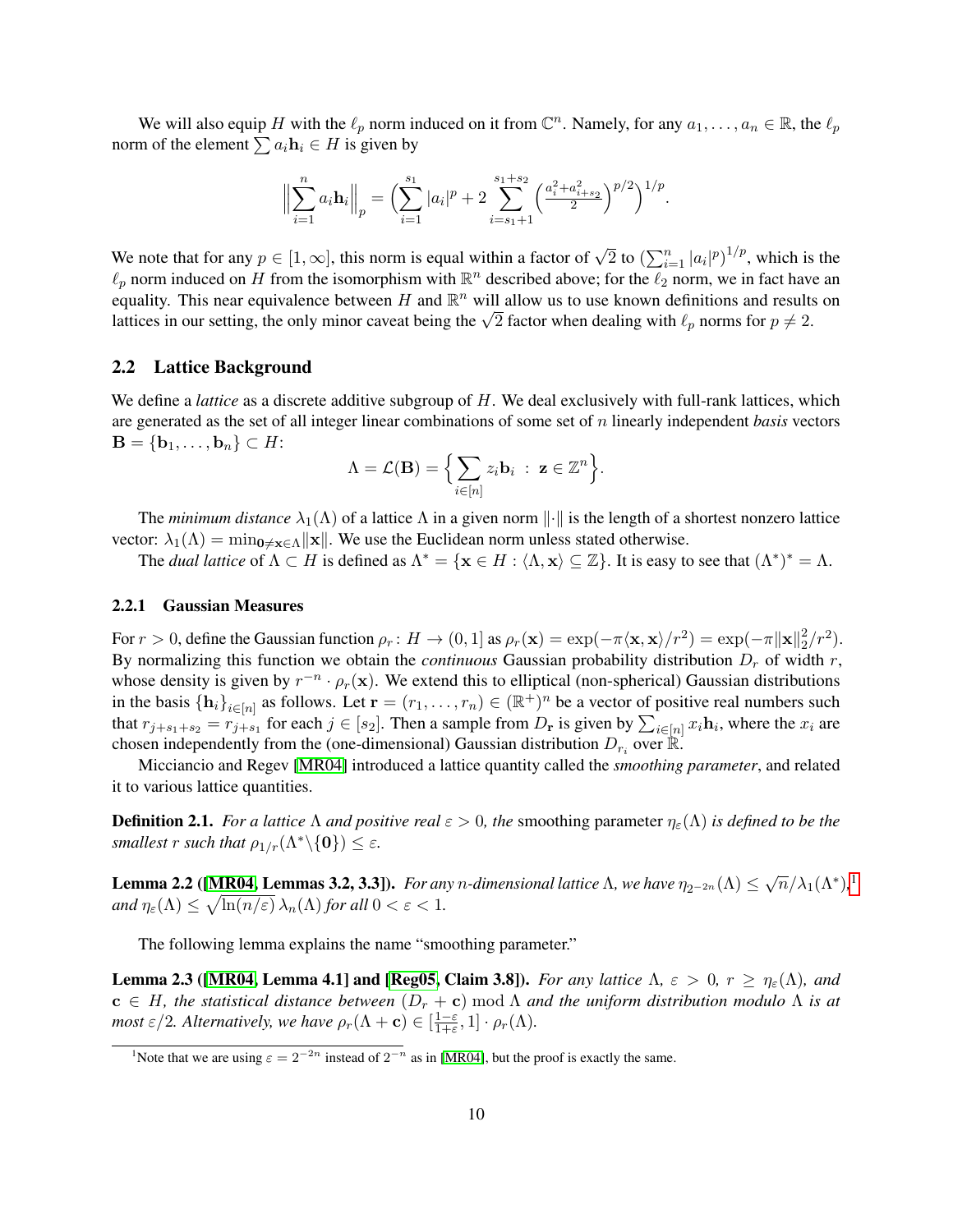For a lattice Λ, point u ∈ H, and real r > 0, define the *discrete Gaussian probability distribution over*  $\Lambda + \mathbf{u}$  with parameter r as

$$
D_{\Lambda+\mathbf{u},r}(\mathbf{x}) = \frac{\rho_r(\mathbf{x})}{\rho_r(\Lambda+\mathbf{u})} \quad \forall \mathbf{x} \in \Lambda + \mathbf{u}.
$$

<span id="page-10-0"></span>Lemma 2.4 ([\[Ban93,](#page-30-7) Lemma 1.5(i)]). *For any* n*-dimensional lattice* Λ *and* r > 0*, a point sampled from* **D**<sub> $\Lambda,r$ </sub> has Euclidean norm at most  $r\sqrt{n}$ , except with probability at most  $2^{-2n}$ .

We also need the following property of the smoothing parameter, which says that continuous noise 'smooths' the discrete structure of a discrete Gaussian distribution into a continuous one.

<span id="page-10-1"></span>**Lemma 2.5 ([\[Reg05\]](#page-33-0)).** Let  $\Lambda$  be a lattice, let  $\mathbf{u} \in H$  be any vector, and let  $r, s > 0$  be reals. Assume *that*  $1/\sqrt{1/r^2 + 1/s^2} \ge \eta_\varepsilon(\Lambda)$  *for some*  $\varepsilon < \frac{1}{2}$ *. Consider the continuous distribution* Y *on* H *obtained by sampling from*  $D_{\Lambda+\mathbf{u},r}$  *and then adding an element drawn independently from*  $D_s$ *. Then the statistical* distance between Y and  $D_{\sqrt{r^2+s^2}}$  is at most  $4\varepsilon$ .

## 2.3 Algebraic Number Theory Background

Algebraic number theory is the study of *number fields*. Here we review the necessary background, presenting for concreteness the special case of *cyclotomic* number fields as a running example. In this subsection we cover the relevant mathematical and computational background; in Section [2.4](#page-16-0) we cover additional special properties of cyclotomic number fields. More background and complete proofs can be found in any introductory book on the subject, e.g., [\[Ste04\]](#page-33-5).

## 2.3.1 Number Fields

A *number field* can be defined as a field extension  $K = \mathbb{Q}(\zeta)$  obtained by adjoining an abstract element  $\zeta$  to the field of rationals, where  $\zeta$  satisfies the relation  $f(\zeta) = 0$  for some irreducible polynomial  $f(x) \in \mathbb{Q}[x]$ , which is monic without loss of generality. The polynomial f is called the *minimal polynomial* of  $\zeta$ , and the *degree* n of the number field is the degree of f. Because  $f(\zeta) = 0$ , the number field K can be seen as an *n*-dimensional vector space over  $\mathbb Q$  with basis  $\{1, \zeta, \ldots, \zeta^{n-1}\}$ ; this is called the *power basis* of K. Of course, associating  $\zeta$  with indeterminate x yields a natural isomorphism between K and  $\mathbb{Q}[x]/f(x)$ .

Let m be a positive integer, and let  $\zeta = \zeta_m$  denote an element of multiplicative order m, i.e., a primitive mth root of unity. The mth *cyclotomic* number field is  $K = \mathbb{Q}(\zeta)$ , and the minimal polynomial of  $\zeta$  is the mth *cyclotomic polynomial*

$$
\Phi_m(x) = \prod_{i \in \mathbb{Z}_m^*} (x - \omega_m^i) \in \mathbb{Z}[x],
$$

where  $\omega_m \in \mathbb{C}$  is any primitive mth complex root of unity, e.g.,  $\omega_m = \exp(2\pi\sqrt{m})$  $\sqrt{-1}/m$ ). Observe that the complex roots  $\omega_m^i$  of  $\Phi_m(x)$  are exactly the primitive mth roots of unity in  $\mathbb C$ , and that  $\Phi_m(x)$  has degree  $n = \varphi(m)$ , the totient of m. The form of  $\Phi_m(x)$  will not play any role in this work, aside from the fact that it is computable in polynomial time given  $m$  (in unary).

## 2.3.2 Embeddings and Geometry

Here we describe the *embeddings* of a number field, which induce a natural 'canonical' geometry on it.

A number field  $K = \mathbb{Q}(\zeta)$  of degree n has exactly n ring embeddings (injective ring homomorphisms)  $\sigma_i: K \to \mathbb{C}$ . Concretely, these embeddings map  $\zeta$  to each of the complex roots of its minimal polynomial f;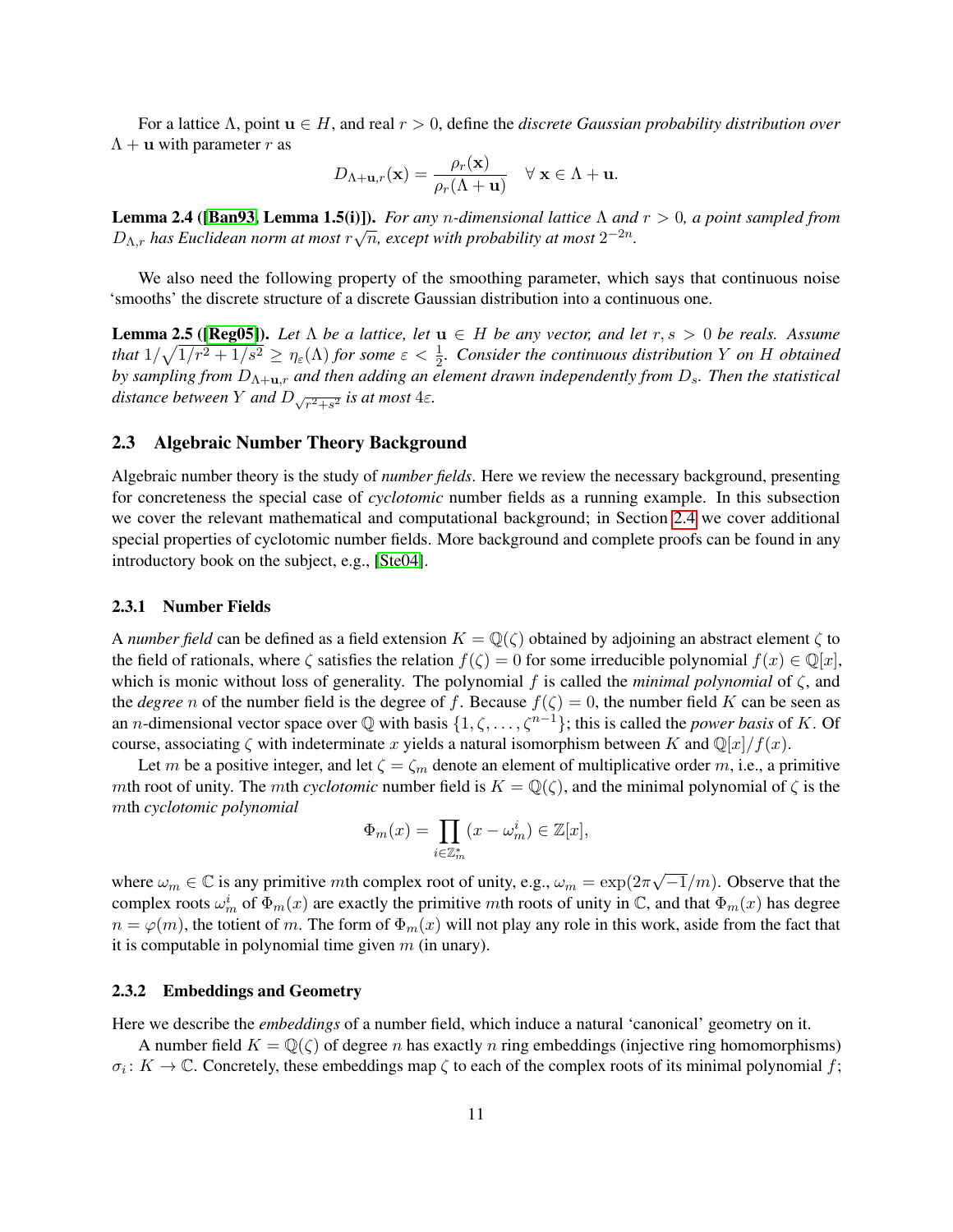it is easy to see that these are the only ring embeddings from K to C, because  $f(\sigma_i(\zeta)) = \sigma_i(f(\zeta)) = 0$ . An embedding whose image lies in  $\mathbb R$  (corresponding to a real root of f) is called a real embedding; otherwise (for a complex root of f) it is called a complex embedding. Because complex roots of  $f(x)$  come in conjugate pairs, so too do the complex embeddings. The number of real embeddings is denoted  $s_1$  and the number of *pairs* of complex embeddings is denoted  $s_2$ , so we have  $n = s_1 + 2s_2$ . By convention, we let  $\{\sigma_j\}_{j \in [s_1]}$ be the real embeddings, and we order the complex embeddings so that  $\sigma_{s_1+s_2+j} = \overline{\sigma_{s_1+j}}$  for  $j \in [s_2]$ . The *canonical embedding*  $\sigma: K \to \mathbb{R}^{s_1} \times \mathbb{C}^{2s_2}$  is then defined as

$$
\sigma(x)=(\sigma_1(x),\ldots,\sigma_n(x)).
$$

Note that it is a ring homomorphism from K to  $\mathbb{R}^{s_1} \times \mathbb{C}^{2s_2}$ , where multiplication and addition in the latter are both component-wise. Due to the pairing of the complex embeddings, we have that  $\sigma$  maps into H (defined in Section [2.1](#page-8-1) above).

By identifying elements of K with their canonical embeddings in  $H$ , we can speak of geometric norms (e.g., the Euclidean norm) on K. Recalling that we define norms on H as those induced from  $\mathbb{C}^n$ , we see that for any  $x \in K$  and any  $p \in [1, \infty]$ , the  $\ell_p$  norm of x is simply  $||x||_p = ||\sigma(x)||_p = (\sum_{i \in [n]} |\sigma_i(x)|^p)^{1/p}$  for  $p < \infty$ , and is  $\max_{i \in [n]} |\sigma_i(x)|$  for  $p = \infty$ . (As always, we assume the  $\ell_2$  norm when p is omitted.) Because multiplication of embedded elements is component-wise (since  $\sigma$  is a ring homomorphism), we have

$$
||x \cdot y||_p \le ||x||_{\infty} \cdot ||y||_p
$$

for any  $x, y \in K$  and any  $p \in [1, \infty]$ . Thus the  $\ell_{\infty}$  norm acts as an 'absolute value' for K that bounds how much an element 'expands' any other by multiplication.

Using the canonical embedding also allows us to think of the Gaussian distribution  $D_r$  for  $r \in (\mathbb{R}^+)^n$ over H, or its discrete analogue over a lattice in H, as a distribution over K. Strictly speaking, the distribution  $D_r$  is not over K, but rather over the field tensor product  $K_{\mathbb{R}} = K \otimes_{\mathbb{Q}} \mathbb{R}$ , which is isomorphic to H. Since multiplication of elements in  $K_{\mathbb{R}}$  is mapped to coordinate-wise multiplication in H, we have that for any element  $x \in K_{\mathbb{R}}$ , the distribution of  $x \cdot D_{\mathbf{r}}$  is  $D_{\mathbf{r}'}$ , where  $r'_i = r_i \cdot |\sigma_i(x)|$ . (This uses the fact that our distributions have the same variance in the real and imaginary components of each complex embedding.)

*Example 2.6.* For the *mth* cyclotomic field where  $\zeta = \zeta_m$  for  $m \geq 3$ , there are  $2s_2 = n = \varphi(m)$  complex embeddings (and no real ones), which are given by  $\sigma_i(\zeta) = \zeta^i$  for  $i \in \mathbb{Z}_m^*$ . (In this case it is convenient to index the embeddings  $\sigma_i$  by elements of  $\mathbb{Z}_m^*$  instead of [n].) For any power  $\zeta^j \in K$ , all the embeddings  $\sigma_i(\zeta^j) \in \mathbb{C}$  are roots of unity and hence have magnitude 1, so  $\|\zeta^j\|_2 = \sqrt{n}$  and  $\|\zeta^j\|_{\infty} = 1$ .

## 2.3.3 Trace and Norm

Abstractly, the (field) *trace*  $\text{Tr} = \text{Tr}_{K/\mathbb{Q}} : K \to \mathbb{Q}$  and (field) *norm*  $N = N_{K/\mathbb{Q}} : K \to \mathbb{Q}$  of  $x \in K$  are the trace and determinant, respectively, of the linear transformation on K (viewed as a vector space over  $\mathbb{Q}$ ) representing multiplication by  $x$ . Concretely, the trace and norm can be shown to be the sum and product, respectively, of the embeddings:

$$
\text{Tr}(x) = \sum_{i \in [n]} \sigma_i(x) \quad \text{and} \quad \text{N}(x) = \prod_{i \in [n]} \sigma_i(x).
$$

Using either definition, it is routine to verify that trace and norm are additive and multiplicative, respectively. Moreover, for all  $x, y \in K$ ,

$$
\text{Tr}(x \cdot y) = \sum_{i \in [n]} \sigma_i(x) \cdot \sigma_i(y) = \langle \sigma(x), \overline{\sigma(y)} \rangle.
$$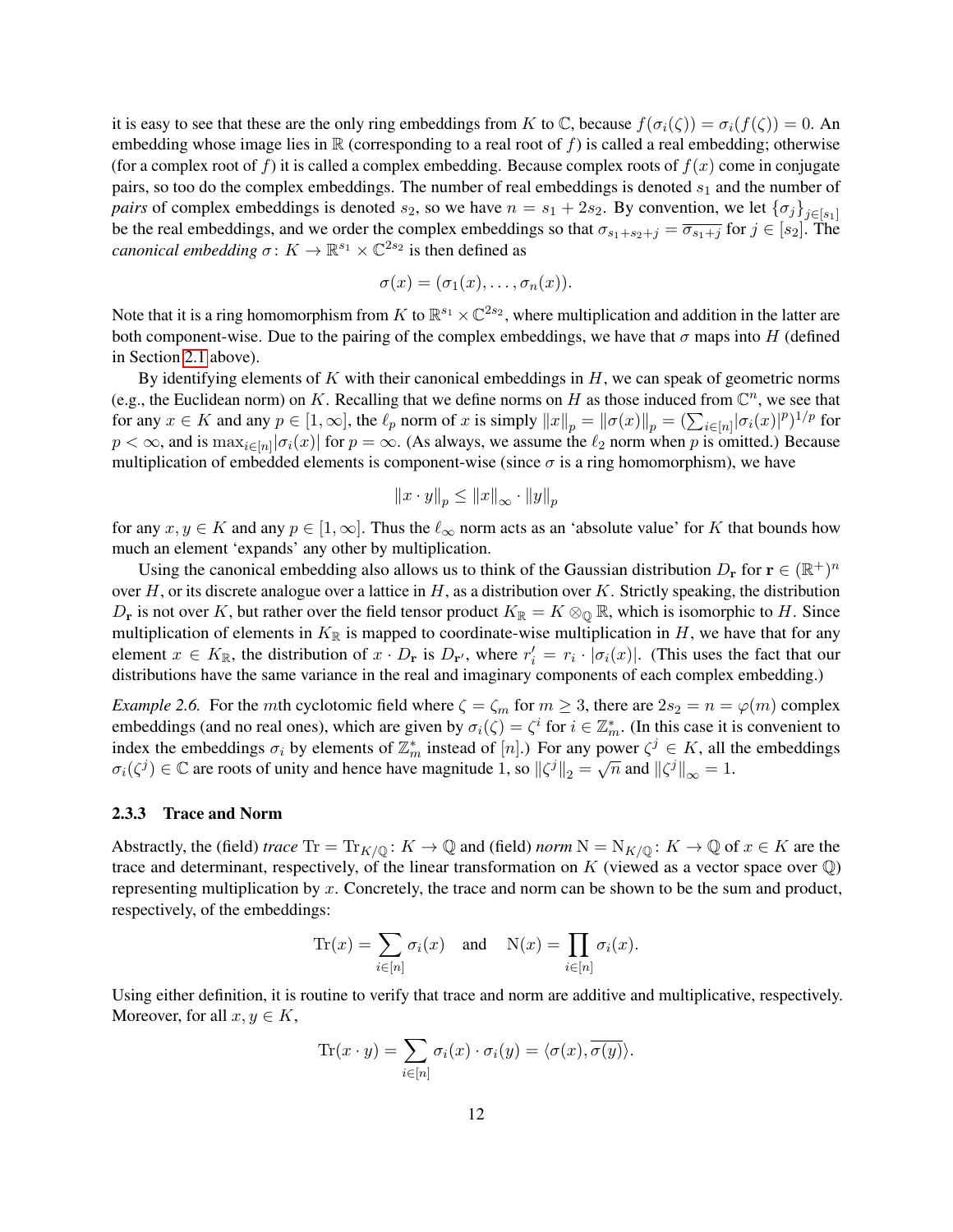Thus,  $Tr(x \cdot y)$  is a symmetric bilinear form akin to the inner product of the embeddings of x and y.

*Example 2.7.* Let  $\zeta = \zeta_5$  be a root of the cyclotomic polynomial  $\Phi_5(x) = \prod_{i \in \mathbb{Z}_5^*} (x - \zeta^i) = x^4 + x^3 + x^2 +$ x + 1, and consider the element  $y = \frac{1}{2} - \zeta \in K = \mathbb{Q}(\zeta)$ . Then  $\text{Tr}(y) = \sum_{i \in \mathbb{Z}_5^*} (\frac{1}{2} - \zeta^i) = 2 - (-1) = 3$ , and  $N(y) = \prod_{i \in \mathbb{Z}_5^*} (\frac{1}{2} - \zeta^i) = \Phi_5(\frac{1}{2})$  $(\frac{1}{2}) = \frac{31}{16}.$ 

## 2.3.4 Ring of Integers and Its Ideals

An *algebraic integer* is an element whose minimal polynomial over the rationals has integer coefficients. For a number field K, let  $\mathcal{O}_K \subset K$  denote the set of all algebraic integers in K. This set forms a ring (under the usual addition and multiplication operations in K), called the *ring of integers* of the number field. The norm and trace of an algebraic integer are themselves rational integers (i.e., in  $\mathbb{Z}$ ).

It happens that  $\mathcal{O}_K$  is a free Z-module of rank n (the degree of K), i.e., it is the set of all Z-linear combinations of some basis  $B = \{b_1, \ldots, b_n\} \subset \mathcal{O}_K$ . Such a set is called an *integral basis*, and it is also a Q-basis for K (and an R-basis for  $K_{\mathbb{R}}$ ). As usual, there are infinitely many such bases when  $n > 1$ .

*Example 2.8.* Continuing our example of the *mth* cyclotomic number field  $K = \mathbb{Q}(\zeta_m)$  of degree  $n = \varphi(m)$ , the power basis  $\{1, \zeta_m, \ldots, \zeta_m^{n-1}\}$  of K also happens to be an integral basis, i.e.,  $\mathcal{O}_K = \mathbb{Z}[\zeta_m]$ . (In general, it is unusual for the power basis of a number field to generate the entire ring of integers.)

An *(integral) ideal*  $\mathcal{I} \subseteq \mathcal{O}_K$  is a nontrivial (i.e.,  $I \neq \emptyset$  and  $\mathcal{I} \neq \{0\}$ ) additive subgroup that is closed under multiplication by  $\mathcal{O}_K$ , i.e.,  $r \cdot x \in \mathcal{I}$  for any  $r \in \mathcal{O}_K$  and  $x \in \mathcal{I}.^2$  $x \in \mathcal{I}.^2$  An ideal  $\mathcal{I}$  in  $\mathcal{O}_K$  is finitely generated as the set of all  $\mathcal{O}_K$ -linear combinations of some  $g_1, g_2, \ldots \in \mathcal{O}_K$ , denoted  $\mathcal{I} = \langle g_1, g_2, \ldots \rangle$ . (In fact, it is known that two generators always suffice.) More useful to us is the fact that an ideal is also a free Z-module of rank n, i.e., it is generated as the set of all Z-linear combinations of some basis  $\{u_1, \ldots, u_n\} \subset \mathcal{O}_K$ .

The *norm* of an ideal Z is its index as an additive subgroup of  $\mathcal{O}_K$ , i.e.,  $N(\mathcal{I}) = |\mathcal{O}_K/\mathcal{I}|$ . The sum  $\mathcal{I} + \mathcal{J}$ of two ideals is the set of all  $x + y$  for  $x \in \mathcal{I}$ ,  $y \in \mathcal{J}$ , and the product ideal  $\mathcal{I} \mathcal{J}$  is the set of all finite sums of terms xy for  $x \in \mathcal{I}$ ,  $y \in \mathcal{J}$ . This notion of norm for ideals generalizes the field norm defined above, in the sense that  $N(\langle x \rangle) = |N(x)|$  for any  $x \in \mathcal{O}_K$ , and  $N(\mathcal{I} \mathcal{J}) = N(\mathcal{I}) N(\mathcal{J})$ .

Two ideals  $\mathcal{I},\mathcal{J}\subseteq\mathcal{O}_K$  are said to be *coprime* (or *relatively prime*) if  $\mathcal{I}+\mathcal{J}=\mathcal{O}_K$ . An ideal  $\mathfrak{p}\subsetneq\mathcal{O}_K$  is *prime* if whenever  $ab \in \mathfrak{p}$  for some  $a, b \in \mathcal{O}_K$ , then  $a \in \mathfrak{p}$  or  $b \in \mathfrak{p}$  (or both). In  $\mathcal{O}_K$ , an ideal  $\mathfrak{p}$  is prime if and only if it is *maximal*, i.e., if the only proper superideal of  $\mathfrak{p}$  is  $\mathcal{O}_K$  itself, which implies that the quotient ring  $\mathcal{O}_K/\mathfrak{p}$  is the finite field of order N(p). The ring  $\mathcal{O}_K$  has *unique factorization of ideals*, that is, every ideal  $\mathcal{I} \subseteq \mathcal{O}_K$  can be expressed uniquely as a product of powers of prime ideals.

A *fractional ideal*  $\mathcal{I} \subset K$  is a set such that  $d\mathcal{I} \subseteq \mathcal{O}_K$  is an integral ideal for some  $d \in \mathcal{O}_K$ . Its norm is defined as  $N(\mathcal{I}) = N(d\mathcal{I})/|N(d)|$ . The set of fractional ideals form a group under multiplication, and the norm is a multiplicative homomorphism on this group.

## 2.3.5 Ideal Lattices

Here we recall how (fractional) ideals in  $K$  yield lattices under the canonical embedding, and describe some of their properties. Recall that a fractional ideal I has a  $\mathbb{Z}$ -basis  $U = \{u_1, \ldots, u_n\}$ . Therefore, under the canonical embedding  $\sigma$ , the ideal yields a rank-n *ideal lattice*  $\sigma(\mathcal{I})$  having basis  $\{\sigma(u_1), \ldots, \sigma(u_n)\} \subset H$ . For convenience, we often identify an ideal with its embedded lattice, and speak of, e.g., the minimum distance  $\lambda_1(\mathcal{I})$  of an ideal, etc.

<span id="page-12-0"></span><sup>&</sup>lt;sup>2</sup> Some texts also define the trivial set  $\{0\}$  as an ideal, but in this work it is more convenient to exclude it.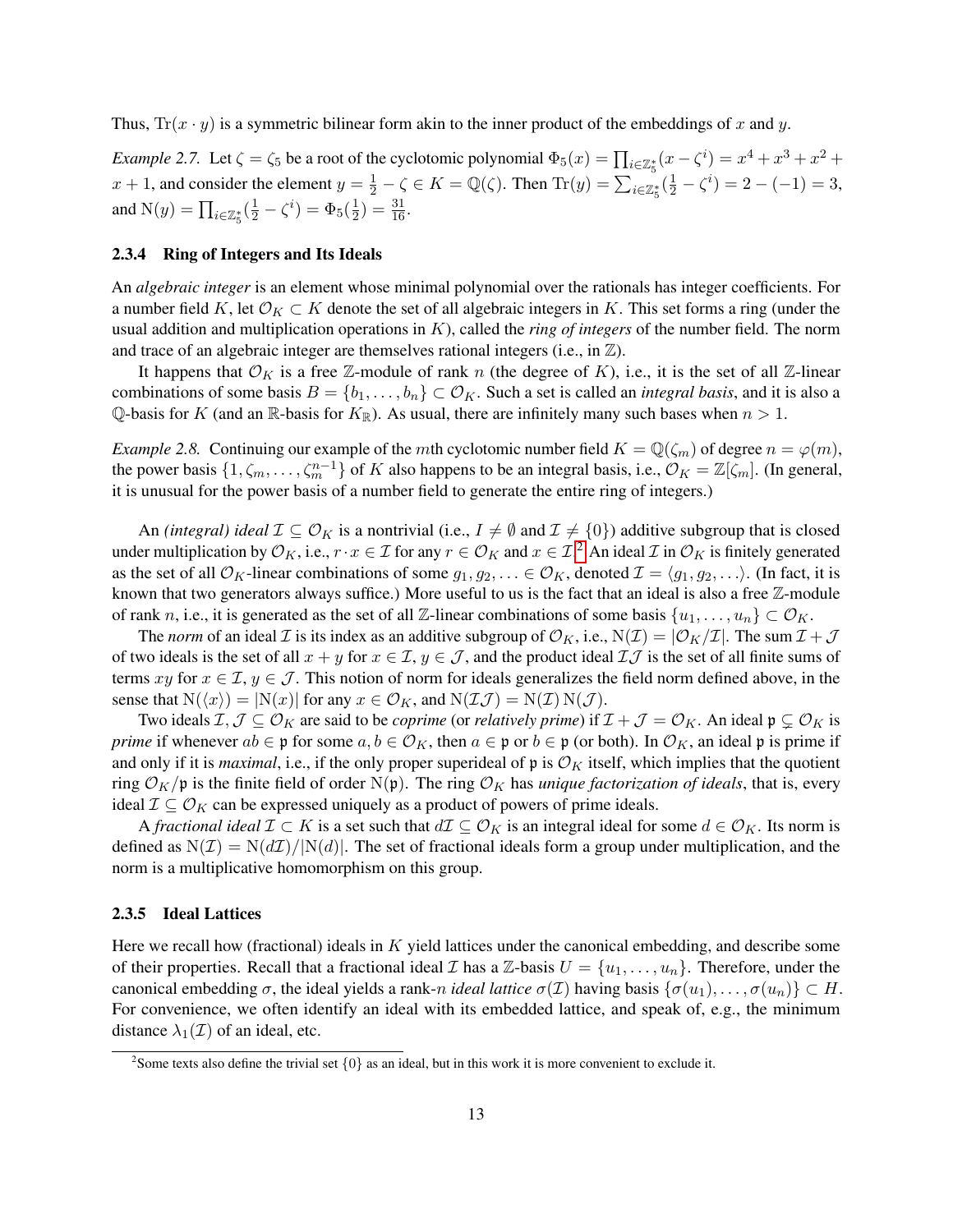The (absolute) *discriminant*  $\Delta_K$  of a number field K is defined to be the square of the fundamental volume of  $\sigma(\mathcal{O}_K)$ , the embedded ring of integers. Equivalently,  $\Delta_K = |\text{det}(\text{Tr}(b_i \cdot b_j))|$  where  $b_1, \ldots, b_n$  is any integral basis of  $\mathcal{O}_K$ .<sup>[3](#page-13-1)</sup> Consequently, the fundamental volume of any ideal lattice  $\sigma(\mathcal{I})$  is  $N(\mathcal{I}) \cdot \sqrt{\Delta_K}$ . For example, the discriminant of the mth cyclotomic number field  $K = \mathbb{Q}(\zeta_m)$  of degree  $n = \varphi(m)$  is known to be

$$
\Delta_K = \frac{m^n}{\prod_{\text{prime }p|m} p^{n/(p-1)}} \le n^n,
$$

where the product in the denominator runs over all primes  $p$  dividing  $m$ . The inequality above is tight in the special case when m is a power of two, where  $n = m/2$ .

The following classical lemma gives upper and lower bounds on the minimum distance of an ideal lattice. The upper bound is an immediate consequence of Minkowski's first theorem; the lower bound follows from the arithmetic mean/geometric mean inequality, and the fact that  $|N(x)| \geq N(\mathcal{I})$  for any nonzero  $x \in \mathcal{I}$ . (For a detailed proof, see, e.g., [\[PR07\]](#page-32-14).)

<span id="page-13-0"></span>**Lemma 2.9.** *For any fractional ideal*  $\mathcal I$  *in a number field*  $K$  *of degree*  $n$ *, and in any*  $\ell_p$  *norm for*  $p \in [1, \infty]$ *,* 

$$
n^{1/p} \cdot \mathcal{N}(\mathcal{I})^{1/n} \leq \lambda_1(\mathcal{I}) \leq n^{1/p} \cdot \mathcal{N}(\mathcal{I})^{1/n} \cdot \sqrt{\Delta_K^{1/n}}.
$$

#### 2.3.6 Duality

Here we recall the notion of a dual ideal and explain its close connection to both the inverse ideal and the dual lattice. For more details, see [\[Con09\]](#page-31-17) as an accessible reference.

For any lattice  $\mathcal L$  in  $K$  (i.e., for the  $\mathbb Z$ -span of any  $\mathbb Q$ -basis of  $K$ ), its *dual* is defined as

$$
\mathcal{L}^{\vee} = \{ x \in K \; : \; \text{Tr}(x\mathcal{L}) \subseteq \mathbb{Z} \}.
$$

It is not difficult to see that, under the canonical embedding,  $\mathcal{L}^{\vee}$  embeds as the complex conjugate of the dual lattice, i.e.,  $\sigma(\mathcal{L}^{\vee}) = \overline{\sigma(\mathcal{L})^*}$ . This is due to the fact that  $\text{Tr}(xy) = \sum_i \sigma_i(x)\sigma_i(y) = \langle \sigma(x), \overline{\sigma(y)} \rangle$ . It is also easy to check that  $(\mathcal{L}^{\vee})^{\vee} = \mathcal{L}$ , and that if  $\mathcal{L}$  is a fractional *ideal*, then  $\mathcal{L}^{\vee}$  is one as well.

Except in the trivial number field  $K = \mathbb{Q}$ , the ring of integers  $R = \mathcal{O}_K$  is not self-dual, nor are an ideal and its inverse dual to each other. Fortunately, a useful and important fact is that an ideal and its inverse *are* related by multiplication with the dual ideal of the ring: for any fractional ideal  $I$ , its dual ideal is  $\mathcal{I}^{\vee} = \mathcal{I}^{-1} \cdot R^{\vee}$ . (Notice that for  $\mathcal{I} = R$  this holds trivially, since  $R^{-1} = R$ .) The factor  $R^{\vee}$  is a fractional ideal whose inverse  $(R^{\vee})^{-1}$ , called the *different ideal*, is integral and of norm  $N((R^{\vee})^{-1}) = \Delta_K$ . The fractional ideal R<sup>∨</sup> itself is often called the *codifferent*. One especially nice case is the mth cyclotomic number field for  $m = 2^k$  of degree  $n = \varphi(m) = m/2$ , for which  $R^{\vee} = \langle n^{-1} \rangle$  is just a scaling of R.

#### 2.3.7 Computation in Number Fields

We now recall how objects over K and  $\mathcal{O}_K$  are represented and operated upon by algorithms, in the general case. For more details, see, e.g., [\[Coh93\]](#page-31-12). (Significantly faster algorithms exist for cyclotomic number fields; see the companion paper [\[LPR13\]](#page-32-12) for details.) When quantifying computational complexity in the context of a number field K, "polynomial" is taken to mean some polynomial in n,  $\log \Delta_K$ , and the total bit length of any inputs. (In all the concrete families of number fields we use,  $\log \Delta_K$  is itself a small polynomial in n.)

<span id="page-13-1"></span><sup>&</sup>lt;sup>3</sup>In some texts the discriminant is defined as a signed quantity, but in this work we only care about its magnitude.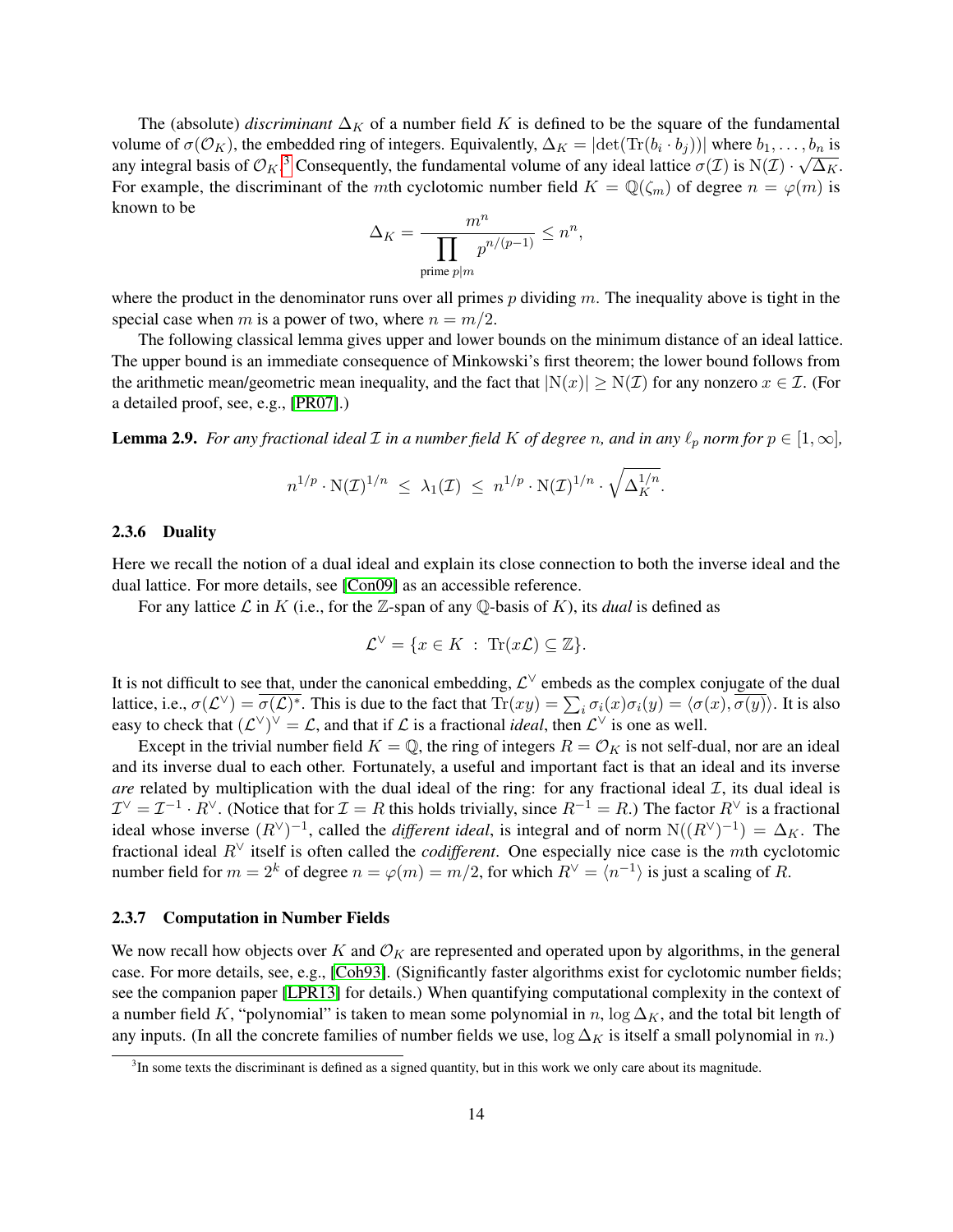Because  $\mathcal{O}_K$  is a free Z-module of rank n, the ring  $\mathcal{O}_K$  can be represented relative to some integral basis  $B = \{b_1, \ldots, b_n\} \subset \mathcal{O}_K$ , which is also a Q-basis for K. I.e., every element  $x \in K$  is represented uniquely by a vector  $\mathbf{x} = (x_1, \dots, x_n) \in \mathbb{Q}^n$  where  $x = \sum_{i \in [n]} x_i \cdot b_i$ , and  $x \in \mathcal{O}_K$  if and only if every  $x_i \in \mathbb{Z}$ .

Addition in  $K$  (and  $\mathcal{O}_K$ ) is computed simply by component-wise addition of the representation vectors of the addends. For computing the multiplication operation in K (and  $\mathcal{O}_K$ ), it suffices by linearity to know each product  $b_i \cdot b_j \in \mathcal{O}_K$  for  $i, j \in [n]$ . The representations of these terms (as usual, with respect to B) are integral vectors of polynomial size, and constitute the entire description of K and  $\mathcal{O}_K$ . Given this description, it is possible to compute multiplicative inverses in polynomial time.

An integral ideal  $\mathcal{I} \subseteq \mathcal{O}_K$  is represented by some Z-basis for  $\mathcal{I}$ , that is, a set  $U_\mathcal{I} = \{u_1, \ldots, u_n\} \subset \mathcal{O}_K$ such that  $\mathcal{I} = \sum_{i \in [n]} \mathbb{Z} \cdot u_i$  (where as always, each  $u_i$  is represented relative to a fixed integral basis B). A fractional ideal  $\vec{\mathcal{I}}$  is represented by also including a denominator  $d \in \mathcal{O}_K$  such that  $d \cdot \vec{\mathcal{I}}$  is an integral ideal. With these representations, in deterministic polynomial time it is possible to check that a given basis generates an ideal  $\mathcal I$ , to compute the norm of  $\mathcal I$ , to compute the inverse ideal  $\mathcal I^{-1}$  and dual ideal  $\mathcal I^{\vee}$ , to reduce a given element in K modulo a given basis of  $\mathcal I$ , and to compute the Hermite normal form (HNF) of  $\mathcal I$  along with the unimodular integer matrix relating the HNF to the input basis. Given two ideals  $\mathcal{I},\mathcal{J}$ , it is possible to compute the product ideal  $\mathcal{I}\mathcal{J}$  in deterministic polynomial time, and if  $\mathcal{J} \subseteq \mathcal{I}$ , to select a uniformly random element from the quotient group  $\mathcal{I}/\mathcal{J}$  in polynomial time, and to enumerate  $\mathcal{I}/\mathcal{J}$  in deterministic polynomial time per element.

Recall from Section [2.2.1](#page-9-1) that the elliptical Gaussian distribution  $D_r$  corresponds (under the canonical embedding) to the sum of independent one-dimensional Gaussian multiples of the orthonormal basis vectors  $\mathbf{h}_i$ for H. Therefore, it is possible to sample in polynomial time from  $D_r$  over  $K_{\mathbb{R}}$  (up to any desired precision), given r and the representations of each  $h_i$  relative to B. (Equivalently, it is enough to know  $\sigma(B)$ , the embedding of the power basis into  $H$ .)

## <span id="page-14-1"></span>2.3.8 Ideal Lattice Problems

The following are the three main (seemingly hard) computational problems on ideal lattices that we deal with in this work: the *Shortest Vector Problem* (SVP), *Shortest Independent Vectors Problem* (SIVP), and the *Bounded-Distance Decoding* (BDD) problem. Without loss of generality, they may be restricted to *integral* ideals in  $\mathcal{O}_K$ , by the following scaling argument: if  $\mathcal I$  is a fractional ideal with denominator  $d \in \mathcal{O}_K$  (such that  $d\mathcal{I} \subseteq \mathcal{O}_K$  is an integral ideal), then the scaled ideal  $N(d) \cdot \mathcal{I} \subseteq \mathcal{O}_K$ , because  $N(d) \in \langle d \rangle$ .

**Definition 2.10** (SVP and SIVP). Let K be a number field endowed with some geometric norm (e.g., the  $\ell_2$ *norm), and let*  $\gamma \geq 1$ *. The* K-SVP<sub> $\gamma$ </sub> problem in the given norm is: given a fractional ideal  $\mathcal I$  in K, find some *nonzero*  $x \in \mathcal{I}$  *such that*  $||x|| \leq \gamma \cdot \lambda_1(\mathcal{I})$ *. The* K-SIVP<sub> $\gamma$ </sub> problem is defined similarly, where the goal is to *find* n *linearly independent elements in I* whose norms are all at most  $\gamma \cdot \lambda_n(\mathcal{I})$ *.* 

**Definition 2.11** (BDD). Let K be a number field endowed with some geometric norm (e.g., the  $\ell_{\infty}$  norm), *let*  $\mathcal I$  *be a fractional ideal in*  $K$ *, and let*  $d < \lambda_1(\mathcal I)/2$ *. The*  $K$ -BDD<sub> $\mathcal I$ , *a* problem in the given norm is: given  $\mathcal I$ </sub> *and* y of the form  $y = x + e$  for some  $x \in \mathcal{I}$  and  $||e|| \leq d$ , find x.

#### 2.3.9 Chinese Remainder Theorem

<span id="page-14-0"></span>Here we recall the Chinese Remainder Theorem (CRT) for the ring of integers  $R = \mathcal{O}_K$  in a number field K, and some of its important consequences for our work.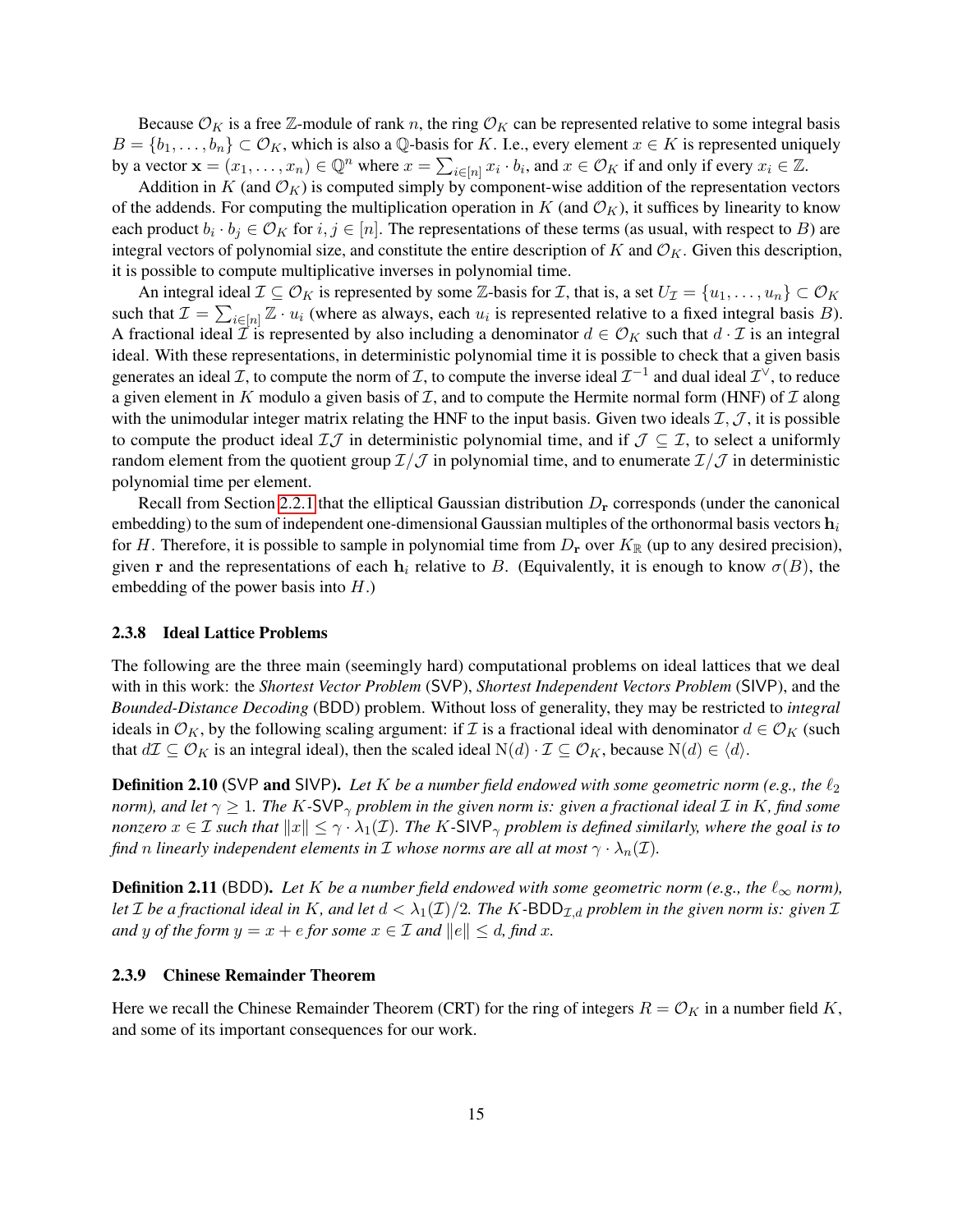**Lemma 2.12 (Chinese Remainder Theorem).** Let  $\mathcal{I}_1, \ldots, \mathcal{I}_r$  be pairwise coprime ideals in R, and let  $\mathcal{I}=\prod_{i\in [r]}\mathcal{I}_i$ . The natural ring homomorphism  $R\to\bigoplus_{i\in [r]}(R/\mathcal{I}_i)$  induces a ring isomorphism  $R/\mathcal{I}\to\mathcal{I}_i$  $\bigoplus_{i\in [r]}(R/\mathcal{I}_i)$ .

The following lemma shows that we can efficiently compute a "CRT basis"  $C$  for any set of pairwise coprime ideals  $\mathcal{I}_1, \ldots, \mathcal{I}_r$ , i.e., elements  $c_1, \ldots, c_r \in R$  such that  $c_i = 1 \mod \mathcal{I}_i$  and  $c_i = 0 \mod \mathcal{I}_j$  for all  $i \neq j$ . Such a basis allows us to invert the isomorphism described in Lemma [2.12,](#page-14-0) as follows: for any given  $w = (w_1, \dots, w_r) \in \bigoplus_i (R/\mathcal{I}_i)$ , the value  $v = \sum_i w_i \cdot c_i \mod \mathcal{I}$  is the unique element in  $R/\mathcal{I}$  that maps to w under the ring isomorphism.

<span id="page-15-2"></span>**Lemma 2.13.** *There is a deterministic polynomial-time algorithm that, given coprime ideals*  $\mathcal{I}, \mathcal{J} \subseteq R$ *(represented by*  $\mathbb{Z}$ *-bases), outputs some*  $c \in \mathcal{J}$  *such that*  $c = 1 \mod \mathcal{I}$ *. More generally, there is a deterministic polynomial-time algorithm that, given pairwise coprime ideals*  $\mathcal{I}_1, \ldots, \mathcal{I}_r$ *, outputs a CRT basis*  $c_1, \ldots, c_r \in$ R *for those ideals.*

*Proof.* The algorithm is a generalization of the extended Euclidean algorithm for the integers  $\mathbb{Z}$ . It works as follows: given arbitrary Z-bases  $B_{\mathcal{I}}$  and  $B_{\mathcal{J}}$  for  $\mathcal{I}$  and  $\mathcal{J}$  respectively, let  $B = B_{\mathcal{I}} \cup B_{\mathcal{J}}$  be the (possibly overdetermined) basis for  $\mathcal{I} + \mathcal{J} = R$ . Compute from B the Hermite normal form basis  $H = \{h_1, \ldots, h_n\}$ for R, yielding an expression of each  $h_i$  as a Z-combination of elements in B. Write the element  $1 \in R$  as a Z-combination of elements in H, and hence as a Z-combination of elements in  $B<sub>I</sub> ∪ B<sub>J</sub>$ . From this we get elements  $x \in \mathcal{I}, y \in \mathcal{J}$  such that  $x + y = 1$ . Finally, output the element  $c = y = 1 - x \in \mathcal{J}$ , which is 1 modulo *I*. For the second part of the claim, to compute each  $c_i$  we simply let  $\mathcal{I} = \mathcal{I}_i$  and  $\mathcal{J} = \prod_{j \neq i} \mathcal{I}_j$ .

The next two lemmas combine to give an efficiently computable bijection (and moreover, an isomorphism of R-modules) between the quotient groups  $\mathcal{I}/q\mathcal{I}$  and  $\mathcal{J}/q\mathcal{J}$  for any fractional ideals  $\mathcal{I},\mathcal{J}$ . This will be an important tool for 'clearing out' the arbitrary ideal  $\mathcal I$  in our BDD-to-LWE reduction in Section [4.2](#page-22-0) (and more generally, in other worst-case to average-case reductions for ideal lattices). We note that these lemmas are probably standard for experts in computational number theory, but we believe their application in our context is new.

<span id="page-15-0"></span>**Lemma 2.14.** *Let I and J be ideals in R. There exists*  $t \in I$  *such that the ideal*  $t \cdot I^{-1} ⊆ R$  *is coprime to* J. Moreover, such t can be found efficiently given I and the prime ideal factorization of J.

*Proof.* Let  $\mathfrak{p}_1, \ldots, \mathfrak{p}_r$  be the given prime divisors of  $\mathcal{J}$ . For each  $i \in [r]$ , let  $e_i \geq 0$  be the largest power of  $\mathfrak{p}_i$  that divides *I*. (Such  $e_i$  can be computed efficiently by trial division and binary search, because  $e_i$ cannot exceed  $\log N(\mathcal{I})/\log N(\mathfrak{p}_i)$ .) For each  $i \in [r]$ , choose an arbitrary  $t_i \in \mathfrak{p}_i^{e_i}$  that is not in  $\mathfrak{p}_i^{e_i+1}$ . By the Chinese Remainder Theorem, there exists  $t \in R$  such that

$$
t = 0 \bmod \left(\mathcal{I}/\prod_{i \in [r]} \mathfrak{p}_i^{e_i}\right) \quad \text{and} \quad \forall i \in [r], \ t = t_i \bmod \mathfrak{p}_i^{e_i+1}.
$$

(Note that the ideals in question are pairwise coprime.) Moreover, such t can be found efficiently using a CRT basis for the ideals  $\mathfrak{p}_i^{e_i+1}$  and  $\mathcal{I}/\prod_i \mathfrak{p}_i^{e_i}$ . Now because t is 0 modulo every  $\mathfrak{p}_i^{e_i}$ , it follows that  $t \in \mathcal{I}$ .

To finish, we need to show that  $t \cdot \mathcal{I}^{-1}$  is not divisible by any  $\mathfrak{p}_i$ . Supposing to the contrary implies that  $\mathfrak{p}_i \mathcal{I} | \langle t \rangle$ , and since  $\mathfrak{p}_i^{e_i+1} | \mathfrak{p}_i \mathcal{I}$  we have  $t \in \mathfrak{p}_i^{e_i+1}$ . But  $t = t_i \neq 0 \mod \mathfrak{p}_i^{e_i+1}$ , a contradiction.  $\Box$ 

<span id="page-15-1"></span>Upon first reading, in the following lemma the reader may wish to think of the ideal  $\mathcal M$  as the multiplicative identity (i.e., the entire ring  $R$ ).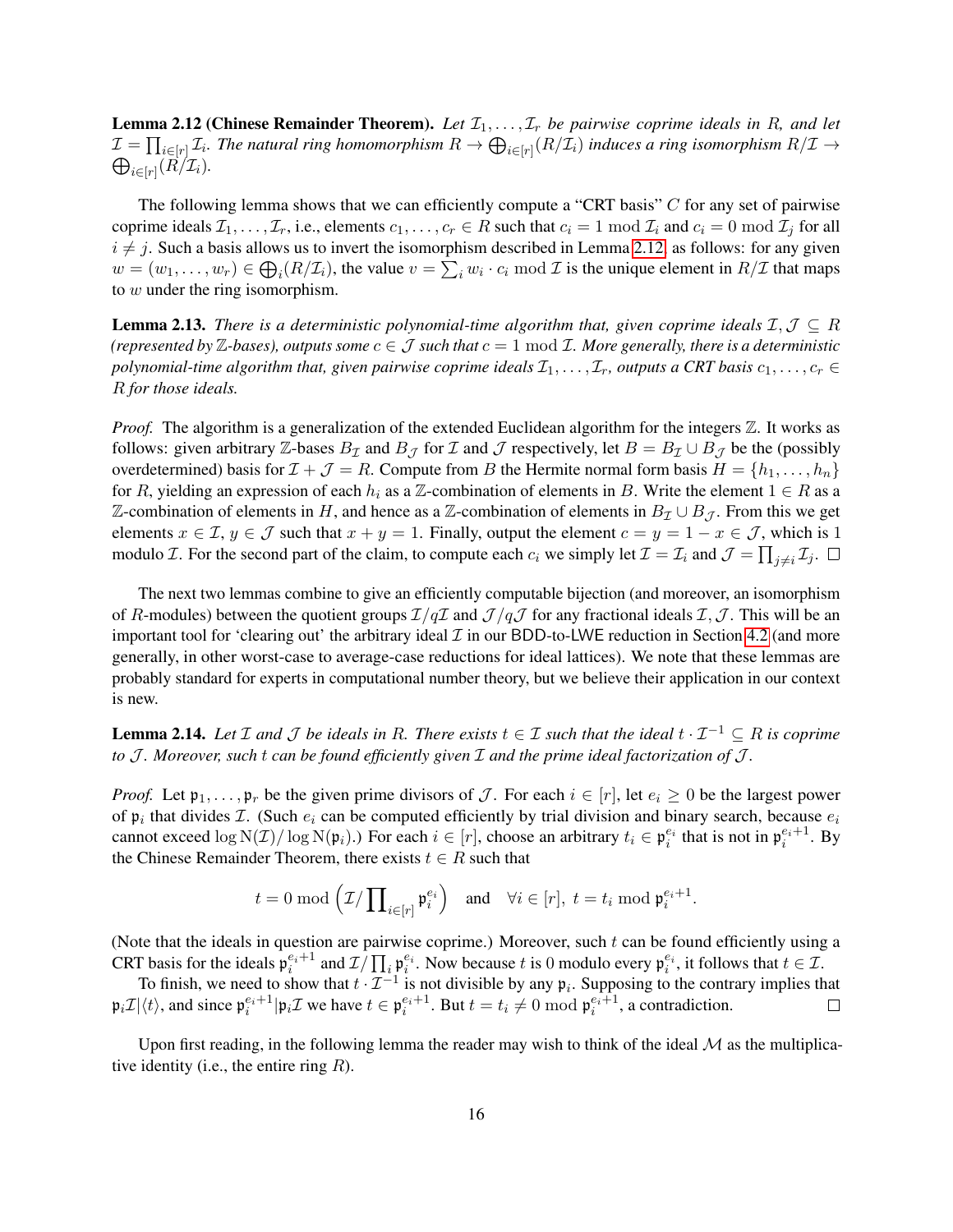**Lemma 2.15.** Let  $\mathcal I$  and  $\mathcal J$  be ideals in R, let  $t \in \mathcal I$  be such that  $t \cdot \mathcal I^{-1}$  is coprime with  $\mathcal J$ , and let  $\mathcal M$  be any fractional ideal in  $K.$  Then the function  $\theta_t\colon K\to K$  defined as  $\theta_t(u)=t\cdot u$  induces an isomorphism *from* M/JM *to* IM/IJM*, as* R*-modules. Moreover, this isomorphism may be efficiently inverted given* I*,* J *,* M*, and* t*.*

*Proof.* That  $\theta_t$  induces a homomorphism of R-modules follows immediately from the fact that it represents multiplication by a fixed  $t \in R$ .

Now consider the function induced by  $\theta_t$  having domain M and range  $\mathcal{IM}/\mathcal{I} \mathcal{JM}$ . Its kernel is  $\mathcal{JM}$ , which may be seen as follows: first,  $\theta_t(\mathcal{JM}) = t \cdot \mathcal{JM} \subseteq \mathcal{IJM}$ . Second, if  $\theta_t(u) = 0$  for some  $u \in \mathcal{M}$ , then  $t \cdot u \in I \mathcal{JM}$  which implies  $(t \cdot \mathcal{I}^{-1}) \cdot (u \cdot \mathcal{M}^{-1}) \subseteq \mathcal{J}$ . Because  $t \cdot \mathcal{I}^{-1}$  and  $\mathcal{J}$  are coprime ideals in R, we have  $u \cdot M^{-1} \subseteq \mathcal{J} \Rightarrow u \in \mathcal{JM}$ . So the function from  $\mathcal{M}/\mathcal{JM}$  to  $\mathcal{IM}/\mathcal{I} \mathcal{JM}$  induced by  $\theta_t$  is injective. It remains to show that it is surjective. (Actually, surjectivity follows immediately from the fact that both quotient groups have cardinality  $N(\mathcal{J})$ , but below we give a constructive proof that also demonstrates efficient invertibility.)

Let  $v \in \mathcal{IM}$  be arbitrary. By hypothesis,  $t \cdot \mathcal{I}^{-1}$  and  $\mathcal J$  are coprime, so we can use the algorithm from Lemma [2.13](#page-15-2) to compute some  $c \in t \cdot \mathcal{I}^{-1}$  such that  $c = 1 \mod \mathcal{J}$ . Then let  $a = c \cdot v \in t \cdot \mathcal{M}$ , and observe that  $a - v = v \cdot (c - 1) \in \mathcal{I} \mathcal{J} \mathcal{M}$ . Let  $w = a/t \in \mathcal{M}$ ; then  $\theta_t(w) = t \cdot (a/t) = v \mod \mathcal{I} \mathcal{J} \mathcal{M}$ , so w mod  $J\mathcal{M}$  is the preimage of v mod  $J\mathcal{J}\mathcal{M}$ .  $\Box$ 

## <span id="page-16-0"></span>2.4 Special Properties of Cyclotomic Number Fields

Here we recall a few important facts about cyclotomic number fields. We use these in our search-to-decision reductions of Section [5.](#page-24-0) Let  $K = \mathbb{Q}(\zeta)$  for  $\zeta = \zeta_m$  be the mth cyclotomic number field, which has minimal polynomial  $\Phi_m(x)$  of degree  $n = \varphi(m)$ , and let  $R = \mathcal{O}_K = \mathbb{Z}[\zeta]$ .

The number field K has n automorphisms  $\tau_k: K \to K$ , which are defined by  $\tau_k(\zeta) = \zeta^k$  for  $k \in \mathbb{Z}_m^*$ . It is easy to verify that  $\tau_k$  is a ring homomorphism and is invertible, hence it is an automorphism. An important fact is that each automorphism permutes the coordinates of the canonical embedding. More precisely,  $\sigma_i(\tau_k(\zeta)) = \sigma_{ik}(\zeta)$  for any  $i, k \in \mathbb{Z}_m^*$ , so  $\sigma \circ \tau_k$  is just  $\sigma$  under a fixed permutation of its coordinates.

For an integer prime  $q \in \mathbb{Z}$ , the factorization of the ideal  $\langle q \rangle = qR$  is as follows. Let q' be the largest power of q that divides m, let  $e = \varphi(q')$ , and let f be the multiplicative order of q modulo  $m/q'$ . Then  $\langle q \rangle = \prod_i \mathfrak{q}_i^e$ , where the  $\mathfrak{q}_i$  are  $n/(ef)$  distinct prime ideals, each of norm  $q^f$ . Concretely, these ideals are given by  $\mathfrak{q}_i = \langle q, F_i(\zeta) \rangle$ , where  $\Phi_m(x) = \prod_i (F_i(x))^e$  is the factorization of the cyclotomic polynomial  $\Phi_m(x)$  modulo q (i.e., in  $\mathbb{Z}_q[x]$ ) into monic irreducible polynomials  $F_i(x)$ . (Note that this factorization can be computed efficiently [\[Sho09,](#page-33-6) Chapter 20].)

In particular, for an integer prime q congruent to 1 modulo m, we have  $e = f = 1$ , the field  $\mathbb{Z}_q$  has a primitive mth root of unity  $\omega$  (because the multiplicative group of  $\mathbb{Z}_q$  is cyclic with order  $q - 1$ ), and so  $\Phi_m(x)$  factors in  $\mathbb{Z}_q[x]$  as  $\Phi(x) = \prod_{i \in \mathbb{Z}_m^*} (x - \omega^i)$ . The ideal  $\langle q \rangle$  then "splits completely" into *n* distinct prime ideals, as  $\langle q \rangle = \prod_{i \in \mathbb{Z}_m^*} q_i$  where  $q_i = \langle q, \zeta - \omega^i \rangle$  is prime and has norm q.

The following lemma says that the automorphisms  $\tau_k$  "act transitively" on the prime ideals  $\mathfrak{q}_i$ , i.e., each  $\mathfrak{q}_i$  is sent to each  $\mathfrak{q}_j$  by some automorphism  $\tau_k$ . We note that the lemma follows directly from the fact that cyclotomic number fields are *Galois extensions* of Q (see, e.g., [\[Ste04,](#page-33-5) Chapter 13]); here we give an elementary proof for completeness.

**Lemma 2.16.** Using the notation above, for any  $i, j \in \mathbb{Z}_m^*$  we have  $\tau_j(\mathfrak{q}_i) = \mathfrak{q}_{i/j}$ .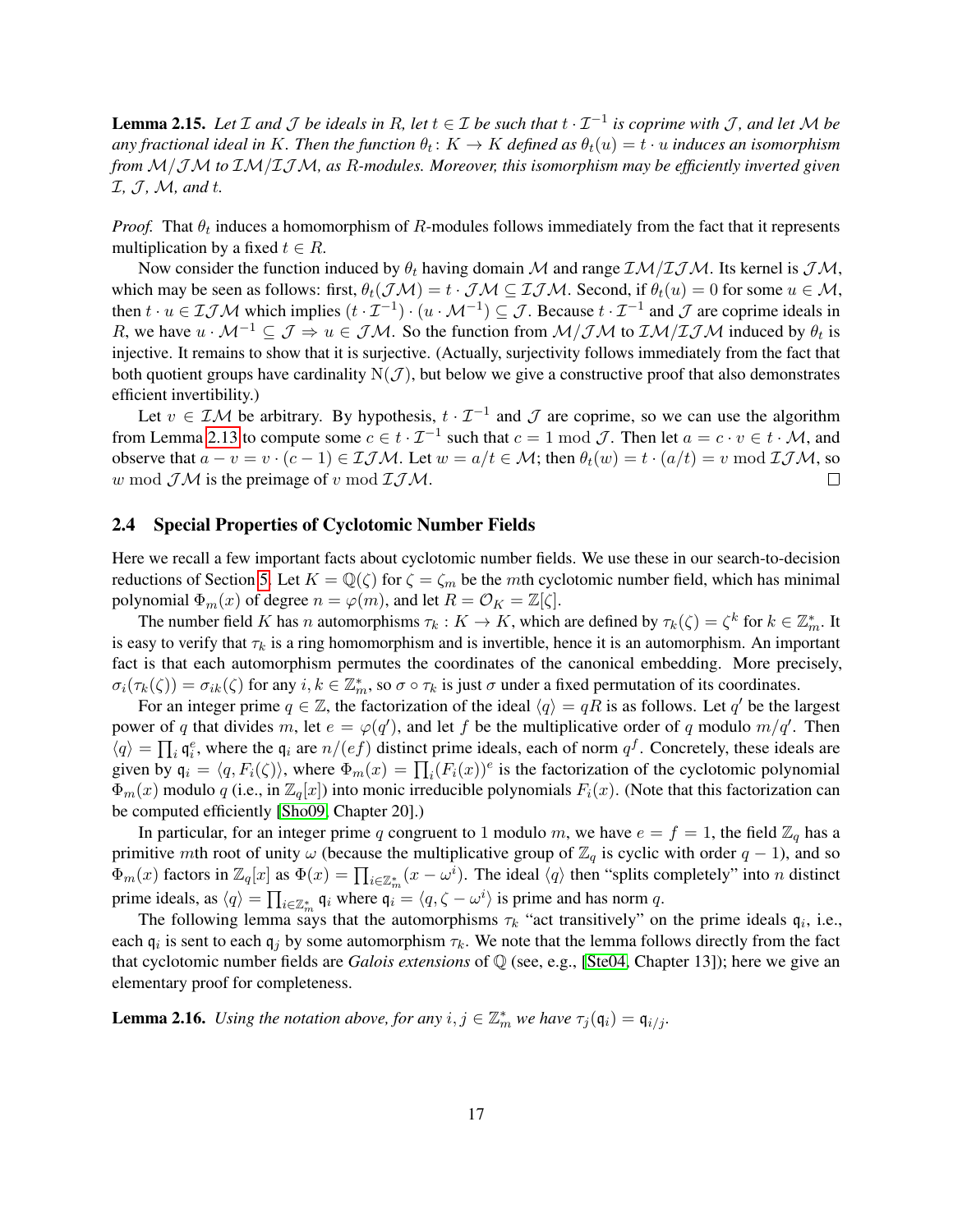*Proof.* By definition,  $\tau_j(\mathfrak{q}_i) = \tau_j(\langle q, \zeta - \omega^i \rangle) = \langle q, \zeta^j - \omega^i \rangle$ . Now observe that

$$
\zeta^j - \omega^i = \zeta^j - (\omega^{i/j})^j = (\zeta - \omega^{i/j}) \cdot \left( \zeta^{j-1} + \omega^{i/j} \cdot \zeta^{j-2} + \dots + (\omega^{i/j})^{j-1} \right) \mod q,
$$

where the summation on the right is in  $\mathcal{O}_K$ . Thus  $\tau_j(\mathfrak{q}_i) \subseteq \langle q, \zeta - \omega^{i/j} \rangle = \mathfrak{q}_{i/j}$ .

For the reverse inclusion, note that  $\zeta - \omega^{i/j} = (\zeta^j)^{1/j} - (\omega^i)^{1/j}$  factors similarly (modulo q) as a multiple of  $\zeta^j - \omega^i$ , and therefore  $\mathfrak{q}_{i/j} \subseteq \langle q, \zeta^j - \omega^i \rangle = \tau_j(\mathfrak{q}_i)$ .  $\Box$ 

## <span id="page-17-0"></span>3 The Ring-LWE Problem and Main Results

Here we define the ring-LWE distribution (actually, family of distributions) and the main computational problems associated with it. Ring-LWE is parameterized by a number field K with ring of integers  $R = \mathcal{O}_K$ and a (rational) integer modulus  $q \geq 2$ . For any fractional ideal  $\mathcal J$  in K, we let  $\mathcal J_q$  denote  $\mathcal J/q\mathcal J$ . Recall that  $R^{\vee}$  is the dual (or "codifferent") fractional ideal of R, and let  $\mathbb{T} = K_{\mathbb{R}}/R^{\vee}$ .

**Definition 3.1 (Ring-LWE Distribution).** For  $s \in R_q^{\vee}$  (the "secret") and an error distribution  $\psi$  over  $K_{\mathbb{R}}$ , *a sample from the ring-LWE distribution*  $A_{s,\psi}$  *over*  $R_q \times T$  *is generated by choosing*  $a \leftarrow R_q$  *uniformly at random, choosing*  $e \leftarrow \psi$ *, and outputting*  $(a, b = (a \cdot s)/q + e \mod R^{\vee})$ *.* 

Note that  $(a \cdot s)/q \in \frac{1}{a}$  $\frac{1}{q}R^{\vee}/R^{\vee}$ , so the reduction modulo  $R^{\vee}$  in the second component of the sample is well defined.

**Definition 3.2 (Ring-LWE, Search).** *Let*  $\Psi$  *be a family of distributions over*  $K_{\mathbb{R}}$ *. The search version of the ring-*LWE *problem, denoted* R*-*LWEq,Ψ*, is defined as follows: given access to arbitrarily many independent*  $s$ *amples from*  $A_{s,\psi}$  *for some arbitrary*  $s \in R_q^{\vee}$  *and*  $\psi \in \Psi$ *, find s*.

The following *decision* form of the problem, whose hardness means (informally) that the ring-LWE distribution is pseudorandom, is usually more suitable for cryptographic applications. In Section [5,](#page-24-0) we show that it is in fact equivalent to the search version, under certain conditions on the parameters.

<span id="page-17-1"></span>Definition 3.3 (Ring-LWE, Average-Case Decision). *Let* Υ *be a distribution over a family of error distributions, each over* K<sub>R</sub>. The average-case decision *version of the ring*-LWE *problem, denoted* R-DLWE<sub>a.Υ</sub>, *is to distinguish with non-negligible advantage between arbitrarily many independent samples from*  $A_{s,\psi}$ , *for a* random *choice of*  $(s, \psi) \leftarrow U(R_q^{\vee}) \times \Upsilon$ , and the same number of uniformly random and independent *samples from*  $R_q \times T$ .

For an asymptotic treatment of the ring-LWE problems, we let K come from an infinite sequence of number fields  $\mathcal{K} = \{K_n\}$  of increasing dimension n, and let q,  $\Psi$ , and  $\Upsilon$  depend on n as well.

Recall that when informally describing ring-LWE in the introduction, we said that the secret s belongs to  $R_q$  (and so the products  $a \cdot s$  are also in  $R_q$ ), whereas in the formal definition above, s is in  $R_q^{\vee}$  (and so  $a \cdot s \in R_q^{\vee}$ ). Since the description in the introduction was specialized to the mth cyclotomic ring for  $m = 2^k$ (i.e.,  $R = \mathbb{Z}[x]/\langle x^n + 1 \rangle$  for  $n = 2^{k-1}$ ), these two variants are actually equivalent. This follows from the fact that for this ring the codifferent  $R^{\vee} = n^{-1}R$  is simply a scaling of the ring, and so one can transform samples  $(a, b = (a \cdot s)/q + e)$  to  $(a, b' = b \cdot n = (a \cdot s')/q + e'$ , where  $s' = s \cdot n \in R_q$  and  $e' = e \cdot n \in R$ . More generally, it is usually more appropriate to leave the secret in  $R_q^{\vee}$ , as in our formal definition above; see Section [3.3](#page-19-0) below for further discussion.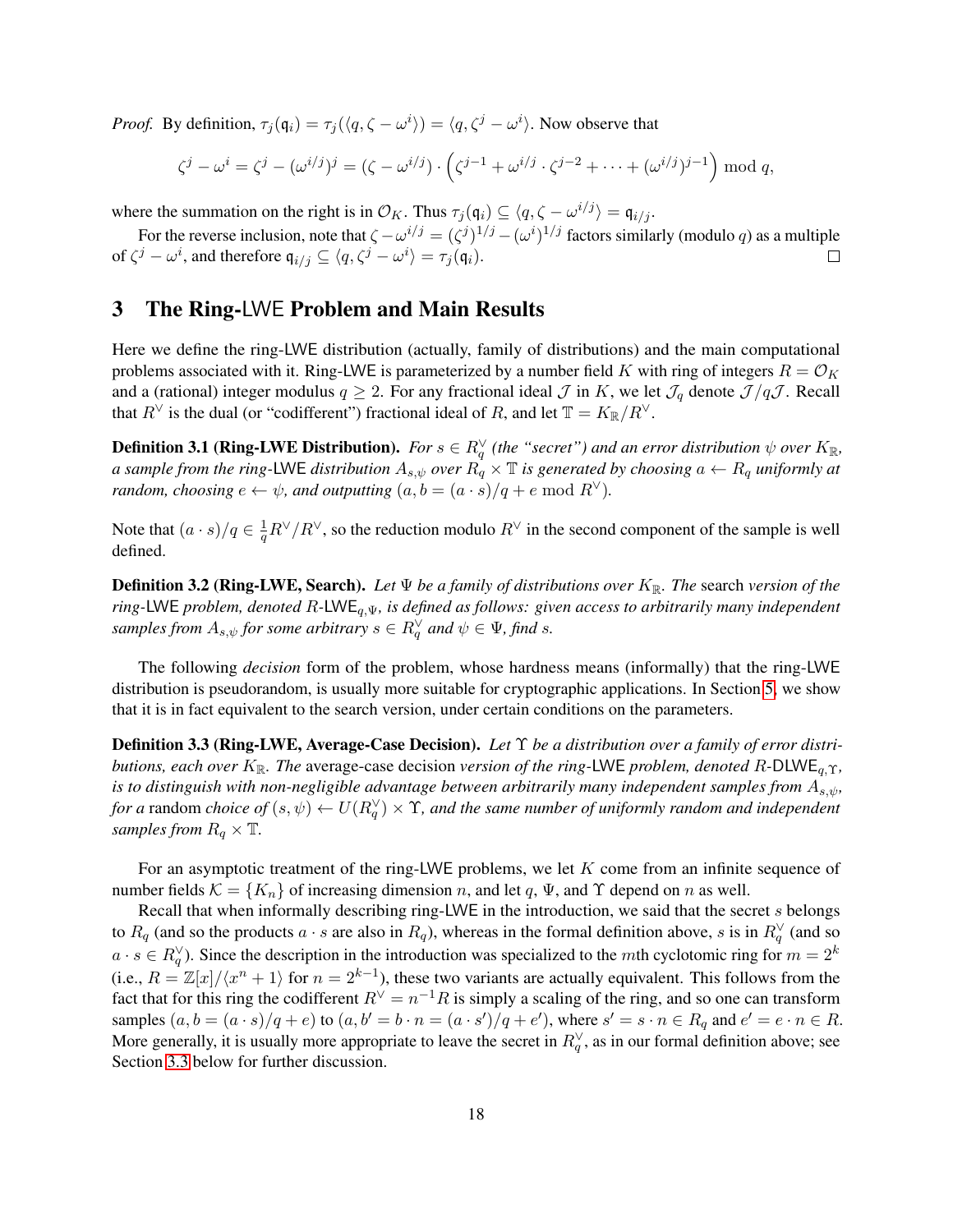## <span id="page-18-1"></span>3.1 Error Distributions

We first define the family of LWE error distributions for which our reduction to the search version of ring-LWE (in Section [4\)](#page-20-0) applies.

**Definition 3.4.** *For a positive real*  $\alpha > 0$ , the family  $\Psi_{\leq \alpha}$  is the set of all elliptical Gaussian distributions  $D_r$ *(over*  $K_{\mathbb{R}}$ *)* where each parameter  $r_i \leq \alpha$ .

Our hardness results for the average-case decision problem (in Section [5\)](#page-24-0) apply to cyclotomic number fields  $K = \mathbb{Q}(\zeta_m)$ ; recall that these have zero real embeddings and  $n/2 = \varphi(m)/2$  pairs of complex embeddings,  $\sigma_i = \overline{\sigma_{i+n/2}}$  for  $i \in [n/2]$ . Our results use a distribution  $\Upsilon$  over error distributions, defined as follows. The gamma distribution  $\Gamma(2, 1)$  with shape parameter 2 and scale parameter 1 has density given by  $x \exp(-x)$  for  $x \ge 0$ , and zero for  $x < 0$ . Sampling from this gamma distribution can be done efficiently by, e.g., sampling two uniform variables  $U_1, U_2$  in [0, 1] and outputting  $-\ln U_1 - \ln U_2$ . Other equally good choices are possible (e.g., a Gaussian distribution) and we make this particular choice for convenience.

<span id="page-18-0"></span>**Definition 3.5.** Let K be the mth cyclotomic number field having degree  $n = \varphi(m)$ . For a positive real  $\alpha > 0$ , a distribution sampled from  $\Upsilon_{\alpha}$  is given by an elliptical Gaussian distribution  $D_r$  *(over*  $K_{\mathbb{R}}$ *)* whose  $\alpha > 0$ , a also holon sampled from  $\Gamma_{\alpha}$  is given by an empirical Gaussian also holon  $D_{\mathbf{r}}$  (over  $K_{\mathbb{R}}$ ) whose<br>parameters are  $r_i^2 = r_{i+n/2}^2 = \alpha^2(1 + \sqrt{n}x_i)$ , where  $x_1, \ldots, x_{n/2}$  are chosen independently f *distribution*  $\Gamma(2, 1)$ *.* 

Notice that error distributions drawn from  $\Upsilon_\alpha$  typically have parameters of size roughly  $O(\alpha \cdot n^{1/4})$ .

It is important to keep in mind that in our definition of ring-LWE, the error distribution is added modulo  $R<sup>V</sup>$ . As a result, in order for the problem not to be trivially impossible to solve, the error must not exceed the smoothing parameter of  $R^{\vee}$ , or else the ring-LWE distribution will be statistically indistinguishable from uniform (for any value of the secret s). For example, in the case of a cyclotomic  $R = \mathbb{Z}[x]/\langle x^n + 1 \rangle$  for  $n=2^k$ , we have  $\lambda_n(R^{\vee})=1/\sqrt{n}$  and so by Lemma [2.2](#page-9-2) we obtain an upper bound of  $O(\sqrt{\log n/n})$  on the error parameters. This is in contrast to standard LWE, where the error is added modulo  $\mathbb{Z}$  and hence can be as large as  $O(\sqrt{\log n})$ .

## 3.2 Main Theorem

We can now finally state our main theorem, obtained by combining Theorem [4.1](#page-20-1) with Theorems [5.1](#page-24-1) and [5.2.](#page-25-0) We note that each of these component theorems, as well as Theorem [5.3,](#page-25-1) should be of independent interest.

**Theorem 3.6.** Let K be the mth cyclotomic number field having dimension  $n = \varphi(m)$  and  $R = \mathcal{O}_K$  be its *ring of integers. Let*  $\alpha < \sqrt{\log n/n}$ *, and let*  $q = q(n) \ge 2$ ,  $q = 1 \mod m$  *be a* poly(*n*)*-bounded prime* such that  $\alpha q \ge \omega(\sqrt{\log n})$ . Then there is a polynomial-time quantum reduction from  $\tilde O(\sqrt{n}/\alpha)$ -approximate SIVP (or SVP) on ideal lattices in  $K$  to  $R$ -DLWE<sub>q, $\Upsilon_{\alpha}$ . Alternatively, for any  $\ell \geq 1$ , we can replace the target</sub> *problem by the problem of solving*  $R$ -DLWE<sub>q,D<sub>ξ</sub> given only  $\ell$  samples, where  $\xi = \alpha \cdot (n\ell/\log(n\ell))^{1/4}$ .</sub>

Notice that in the latter reduction we use DLWE with a fixed (spherical) error distribution  $D_{\xi}$ , instead of a distribution over error distributions. Also note that when  $\ell$  is small, which is often the case in applications, both reductions lead to essentially the same error parameters. See Section [5](#page-24-0) for further discussion.

For applications, it is typically more useful to work with a 'discrete' variant of ring-LWE in which the b component of each sample is taken from a finite set, instead of the continuous domain T. (Indeed, this is how we described the ring-LWE problem in the introduction.) As in standard LWE, this is easily achieved by discretizing the samples. See [\[LPR13,](#page-32-12) Section 2.6] for details.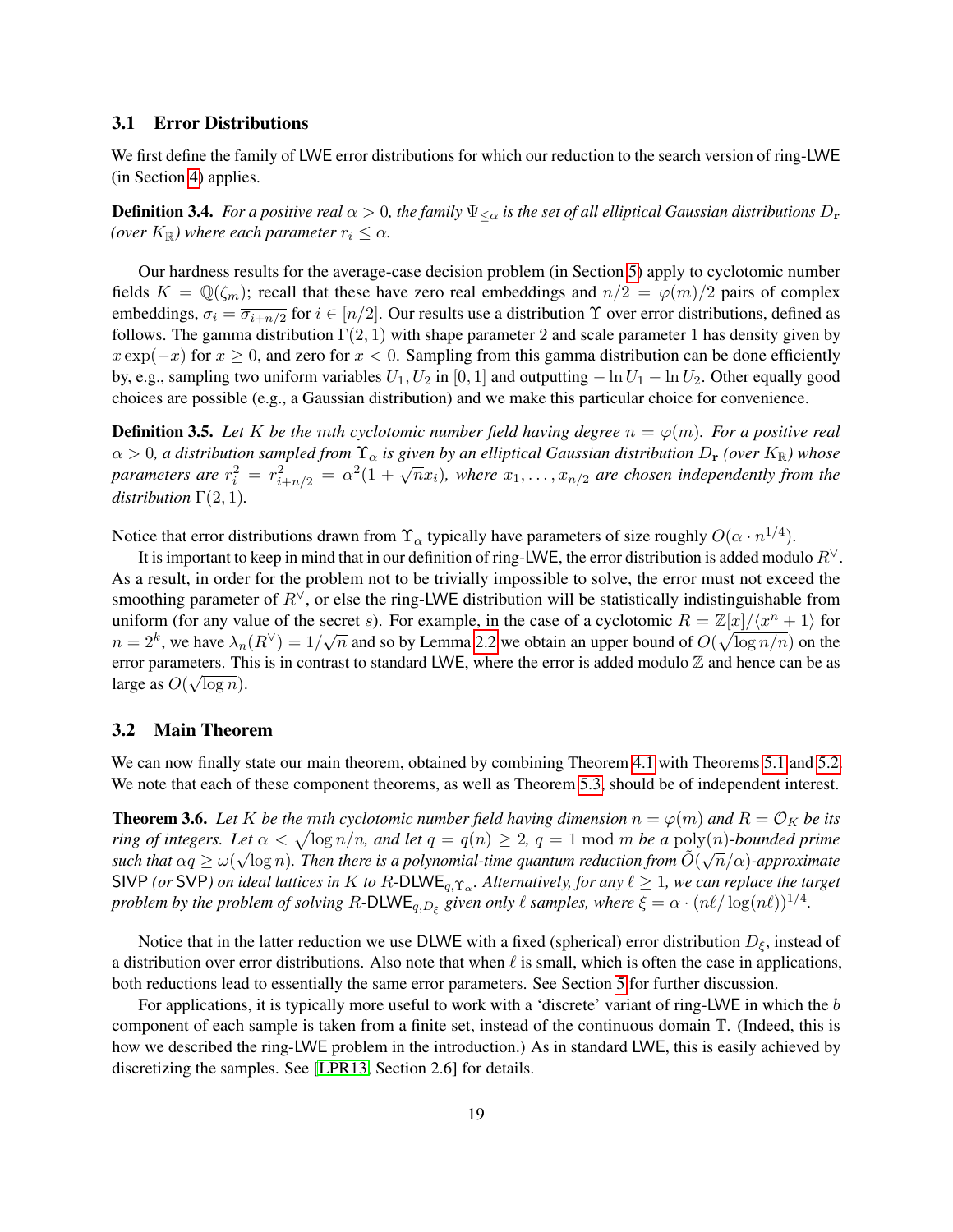## <span id="page-19-0"></span>3.3 Why This is the Right Definition of Ring-LWE

Our definition of ring-LWE and hardness results make three, seemingly arbitrary, choices: the public value  $a$ is drawn from  $R_q$ , the secret s belongs to  $R_q^{\vee}$ , and the error distributions are "spherically bounded," namely, the bound  $\alpha$  in the definition of  $\Psi_{\leq \alpha}$  is the same for all coordinates of the embedding (and similarly for the error distributions used in the average-case problem). Indeed, there is some arbitrariness in the definition: for instance, taking  $a \in \mathcal{J}_q$  and  $s \in \mathcal{J}_q^{\vee}$  for any fixed fractional ideal  $\mathcal J$  (and keeping the same error distribution) leads to a computationally equivalent problem.<sup>[4](#page-19-1)</sup> For example, we could take  $a$  from  $R_q^{\vee}$  and  $s$  from  $R_q$ .

This brings us to the following natural question: modulo these equivalences, why are our choices the "right" ones? In particular, why not take both  $a$  and  $s$  in  $R_q$ , and use a spherically bounded error distribution? As described earlier, in certain cases (e.g., the mth cyclotomic for  $m = 2<sup>k</sup>$ ) this definition is equivalent to the original one, but it turns out that in general it leads to a pure loss in two ways: once in the provable hardness of the problem for a given spherical error bound (due to the inherent distortion in mapping  $R<sup>√</sup>$  to  $R$ ), and again in the amount of error that can be used in typical applications. By contrast, our choices turn out to be the most mathematically natural and computationally effective ones, for a variety of reasons that we now explain.

The first reason is that our choices emerge naturally in the core BDD-to-LWE reduction of Section [4,](#page-20-0) due to the  $R^{\vee}$  ratio between the dual and inverse ideals (recall that  $\mathcal{I}^{\vee} = R^{\vee} \cdot \mathcal{I}^{-1}$  for any fractional ideal  $\mathcal{I}$ ). In more detail, in our reduction the secret s corresponds to the unknown closest point  $x \in \mathcal{I}^{\vee}$  of a BDD instance, and the public elements  $a$  are obtained from Gaussian samples over  $I$ . After 'clearing the ideal'  $I$ (using Lemma [2.15\)](#page-15-1), we end up with secret  $s \in R_q^{\vee}$ , public elements  $a \in R_q$ , and spherically bounded error from the products of the spherical Gaussian samples with the BDD offset vector.

Another important reason for our choices relates to cryptographic applications in cyclotomic rings. Fixing encryption as an example, we wish to have as much security as possible, which by our results means using as much spherically bounded error as possible, yet still decrypt correctly, which requires removing the error from noisy products using knowledge of the secret. For our choices, this means solving BDD for spherically bounded error on the ideal  $R^{\vee}$ . The amount of spherical error that can be efficiently decoded from an ideal essentially depends inversely on the  $\lambda_n$  parameter of its dual ideal. The dual of  $R^{\vee}$  is R, which, for cyclotomic rings of degree *n*, has n elements  $1, \zeta, ..., \zeta^{n-1}$  of Euclidean norm  $\sqrt{n}$ , and hence  $\lambda_n(R) = \sqrt{n}$ . This turns out to be the smallest possible (relative to its norm), by Lemma [2.9.](#page-13-0) Therefore, among all ideals of the same norm, the codifferent  $R<sup>∨</sup>$  is decodable under the most spherical Gaussian error. By contrast, for most cyclotomics this is not true of R itself, because its dual ideal  $R<sup>√</sup>$  typically does not have optimally short vectors.<sup>[5](#page-19-2)</sup>

A final reason for our choice is by analogy to the standard LWE and SIS (short integer solution) problems, which may be seen as problems on dual random lattices (see, e.g., [\[GPV08\]](#page-31-3)). In the ring setting, an instance of ring-SIS is given by a tuple  $\mathbf{a} = (a_1, \dots, a_m) \in R_q^m$ , which defines the "q-ary" lattice  $\Lambda^{\perp}(\mathbf{a})$ :

$$
qR^m \subseteq \Lambda^{\perp}(\mathbf{a}) = \left\{ \mathbf{z} = (z_1, \ldots, z_m) \in R^m \; : \; \sum_{i \in [m]} a_i z_i = 0 \in R_q \right\} \subseteq R^m.
$$

Analogously to standard LWE, we wish to view ring-LWE as a bounded-distance decoding problem on the

<span id="page-19-1"></span><sup>4</sup>This follows by the 'clearing ideals' technique of Lemma [2.15.](#page-15-1) We note that standard LWE also admits an analogous formulation: for any *n*-dimensional lattice L and its dual L<sup>\*</sup>, we can take  $\mathbf{a} \in L/qL$ ,  $\mathbf{s} \in L^*/qL^*$ , and  $b \approx \langle \mathbf{a}, \mathbf{s} \rangle/q \mod 1$ . In that setting, the self-dual lattice  $L = \mathbb{Z}^n$  is of course the most natural choice.

<span id="page-19-2"></span><sup>&</sup>lt;sup>5</sup>In some cryptographic applications, several ring-LWE samples are combined, requiring decoding on ideals derived from the one used in the original ring-LWE samples (e.g., starting from our  $R^{\vee}$ , one needs to decode  $(R^{\vee})^k$  for some  $k > 1$ ). The same considerations discussed here reveal that  $R^{\vee}$  is essentially optimal also in these applications. See [\[LPR13\]](#page-32-12) for further details.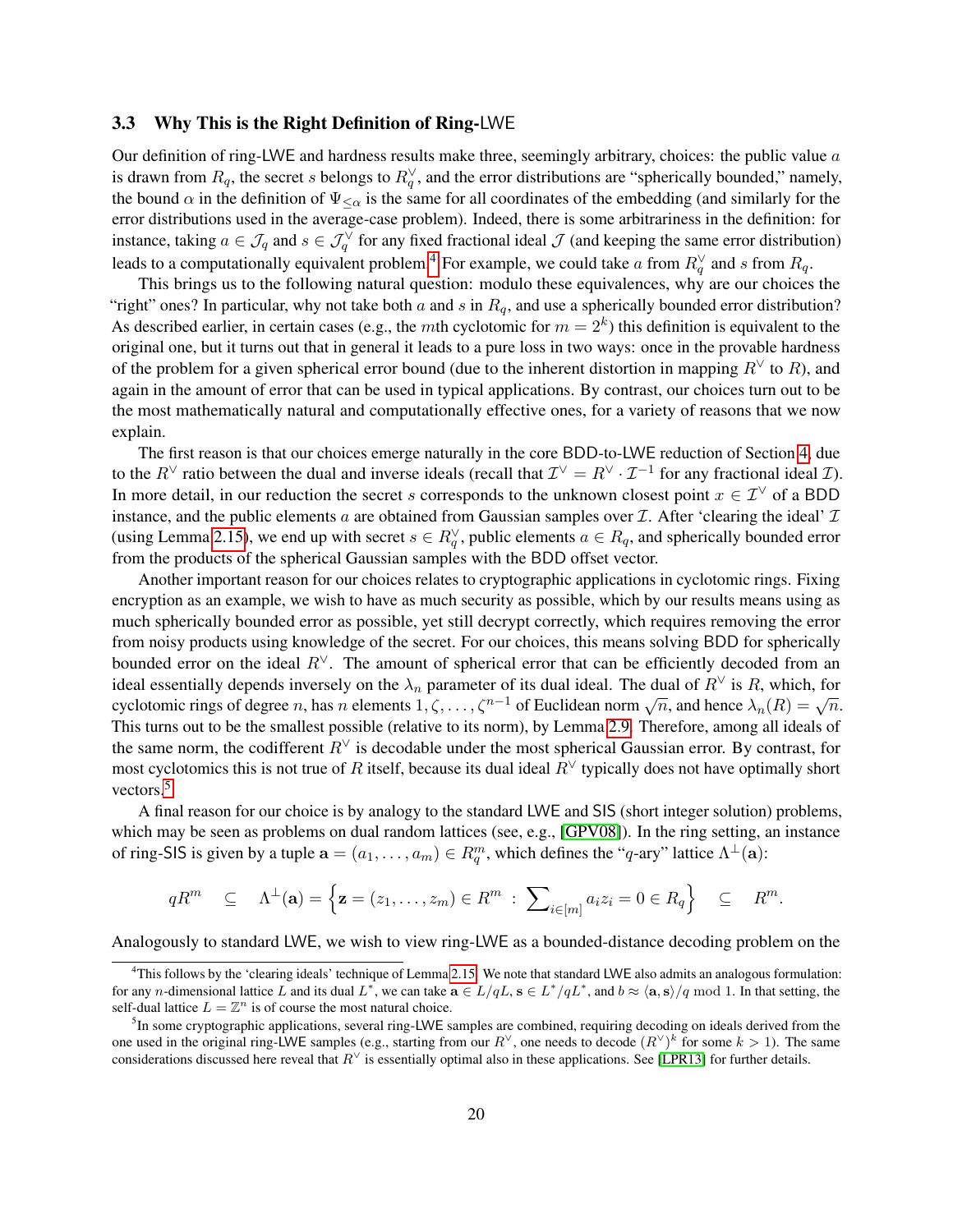dual lattice of  $\Lambda^{\perp}(\mathbf{a}) \subseteq R^m$ , under the canonical embedding.<sup>[6](#page-20-2)</sup> It can be seen that this dual lattice is

$$
(\Lambda^{\perp}(\mathbf{a}))^{\vee} = (R^{\vee})^m + \{(\mathbf{a} \cdot s)/q \; : \; s \in R_q^{\vee}\} \quad \subseteq \quad (1/q) \cdot (R^{\vee})^m,
$$

where the product  $\mathbf{a} \cdot s = (a_1 \cdot s, \dots, a_m \cdot s)$ . Therefore, it is natural that the ring-LWE distribution should produce noisy products of the form  $(a_i \cdot s)/q$ , for random values  $a_i \in R_q$  and some fixed  $s \in R_q^{\vee}$ .

Finally, we remark that working with  $R^{\vee}$  and  $R^{\vee}_q$  is computationally just as efficient as working with  $R$ and  $R_q$ , by the Chinese Remainder Theorem and its consequences. (See the companion paper [\[LPR13\]](#page-32-12) for details.)

## <span id="page-20-0"></span>4 Hardness of Search-LWE

Throughout this section, let K denote an arbitrary number field of degree n with ring of integers  $R = \mathcal{O}_K$ . For concreteness, the reader may wish to keep in mind the particular case of a cyclotomic number field, although the results in this section apply to arbitrary number fields. The following is the main theorem of this section. (Throughout this section,  $\omega(\sqrt{\log n})$  denotes some fixed, arbitrary function that grows asymptotically section. (Throughouse faster than  $\sqrt{\log n}$ .)

<span id="page-20-1"></span>**Theorem 4.1.** Let K be an arbitrary number field of degree n and  $R = \mathcal{O}_K$ . Let  $\alpha = \alpha(n) > 0$ , and let  $q = q(n) \ge 2$  be such that  $\alpha q \ge 2 \cdot \omega(\sqrt{\log n})$ . For some negligible  $\varepsilon = \varepsilon(n)$ , there is a probabilistic polynomial-time quantum reduction from  $K$ -DGS<sub> $\gamma$ </sub> to  $R$ -LWE $_{q, \Psi_{\leq \alpha}}$ , where

<span id="page-20-3"></span>
$$
\gamma = \max \Big\{ \eta_{\varepsilon}(\mathcal{I}) \cdot (\sqrt{2}/\alpha) \cdot \omega(\sqrt{\log n}), \sqrt{2n}/\lambda_1(\mathcal{I}^{\vee}) \Big\}.
$$
 (4.1)

Here, K-DGS<sub> $\gamma$ </sub> denotes the *discrete Gaussian sampling* problem [\[Reg05\]](#page-33-0), which asks, given an ideal  $\mathcal I$ in K and a number  $s \ge \gamma = \gamma(\mathcal{I})$ , to produce samples from the distribution  $D_{\mathcal{I},s}$ . Using the easy inequality  $\eta_\varepsilon(\mathcal{I})>1/\lambda_1(\mathcal{I}^{\vee})$  [\[Reg05,](#page-33-0) Claim 2.13], we get that as long as  $\alpha<\sqrt{\log n/n}$  (which is virtually always the case in applications), the first term in the maximum in Equation [\(4.1\)](#page-20-3) dominates.

As shown in [\[Reg05,](#page-33-0) Section 3.3], there are easy reductions from standard lattice problems to DGS. Namely, using the facts that  $\eta_{\varepsilon}(\mathcal{I}) \leq \lambda_n(\mathcal{I}) \cdot \omega(\sqrt{\log n})$  for any fractional ideal  $\mathcal{I}$  and some negligible  $\varepsilon(n)$  (Lemma [2.2\)](#page-9-2), and that a sample from  $D_{\mathcal{I},\gamma}$  has length at most  $\gamma\sqrt{n}$  with overwhelming probability (Lemma [2.4\)](#page-10-0), an oracle for K-DGS<sub> $\gamma$ </sub> with  $\gamma = \eta_{\varepsilon}(\mathcal{I}) \cdot \tilde{O}(1/\alpha)$  immediately implies an oracle for  $\tilde{O}(\sqrt{n}/\alpha)$ approximate SIVP on ideal lattices in K. In cyclotomic number fields, where  $\lambda_n(\mathcal{I}) = \lambda_1(\mathcal{I})$  for any fractional ideal  $\mathcal I$  (because multiplying a shortest nonzero element  $v \in \mathcal I$  by  $1, \zeta, \ldots, \zeta^{n-1}$  gives n linearly independent elements of the same length), this also implies an oracle for  $\tilde{O}(\sqrt{n}/\alpha)$ -approximate SVP.

Meaningful error rates and approximation factors. As mentioned in Section [3.1,](#page-18-1) in order for ring-LWE to be information theoretically solvable, it is necessary that  $\alpha < \eta_{\epsilon}(R^{\vee})$  for all negligible  $\varepsilon(n)$  (otherwise, ring-LWE samples will just be essentially uniform). Moreover, it can be shown that a sufficient condition for solvability is that  $\alpha \leq \lambda_1(R^{\vee})/(C\sqrt{n})$  for some universal constant  $C > 0$ ; this is based on the fact that a sample from  $D_{\alpha}$  has norm at most  $\alpha\sqrt{n}$  with overwhelming probability.

For example, consider the mth cyclotomic number field, which has degree  $n = \varphi(m)$ . When m is a power of two, we have  $\lambda_n(R^{\vee}) = 1/\sqrt{n}$ , so by Lemma [2.2](#page-9-2) we need  $\alpha = O(\sqrt{\log n/n})$ , which also turns out to be sufficient for information-theoretic solvability. This corresponds to superlinear  $\omega(n)$  approximation

<span id="page-20-2"></span><sup>&</sup>lt;sup>6</sup>As expected, the dual  $\Lambda^\vee$  of a lattice  $\Lambda \subset K^m$  is the set of all  $\mathbf{x} \in K^m$  such that  $\sum_{i \in [m]} \text{Tr}(x_i \cdot v_i) \in \mathbb{Z}$  for all  $\mathbf{v} \in \Lambda$ .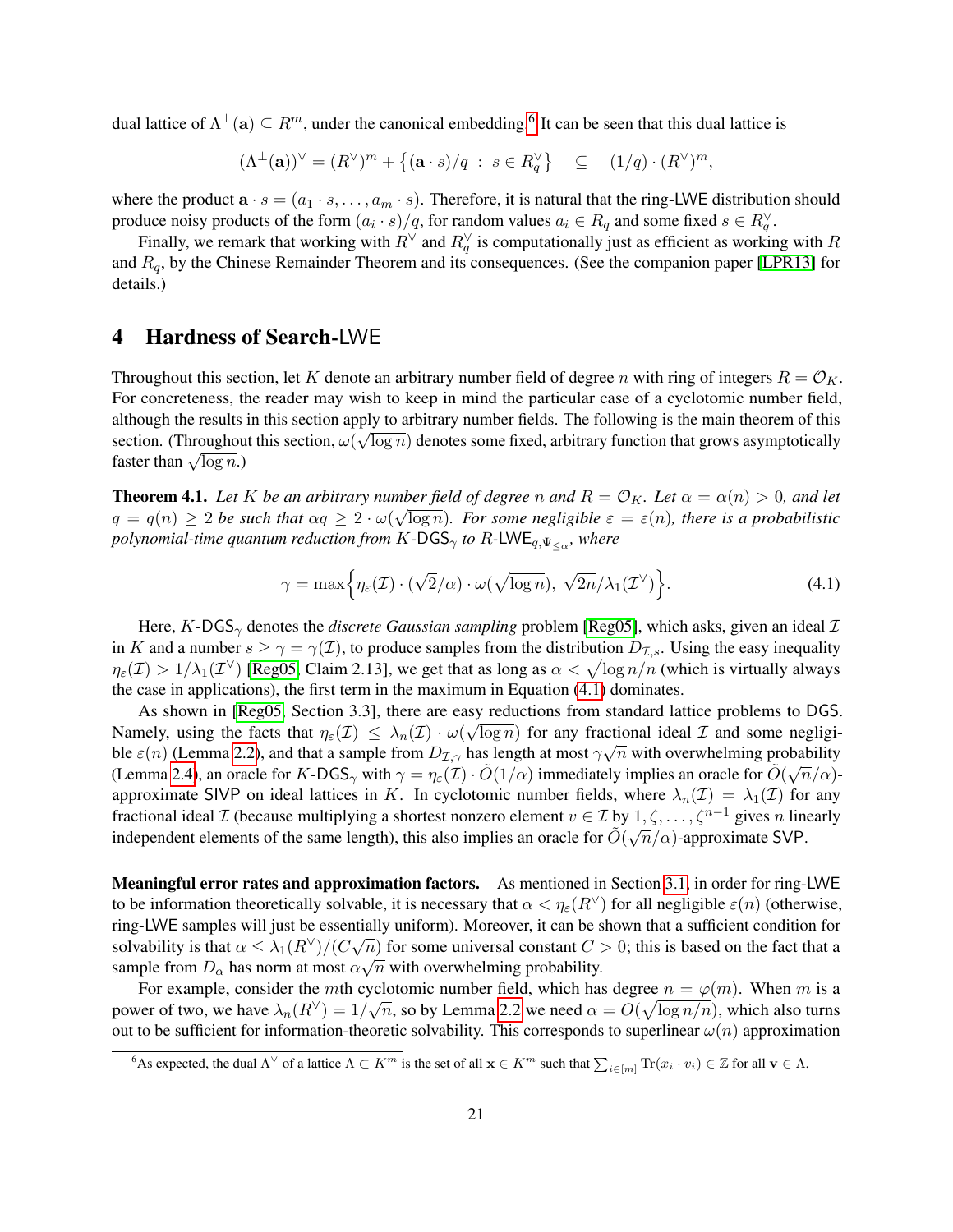factors for SVP and SIVP. For arbitrary m, one can show the slightly looser bound  $\lambda_n(R^{\vee}) \leq 2^d \sqrt{n/m}$ , where  $d$  is the number of distinct prime divisors of  $m$ .

As a second example, consider any family of number fields  $K$  of increasing dimension  $n$  that have discriminants  $\Delta_K = 2^{\Theta(n)}$  (see, e.g., [\[Roq67\]](#page-33-7)). Then  $\lambda_1(R^{\vee}) = \Theta(\sqrt{n})$  by Lemma [2.9,](#page-13-0) so we may take  $\alpha > 0$  to be as large as a small constant while still ensuring solvability. Now for any fractional ideal  $\mathcal I$  in  $K$ ,  $\alpha > 0$  to be as large as a small constant while still ensuring solvability. Now for any fractional ideal L in R,<br>we have  $\lambda_1(\mathcal{I}) \cdot \lambda_1(\mathcal{I}^{\vee}) = \Theta(\sqrt{n})$  by Lemma [2.9,](#page-13-0) so  $\eta_{\varepsilon}(\mathcal{I}) = \lambda_1(\mathcal{I})/\Theta(\sqrt{n})$  for  $\varepsilon = 2$ Therefore, we can take  $\gamma = \omega(\sqrt{\log n})$  and obtain worst-case approximation factors as small as  $\omega(\sqrt{\log n})$ for SVP and SIVP. This essentially matches the  $O(\sqrt{\log n})$  approximation factors obtained in [\[PR07\]](#page-32-14) for the ring-SIS problem in the same families of number fields.

## <span id="page-21-0"></span>4.1 Proof of Theorem [4.1](#page-20-1)

The proof of Theorem [4.1](#page-20-1) follows Regev's proof in [\[Reg05\]](#page-33-0) for general lattices, replacing its core component with an analogous statement for ideal lattices (Lemma [4.3\)](#page-21-1). For completeness, we now describe the reduction in some detail, focusing on the necessary modifications. The reduction works by repeated applications of the following *iterative step*.

<span id="page-21-2"></span>**Lemma 4.2.** *Let*  $\alpha > 0$  *and*  $q \geq 2$  *be an integer. There exists an efficient quantum algorithm that, given a* fractional ideal *I* in *K*, a number  $r \geq \sqrt{2}q \cdot \eta_{\varepsilon}(I)$  for some negligible  $\varepsilon = \varepsilon(n)$  such that  $r' :=$  $r\cdot\omega(\sqrt{\log n})/(\alpha q)>\sqrt{2n}/\lambda_1(\mathcal{I}^{\vee})$ , an oracle to R-LWE<sub>q, $\Psi_{\leq\alpha}$ </sub>, and a list of samples from the discrete *Gaussian distribution*  $D_{\mathcal{I},r}$  *(as many as required by the R-LWE oracle), outputs an independent sample from*  $D_{\mathcal{I},r'}$ .

Theorem [4.1](#page-20-1) follows easily from this iterative step, as we now sketch; see [\[Reg05\]](#page-33-0) for more details. We start with a very large value of  $r$ , say  $r\geq 2^{2n}\lambda_n(\mathcal{I}),$  so that any polynomial number of samples from  $D_{\mathcal{I},r}$  can be generated classically (see [\[Reg05,](#page-33-0) Lemma 3.2]). Then, given the samples from  $D_{\mathcal{I},r}$ , we apply the iterative step of Lemma [4.2](#page-21-2) a polynomial number of times (using the same samples) to obtain a polynomial number of independent samples from  $D_{\mathcal{I},r'}$  for  $r' = r/2$ . Repeating this, we obtain samples from progressively narrower and narrower distributions, until we get samples with the desired Gaussian parameter  $s \ge \gamma$ . Note that the  $\gamma$  given in Equation [\(4.1\)](#page-20-3) corresponds to values of r, r' satisfying the hypotheses of Lemma [4.2.](#page-21-2)

The iterative step of Lemma [4.2](#page-21-2) is obtained by combining two reductions. The first, whose proof is given in Section [4.2,](#page-22-0) is a reduction from BDD (on  $\mathcal{I}^{\vee}$ ) to LWE, which uses Gaussian samples over  $\mathcal{I}$ .

<span id="page-21-1"></span>**Lemma 4.3.** Let  $\alpha > 0$ , let  $q \geq 2$  be an integer with known factorization, let  $\mathcal{I}$  be a fractional ideal in K, and let  $r \geq \sqrt{2q} \cdot \eta_\varepsilon(\mathcal{I})$  for some negligible  $\varepsilon = \varepsilon(n)$ . Given an oracle for the discrete Gaussian distribution  $D_{\mathcal{I},r}$ , there is a probabilistic polynomial-time (classical) reduction from  $BDD_{\mathcal{I}^{\vee},d}$  in the  $\ell_{\infty}$ *norm to*  $R$ -LWE<sub>q, $\Psi_{\leq \alpha}$ , where  $d = \alpha q/(\sqrt{2r})$ .</sub>

The second part is quantum, and is nearly identical to the one in Regev's reduction [\[Reg05,](#page-33-0) Lemma 3.14]. The only difference is that we allow the BDD oracle to err with some negligible probability.<sup>[7](#page-21-3)</sup> This stronger statement follows from the proof in [\[Reg05\]](#page-33-0) by noticing that the algorithm calls the BDD oracle on points whose offset is sampled from the continuous Gaussian distribution  $D_{d'/( \sqrt{2n})}$ .

<span id="page-21-4"></span>Lemma 4.4. *There is an efficient quantum algorithm that, given any* n*-dimensional lattice* Λ*, a number*  $d' < \lambda_1(\Lambda^{\vee})/2$  (where  $\lambda_1$  is with respect to the  $\ell_2$  norm), and an oracle that solves BDD on  $\Lambda^{\vee}$  with all but negligible probability for points whose offset from  $\Lambda^\vee$  is sampled from  $D_{d'/\sqrt{2n}}$ , outputs a sample from

<span id="page-21-3"></span> $^7$ A similar but more extensive strengthening is used by Stehlé et al. [\[SSTX09\]](#page-33-3).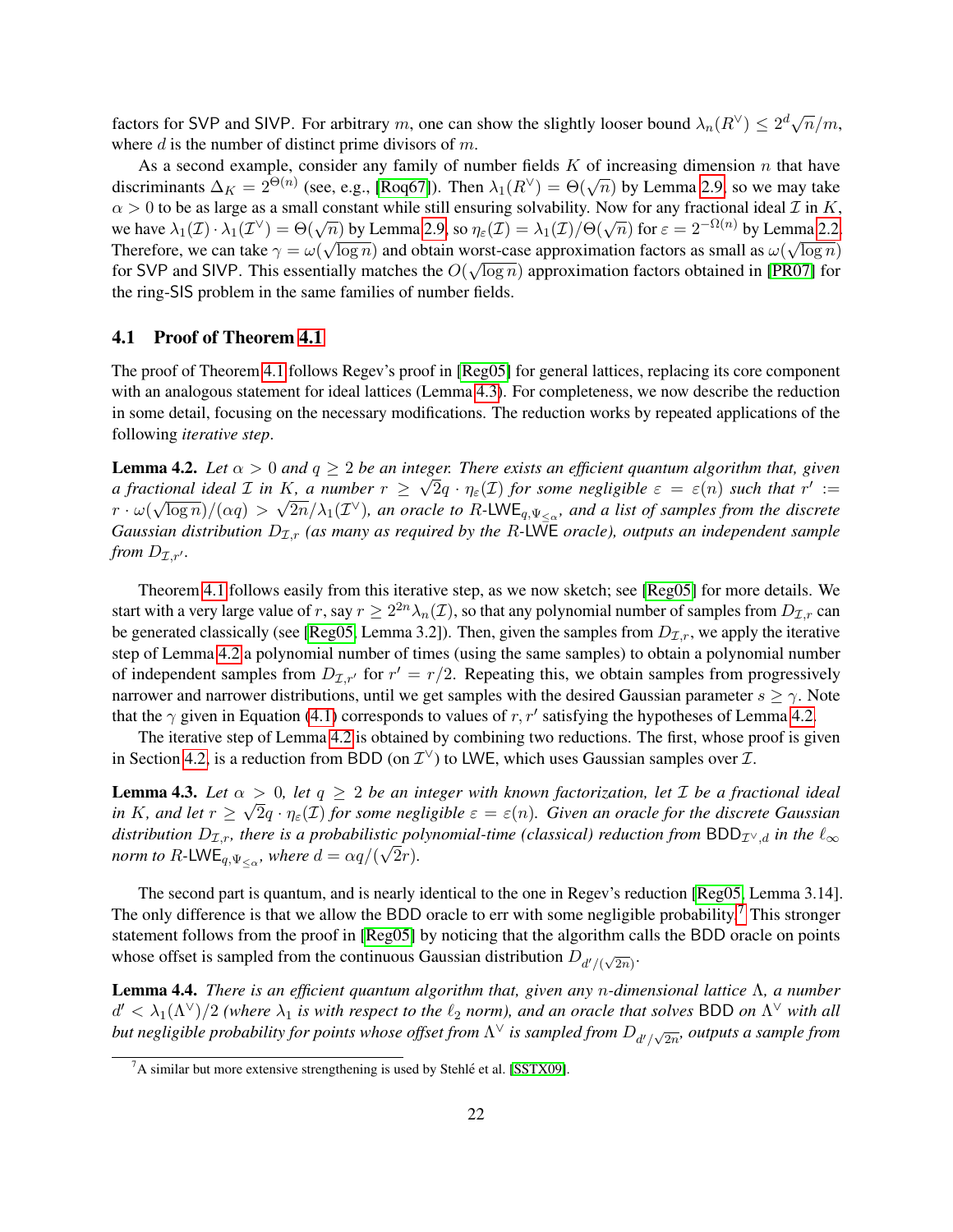$D_{\Lambda,\sqrt{n}/(\sqrt{2}d')}$ . In particular, since a sample from  $D_{d'/\sqrt{2n}}$  has  $\ell_\infty$  norm at most  $d'\cdot\omega($ √  $\frac{\log n}{\sqrt{n}}$  *except with* negligible probability, it suffices if the oracle solves  $BDD_{\mathcal{I}^\vee,d}$  in the  $\ell_\infty$  norm, where  $d=d'\cdot\omega(\sqrt{\log n})/\sqrt{n}.$ 

*Proof of Lemma* [4.2.](#page-21-2) Using Lemma [4.3](#page-21-1) with samples from  $D_{\mathcal{I},r}$  and the given oracle for R-LWE<sub>q,  $\Psi_{\leq \alpha}$ , we</sub> obtain an algorithm for BDD on  $\mathcal{I}^{\vee}$  to within distance  $d = \alpha q/(\sqrt{2}r)$  in the  $\ell_{\infty}$  norm. Using Lemma [4.4](#page-21-4) with  $d' = d\sqrt{n}/\omega(\sqrt{\log n}) = \sqrt{n/2}/r' < \lambda_1(\mathcal{I}^{\vee})/2$ , we obtain a quantum procedure that produces samples from the discrete Gaussian distribution  $D_{\mathcal{I},r'}$ , as promised.  $\Box$ 

We note that one can also interpret Lemma [4.3](#page-21-1) as a standalone *classical* (non-quantum) reduction from a seemingly hard (but non-standard) worst-case lattice problem to ring-LWE, similar to what was done in [\[Pei09\]](#page-32-0). In particular, since one can efficiently generate Gaussian samples from  $\Lambda$  using any set of n sufficiently short linearly independent lattice vectors [\[GPV08\]](#page-31-3), the worst-case problem can defined as follows: given an ideal  $\mathcal I$  together with a set of n linearly independent elements (or in the case of cyclotomics, even just one nonzero element) of  $\mathcal I$  of Euclidean length at most  $r/\omega(\sqrt{\log n})$ , solve BDD on the dual  $\mathcal I^{\vee}$  to within  $\ell_{\infty}$  distance  $\alpha q/(\sqrt{2r})$ .

## <span id="page-22-0"></span>4.2 The BDD to LWE Reduction

Our goal in this section is to prove Lemma [4.3.](#page-21-1) We first observe that to solve BDD on an ideal  $\mathcal{I}$ , it suffices to find the solution modulo  $q\mathcal{I}$ . This is actually a special case of a lemma from [\[Reg05\]](#page-33-0), which gives a *lattice-preserving* reduction for BDD in general lattices. Because the reduction is lattice-preserving, it also applies to ideal lattices.

**Definition 4.5.** *The* q-BDD<sub> $I$ ,d</sub> problem (in any norm) is: given an instance y of BDD<sub> $I$ ,d</sub> that has solution  $x \in \mathcal{I}$ , find x mod q $\mathcal{I}$ .

**Lemma 4.6 (Special case of [\[Reg05,](#page-33-0) Lemma 3.5]).** *For any*  $q \geq 2$ , there is a deterministic polynomial-time *reduction from*  $BDD_{\mathcal{I},d}$  *(in any*  $\ell_p$  *norm) to*  $q$ - $BDD_{\mathcal{I},d}$  *(in the same norm).* 

Therefore, it suffices in the following to present a reduction as in Lemma [4.3](#page-21-1) but from  $q$ -BDD. Notice that by the scaling argument in Section [2.3.8](#page-14-1) we can assume without loss of generality that  $\mathcal I$  is an integral ideal (in R). Finally, recall the notation  $\mathbb{T} = K_{\mathbb{R}}/R^{\vee}$  and  $\mathcal{J}_q = \mathcal{J}/q\mathcal{J}$  for any ideal  $\mathcal{J}$ .

The high-level description of the reduction is as follows. Its input is a q-BDD<sub>I<sup>∨</sup>,d</sub> instance  $y = x + e$ (where  $x \in \mathcal{I}^{\vee}$  and  $||e||_{\infty} \leq d$ ), and it is given access to an oracle that generates independent samples from the discrete Gaussian distribution  $D_{\mathcal{I},r}$ , and an oracle  $\mathcal L$  that solves R-LWE. The reduction produces samples from the LWE distribution  $A_{s,\psi}$ , where the secret s and the error distribution  $\psi$  are related to x and e, respectively. Finally, given the solution s output by L, the reduction recovers x mod  $q\mathcal{I}^{\vee}$  from s.

In detail, the reduction does the following, given a  $q$ -BDD<sub>*I*<sup> $\vee$ </sup>,d</sub> instance y:

1. Compute an element  $t \in \mathcal{I}$  such that  $t \cdot \mathcal{I}^{-1}$  and  $\langle q \rangle$  are coprime.

(By Lemma [2.14,](#page-15-0) such t exists and can be found efficiently using the factorization of  $\langle q \rangle$ .)

2. For each sample requested by  $\mathcal{L}$ , get a fresh  $z \leftarrow D_{\mathcal{I},r}$  from the Gaussian oracle and provide to  $\mathcal{L}$  the pair  $(a, b) \in R_q \times \mathbb{T}$ , computed as follows: let  $e' \leftarrow D_{\alpha/\sqrt{2}}$ , and

$$
a = \theta_t^{-1}(z \mod q\mathcal{I}) \in R_q
$$
 and  $b = (z \cdot y)/q + e' \mod R^{\vee}$ .

(Recall that by Lemma [2.15](#page-15-1) with  $\mathcal{J} = \langle q \rangle$  and  $\mathcal{M} = R$ , the function  $\theta_t(u) = t \cdot u$  induces a bijection from  $R_q$  to  $\mathcal{I}_q$ , which can be efficiently inverted given  $\mathcal{I}, q$ , and  $t$ .)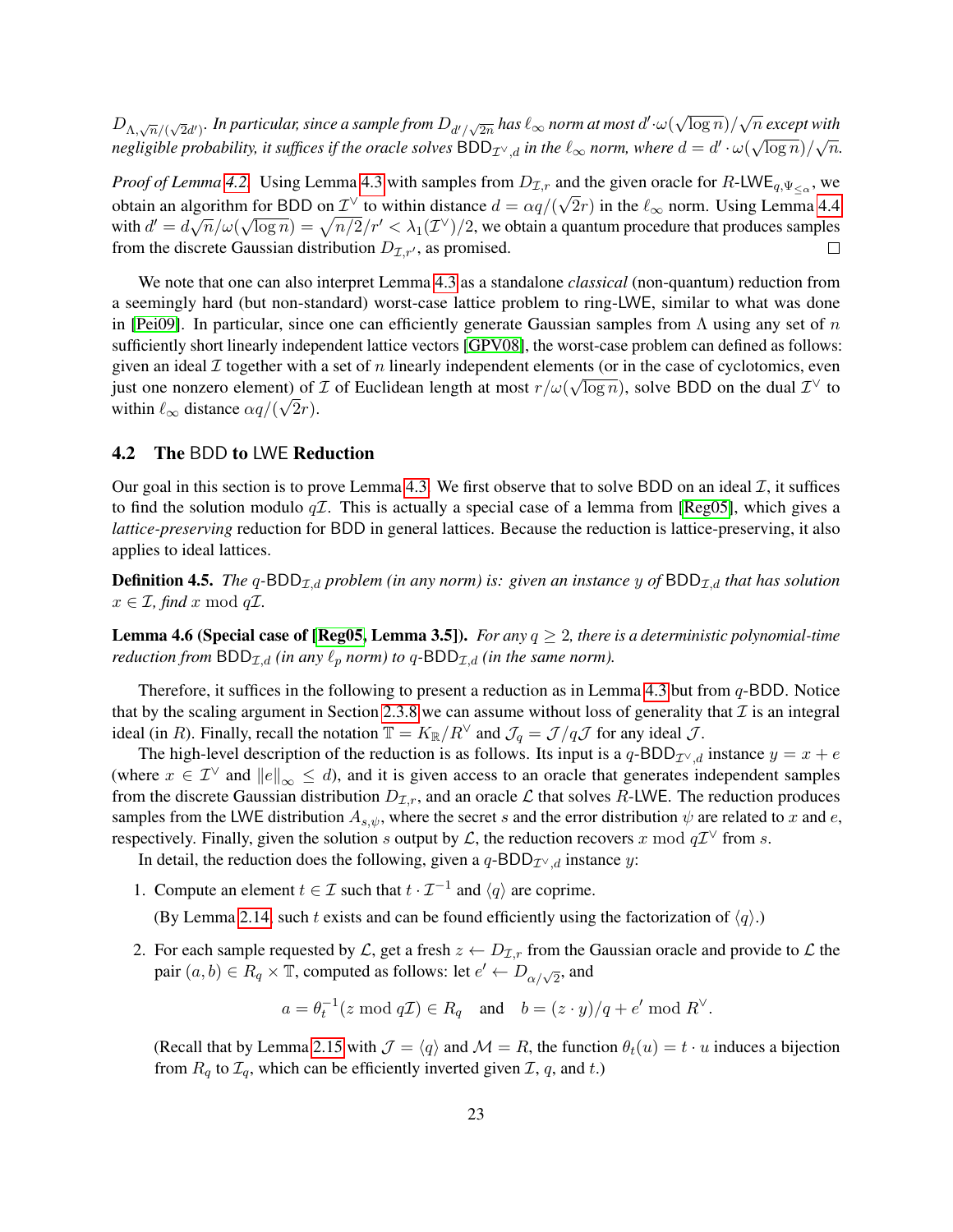3. When  $\mathcal L$  produces a solution  $s \in R_q^{\vee}$ , output  $\theta_t^{-1}(s) \in \mathcal I_q^{\vee}$ .

(Again, by Lemma [2.15](#page-15-1) with  $\mathcal{J} = \langle q \rangle$  and  $\mathcal{M} = \mathcal{I}^{\vee} = \mathcal{I}^{-1} \cdot R^{\vee}$ , the function  $\theta_t$  induces a bijection from  $\mathcal{I}_q^{\vee}$  to  $R_q^{\vee}$ , which can be efficiently inverted).

The correctness of the reduction follows from Lemma [4.7](#page-23-0) below, which says that the samples  $(a, b)$  are distributed according to  $A_{s,\psi}$  for  $s = \theta_t(x \mod q\mathcal{I}^{\vee}) \in R_q^{\vee}$  and some  $\psi \in \Psi_{\leq \alpha}$ . By hypothesis,  $\mathcal L$  returns s, so the reduction outputs  $\theta_t^{-1}(s) = x \mod q\mathcal{I}^{\vee}$ , which is the correct solution to its  $q$ -BDD $_{\mathcal{I}^{\vee},d}$  input instance.

<span id="page-23-0"></span>**Lemma 4.7.** Let y be the BDD<sub>I<sup>V</sup>,d</sub> instance given to the reduction above, where  $y = x + e$  for some  $x \in \mathcal{I}^{\vee}$ *and*  $||e||_{\infty} \leq d$ . Each pair  $(a, b)$  produced by the reduction has distribution  $A_{s,\psi}$  (up to negligible statistical  $distance$ *), for*  $s = \theta_t(x \bmod q\mathcal{I}^{\vee}) = t \cdot x \in R_q^{\vee}$  and some  $\psi \in \Psi_{\leq \alpha}$ .

*Proof.* We first show that in each output pair  $(a, b)$ , the component  $a \in R_q$  is within negligible distance of uniform. Because  $r \geq q \cdot \eta_{\varepsilon}(\mathcal{I})$ , the second statement in Lemma [2.3](#page-9-3) implies that all possible values of z mod qT (when z is chosen from  $D_{\mathcal{I},r}$ ) are obtained with probabilities that are in some interval  $\left[\frac{1-\varepsilon}{1+\varepsilon}\right]$  $\frac{1-\varepsilon}{1+\varepsilon}, 1] \cdot \beta$ for some  $\beta > 0$ , from which it follows easily that z mod  $q\mathcal{I}$  is within distance (say)  $2\varepsilon$  of the uniform distribution on  $\mathcal{I}_q$ . Finally, because  $\theta_t$  induces a bijection from  $R_q$  to  $\mathcal{I}_q$  by Lemma [2.15,](#page-15-1)  $a=\theta_t^{-1}(z \bmod q\mathcal{I})$ is within statistical distance  $2\varepsilon$  of uniform over  $R_{q}$ .

Now condition on any fixed value of a. We next analyze the component

$$
b = (z \cdot y)/q + e' = (z \cdot x)/q + (z/q) \cdot e + e' \mod R^{\vee},
$$

starting with  $(z \cdot x)/q$ . By definition of a, we have  $z = \theta_t(a) = a \cdot t \in \mathcal{I}_q$ . Because  $x \in \mathcal{I}^{\vee} = \mathcal{I}^{-1} \cdot R^{\vee}$ , we have

$$
z \cdot x = \theta_t(a) \cdot x = a \cdot (t \cdot x) \bmod R_q^{\vee}.
$$

Then because  $s = t \cdot x \mod R_q^{\vee}$ , we have  $z \cdot x = a \cdot s \mod R_q^{\vee}$ , which implies  $(z \cdot x)/q = (a \cdot s)/q \mod R^{\vee}$ .

To analyze the remaining  $(z/q) \cdot e + e'$  term, note that conditioned on the value of a, the random variable  $z/q$  has distribution  $D_{\mathcal{I}+u/q,r/q}$ , where  $\mathcal{I}+u/q$  is some coset of  $\mathcal{I}$  (specifically,  $u = \theta_t(a) \mod q\mathcal{I}$ ) and  $r/q \geq \sqrt{2} \cdot \eta_{\varepsilon}(\mathcal{I}).$  Note that

$$
(r/q) \cdot ||e||_{\infty} \le (r/q) \cdot d = \alpha/\sqrt{2},
$$

so we may apply Lemma [4.8](#page-23-1) below; it implies that the distribution of  $(z/q) \cdot e + e'$  is within negligible statistical distance of the elliptical Gaussian  $D_r$ , where each

$$
r_i^2 = (r/q)^2 \cdot |\sigma_i(e)|^2 + (\alpha/\sqrt{2})^2 \le (r/q)^2 \cdot d^2 + \alpha^2/2 = \alpha^2.
$$

We conclude that each  $(a, b)$  is distributed as  $A_{s,\psi}$  for some  $\psi \in \Psi_{\leq \alpha}$ , as desired.

<span id="page-23-1"></span>**Lemma 4.8.** *Let*  $\mathcal{I}$  *be a (fractional) ideal in*  $K$ *, and let*  $r \geq$ √  $2 \cdot \eta_{\varepsilon}(\mathcal{I})$  for some  $\varepsilon = \text{negl}(n)$ *. Let*  $e \in K$ *be fixed, let* z *be distributed as*  $D_{\mathcal{I}+v,r}$  *for arbitrary*  $v \in K$ *, and let*  $e'$  *be distributed as*  $D_{r'}$  *for some*  $r' \geq r \cdot ||e||_{\infty}$ . Then the distribution of  $z \cdot e + e'$  is within negligible statistical distance of the elliptical *Gaussian distribution*  $D_r$  *over*  $K_{\mathbb{R}}$ *, where*  $r_i^2 = r^2 \cdot |\sigma_i(e)|^2 + (r')^2$ *.* 

*Proof.* Assume that  $e \neq 0$ , and hence every  $\sigma_i(e) \neq 0$ , otherwise the result holds trivially. We can write  $z \cdot e + e'$  as  $(z + e'/e) \cdot e$ . The distribution of  $e'/e$  is the elliptical Gaussian  $D_t$ , where each  $t_i = r'/|\sigma_i(e)| \ge r'/||e||_{\infty} \ge r$ . Thus  $e'/e$  can be written as the sum  $f + g$  of independent f and g, where f has distribution  $D_r$ , and g has distribution  $D_{\mathbf{t}'}$  where  $(t'_i)^2 = t_i^2 - r^2$ .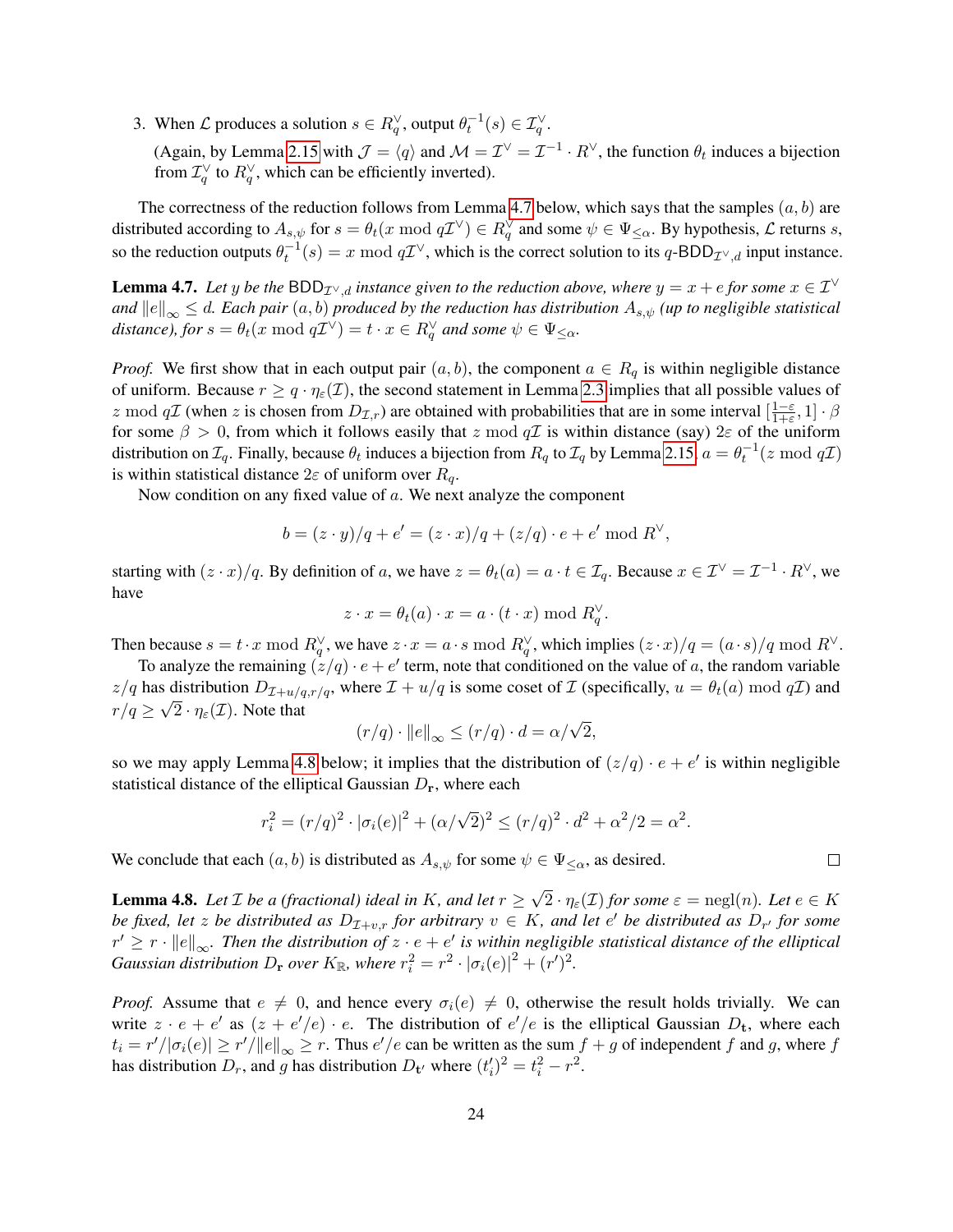Now by Lemma [2.5,](#page-10-1) the distribution of  $z + f$  is negligibly far from  $D_{\sqrt{2}r}$ , so  $(z + e'/e) = (z + f + g)$ has distribution negligibly far from  $D_{\mathbf{t}''}$ , where

$$
(t''_i)^2 = 2r^2 + t_i^2 - r^2 = r^2 + (r')^2/|\sigma_i(e)|^2.
$$

We conclude that  $(z + e'/e) \cdot e$  has distribution negligibly far from  $D_{\bf r}$ , as desired.

## <span id="page-24-0"></span>5 Pseudorandomness of Ring-LWE

In this section we show that for appropriate choices of ring, modulus, and error distribution, the average-case decision version of the ring-LWE problem is hard, i.e., the ring-LWE distribution is pseudorandom. For concreteness and simplicity, we specialize the discussion to cyclotomic fields (though it seems likely that our techniques can be extended to deal with other number fields). So throughout this section we assume that  $\zeta = \zeta_m$  is a primitive mth root of unity,  $K = \mathbb{Q}(\zeta)$  is the mth cyclotomic number field having dimension  $n=\varphi(m),$   $\bar{R}=\mathcal{O}_K=\mathbb{Z}[\zeta]$  is its ring of integers,  $R^\vee=\mathcal{O}_K^\vee$  is its dual (codifferent) ideal, and  $q=1$  mod  $m$ is a poly $(n)$ -bounded prime. Recall from Section [2.4](#page-16-0) that q splits completely as  $\langle q \rangle = \prod_{i \in \mathbb{Z}_m^*} \mathfrak{q}_i$ , for distinct prime ideals  $\mathfrak{q}_i$  each of norm  $N(\mathfrak{q}_i) = q$ . Also recall that the automorphisms of K are  $\tau_k(\zeta) = \zeta^k$  for  $k \in \mathbb{Z}_m^*$ , and that  $\tau_k(\mathfrak{q}_i) = \mathfrak{q}_{i \cdot k^{-1}}$  and  $\tau_k^{-1} = \tau_{k^{-1}}$ .<sup>[8](#page-24-2)</sup>

The following is the main theorem of this section. It gives a reduction from the search variant of ring-LWE (which by Theorem [4.1](#page-20-1) is as hard as a worst-case lattice problem) to the average-case decision problem ring-DLWE (see Definition [3.3\)](#page-17-1). This establishes the hardness of the average-case problem, which means that the LWE distribution  $A_{s,\psi}$  is itself pseudorandom when both s and the error distribution  $\psi$  are chosen at random from appropriate distributions (and kept secret).

<span id="page-24-1"></span>**Theorem 5.1.** *Let* R and q be as above and let  $\alpha q \ge \eta_{\varepsilon}(R^{\vee})$  *for some negligible*  $\varepsilon = \varepsilon(n)$ *. Then there is a randomized polynomial-time reduction from R-LWE<sub>q,* $\Psi_{\leq \alpha}$ *</sub> to R-DLWE<sub>q,* $\Upsilon_{\alpha}$ *.*</sub>

Note that  $\eta_{2^{-n}}(R^{\vee}) \leq \sqrt{n}/\lambda_1(R) = 1$ , where the inequality follows by Lemma [2.2,](#page-9-2) and the equality Note that  $\eta_2$ - $n(A) \le \sqrt{n}/\lambda_1(R) = 1$ , where the inequality follows by Lemma 2.2, and the equality  $\lambda_1(R) = \sqrt{n}$  holds because  $\|\sigma(1)\| = \sqrt{n}$  and  $\lambda_1(R) \ge \sqrt{n}$  by Lemma [2.9.](#page-13-0) So in the above theorem it suffices to take  $\alpha q \geq 1$ , which is a slightly weaker hypothesis than that of Theorem [4.1.](#page-20-1)

The proof of Theorem [5.1](#page-24-1) is obtained by combining four reductions, as summarized in the following diagram; the numbers refer to lemma numbers, and the definitions of all intermediate problems are given later. We note that in order to apply the last reduction (Lemma [5.14\)](#page-29-0), we need a certain property of our family of noise distribution; this property is proved in Lemma [5.13.](#page-28-0)

$$
\text{LWE}_{q,\Psi} \xrightarrow[\text{Automorphisms}]{5.5} \text{q}_i\text{-LWE}_{q,\Psi} \xrightarrow[\text{Search/Decision}]{5.9} \text{WDLWE}_{q,\Psi}^i \xrightarrow[\text{Worst/Average}]{5.12} \text{DLWE}_{q,\Upsilon}^i \xrightarrow[\text{Hybrid}]{5.14} \text{DLWE}_{q,\Upsilon}.
$$

This sequence of reductions is similar in spirit to the one given in previous work on the standard LWE problem [\[Reg05\]](#page-33-0). However, there are a few important differences, requiring the introduction of new tools. One fundamental issue arising in the ring setting is that an oracle for DLWE might only let us deduce the value of the secret s relative to *one* ideal factor  $q_i$  of  $\langle q \rangle$ . In order to recover the entire secret, we 'shuffle' the  $q_i$  factors using the field's automorphisms to recover s relative to *every*  $q_j$  (see Lemma [5.5\)](#page-25-2).

Another challenge arises from the fact that the reduction in Section [4](#page-20-0) establishes the hardness of LWE<sub>q, Ψ</sub> for *non-spherical* Gaussian error distributions  $\psi \in \Psi$ , which individually are not necessarily invariant under

 $\Box$ 

<span id="page-24-2"></span><sup>&</sup>lt;sup>8</sup>In fact, for any constant c dividing n, our results generalize easily to the case where q splits only into  $n/c$  distinct prime ideals  $\mathfrak{q}_i$ , each of norm  $q^c = \text{poly}(n)$ , because the automorphisms still act transitively upon the  $q_i$ s.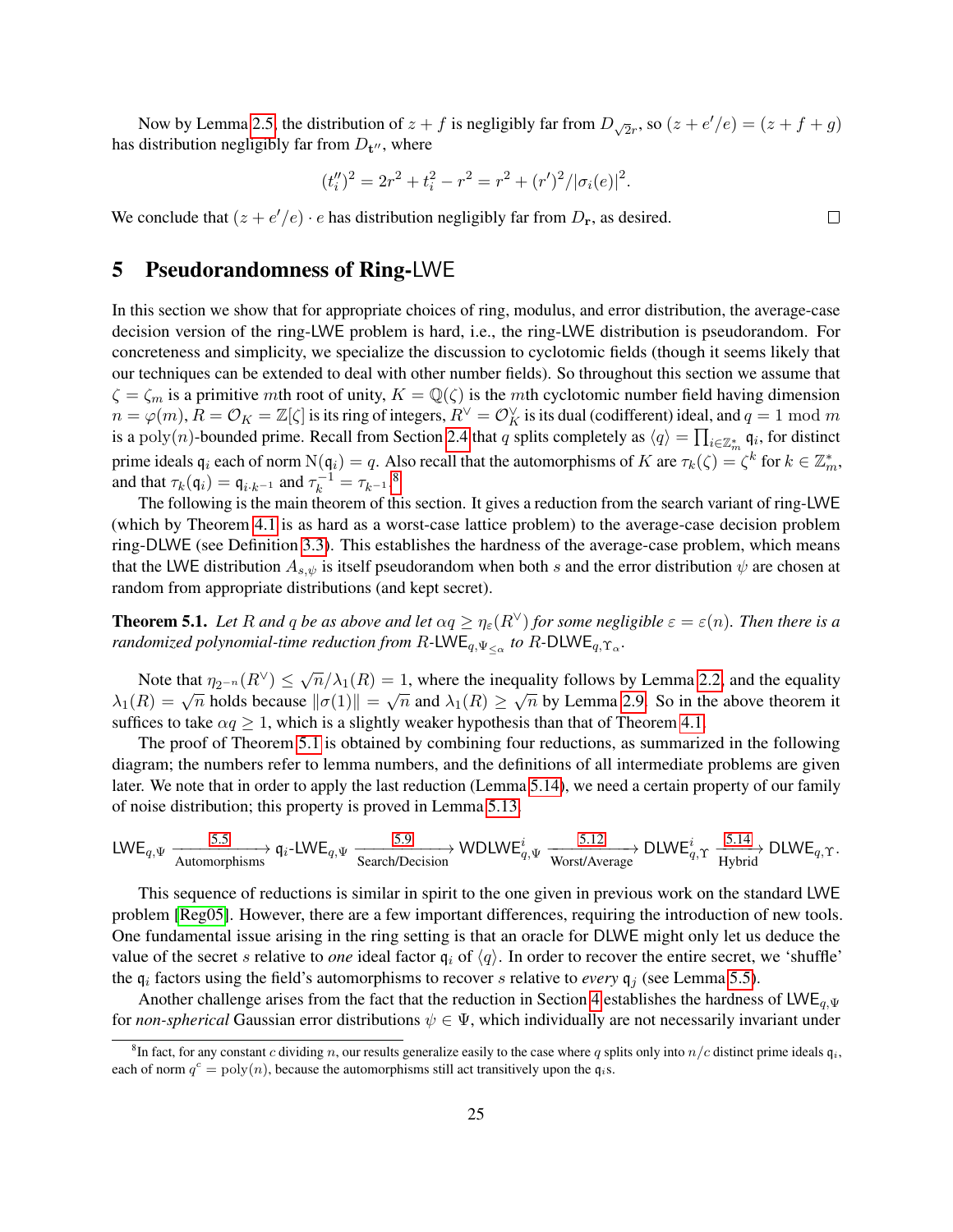the field's automorphisms. (However, the whole family  $\Psi$  of distributions is.) As a result, our reduction to an average-case problem (obtained in Lemma [5.12\)](#page-28-1) needs to randomize the error distribution itself, which leads to a distribution Υ over Gaussian noise distributions that are both non-spherical and wider by a factor of about  $n^{1/4}$ . Although this is somewhat undesirable, we do not see any way to avoid it completely. Fortunately, this has only a minor effect on the resulting applications, i.e., adding an extra step of choosing the noise parameters.

Alternatively, there are two ways to avoid randomizing the error distribution in certain contexts. First, in many cryptographic applications there is a natural bound on the number of LWE samples available to the adversary. In such cases, the following theorem establishes pseudorandomness with a fixed spherical noise distribution.

<span id="page-25-0"></span>**Theorem 5.2.** Let R, q, and  $\alpha$  be as in Theorem [5.1,](#page-24-1) and let  $\ell \geq 1$ . There is a randomized polynomial*time reduction from solving*  $R$ -LWE<sub>q, $\Psi_{\leq \alpha}$  to solving  $R$ -DLWE<sub>q,D<sub>ξ</sub> given only  $\ell$  samples, where  $\xi = \alpha \cdot$ </sub></sub>  $(n\ell/\log(n\ell))^{1/4}.$ 

The proof of Theorem [5.2](#page-25-0) uses the same sequence of reductions as in Theorem [5.1,](#page-24-1) except that Lemma [5.12](#page-28-1) is replaced with Lemma [5.16.](#page-29-1)

Second, any fixed *spherical* Gaussian distribution  $D_{\alpha}$  is invariant under all the automorphisms; therefore, if one assumes that the search problem  $\mathsf{LWE}_{q,D_\alpha}$  is hard (which seems very plausible, though we do not have a worst-case hardness proof), then one can simplify our chain of reductions to use error distribution  $D_{\alpha}$  in all the average-case problems. In this case, there is no need to use a distribution Υ over error distributions, and we do not need to lose the factor  $n^{1/4}$ . The proof again uses the same sequence of reductions as that of Theorem [5.1,](#page-24-1) except that Lemma [5.12](#page-28-1) is modified so as not to randomize the error distribution, only the secret s (resulting in a considerably simpler proof).

<span id="page-25-1"></span>Theorem 5.3. *Let* R*,* q*, and* α *be as in Theorem [5.1.](#page-24-1) There is a randomized polynomial-time reduction from solving*  $R$ -LWE<sub>q,D<sub>α</sub></sub> *to solving*  $R$ -DLWE<sub>q,D<sub>α</sub>.</sub>

## 5.1 Search to Worst-Case Decision

Here we reduce the search version of LWE<sub>q,Ψ</sub> to a certain decision problem relative to just *one arbitrary* prime ideal  $q_i$ . All of the problems considered here are *worst-case* over the choice of  $s \in R_q^{\vee}$  and error distribution  $\psi \in \Psi$ , where  $\Psi$  is the family of allowed error distributions (though the actual error terms drawn from  $\psi$  are still random), and their solutions must be found with overwhelming probability (over all the randomness of the experiment).

Our first reduction is to the following intermediate problem. Note that by Lemmas [2.12](#page-14-0) and [2.15,](#page-15-1) there is an efficiently computable and invertible R-module isomorphism between  $R_q^{\vee}$  and  $\bigoplus_{i\in\mathbb{Z}_m^*}(R^{\vee}/\mathfrak{q}_i R^{\vee})$ .

**Definition 5.4** (LWE over  $\mathfrak{q}_i$ ). The  $\mathfrak{q}_i$ -LWE<sub>q, $\Psi$ </sub> problem is: given access to  $A_{s,\psi}$  for some arbitrary  $s \in R_q^{\vee}$ *and*  $\psi \in \Psi$ *, find* s mod  $\mathfrak{q}_i R^{\vee}$ *.* 

<span id="page-25-2"></span>Lemma 5.5 (LWE to qi-LWE). *Suppose that the family* Ψ *is closed under all the automorphisms of* K*, i.e.,*  $\psi \in \Psi \Rightarrow \tau_k(\psi) \in \Psi$  for every  $k \in \mathbb{Z}_m^*$ . Then for every  $i \in \mathbb{Z}_m^*$ , there is a deterministic polynomial-time *reduction from*  $LWE_{q,\Psi}$  *to*  $q_i$ -LWE<sub>a, $\Psi$ </sub>.

*Proof.* We use the oracle for  $q_i$ -LWE along with the field automorphisms  $\tau_k$  to recover the value s mod  $q_jR^{\vee}$ for *every*  $j \in \mathbb{Z}_m^*$ . We can then efficiently reconstruct  $s \in R_q^{\vee}$  using the Chinese Remainder Theorem.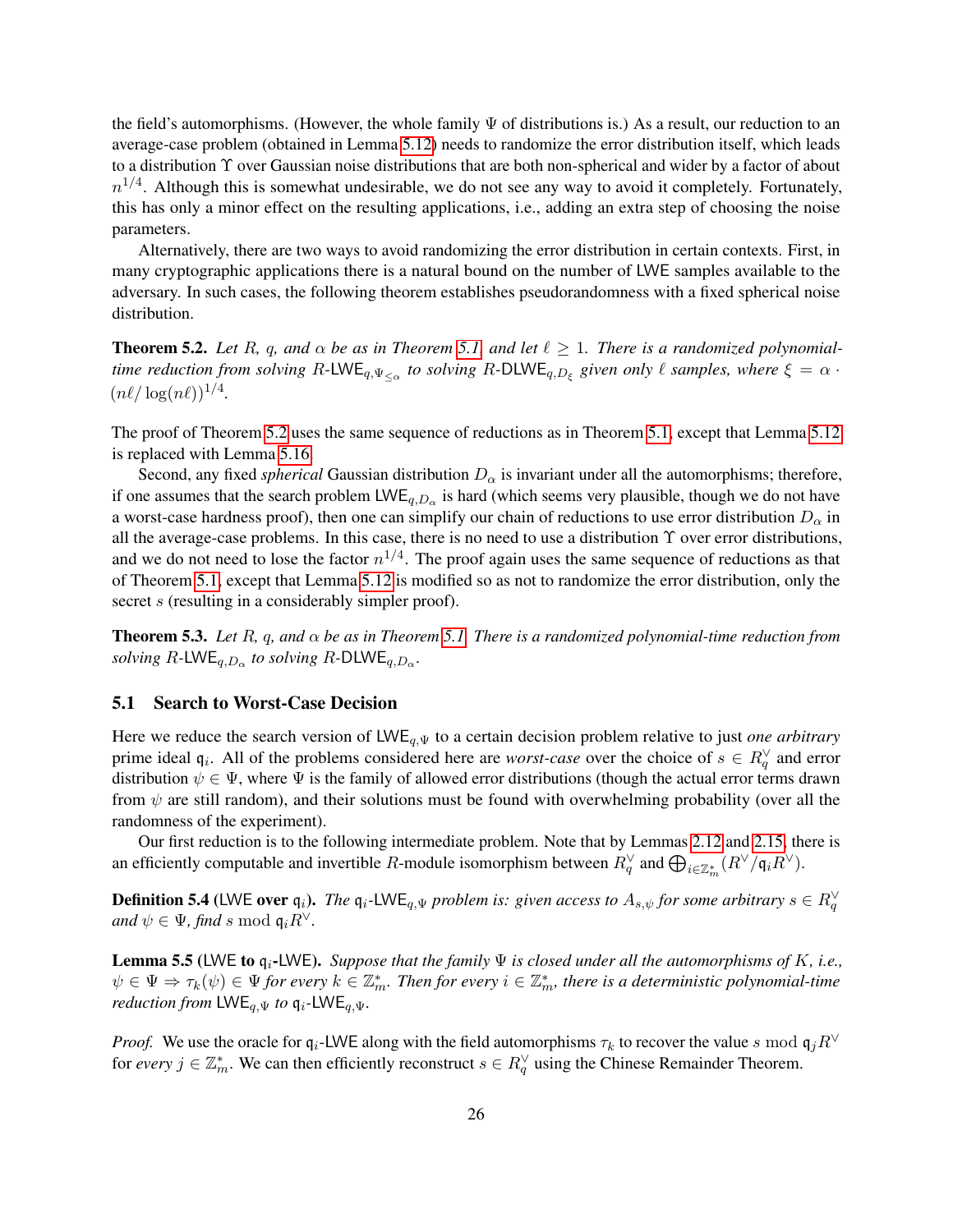The reduction that finds s mod  $\mathfrak{q}_i R^{\vee}$  works as follows: transform each sample  $(a, b) \leftarrow A_{s, \psi}$  into the sample  $(\tau_k(a), \tau_k(b)) \in R_q \times \mathbb{T}$ , where  $k = j/i \in \mathbb{Z}_m^*$  and hence  $\tau_k(\mathfrak{q}_j) = \mathfrak{q}_i$ . (Note that R and  $R^{\vee}$  are fixed by every automorphism  $\tau_k$ , so  $\tau_k(R_q) = R_q$  and  $\tau_k(T) = T = K_{\mathbb{R}}/R^{\vee}$ .) Give the transformed samples to the  $\mathfrak{q}_i$ -LWE<sub>q, $\Psi$ </sub> oracle, and when the oracle returns its answer  $t \in R^{\vee}/\mathfrak{q}_i R^{\vee}$ , return  $\tau_k^{-1}$  $k_k^{-1}(t) \in R^{\vee}/\mathfrak{q}_j R^{\vee}.$ 

We now prove that  $\tau_k^{-1}$  $k<sub>k</sub><sup>-1</sup>(t) = s \mod \mathfrak{q}_j R^{\vee}$ . For each sample  $(a, b)$  from  $A_{s, \psi}$ , notice that because  $b = \frac{as}{q} + e \mod R^{\vee}$  and  $\tau_k(q) = q$ , we have

$$
\tau_k(b) = \tau_k(a) \cdot \tau_k(s)/q + \tau_k(e) \bmod R^{\vee}.
$$

Because  $\tau_k$  is an automorphism on R,  $\tau_k(a)$  is uniformly random in  $\tau_k(R_q) = R_q$ , and the pairs  $(\tau_k(a), \tau_k(b))$ are distributed according to  $A_{\tau_k(s),\psi'}$  where  $\psi' = \tau_k(\psi) \in \Psi$ . The oracle must therefore return  $t =$  $\tau_k(s) \bmod {\mathfrak{q}}_i R^\vee$ , and  $\tau_k^{-1}$  $k_k^{-1}(t) = s \mod \tau_k^{-1}$  $k_{k}^{-1}(\mathfrak{q}_{i}R^{\vee})=s \bmod \mathfrak{q}_{j}R^{\vee}$ , as desired.  $\Box$ 

We now observe that  $\Psi_{\leq \alpha}$  satisfies the closure property required by the above lemma.

**Lemma 5.6.** *For any*  $\alpha > 0$ *, the family*  $\Psi_{\leq \alpha}$  *is closed under every automorphism*  $\tau$  *of* K*, i.e.,*  $\psi \in \Psi_{\leq \alpha}$   $\Rightarrow$  $\tau(\psi) \in \Psi_{\leq \alpha}$ .

*Proof.* Let  $\tau_k : K \to K$  be any automorphism of K, which is of the form  $\tau_k(\zeta) = \zeta^k$  for some  $k \in \mathbb{Z}_m^*$ . Then by the fact that  $\tau_k$  simply permutes the coordinates of the canonical embedding (see Section [2.4\)](#page-16-0), for any  $\psi = D_r \in \Psi_{\leq \alpha}$ , we have  $\tau_k(D_r) = D_{r'} \in \Psi_{\leq \alpha}$ , where the entries of  $r'$  are merely a rearrangement of the entries of r and hence are all at most  $\alpha$ .  $\Box$ 

For our second reduction, we need to introduce a few more definitions. For notational convenience, we identify the elements of  $\mathbb{Z}_m^*$  with their integer representatives from the set  $\{1,\ldots,m-1\}$ , with the usual ordering. For  $i \in \mathbb{Z}_m^*$  we let  $i-$  denote the largest element in  $\mathbb{Z}_m^*$  less than i, defining 1– to be 0.

**Definition 5.7 (Hybrid LWE distribution).** For  $i \in \mathbb{Z}_m^*$ ,  $s \in R_q^{\vee}$ , and a distribution  $\psi$  over  $K_{\mathbb{R}}$ , the distribution  $A^i_{s,\psi}$  over  $R_q\times\mathbb{T}$  is defined as follows: choose  $(a,b)\leftarrow A_{s,\psi}$  and output  $(a,b+h/q)$  where  $h \in R_q^{\vee}$  is uniformly random and independent mod  $\mathfrak{q}_jR^{\vee}$  for all  $j \leq i$ , and is 0 mod all the remaining  $\mathfrak{q}_jR^{\vee}$ . *Also define*  $A^0_{s,\psi}$  *simply as*  $A_{s,\psi}$ *.* 

**Definition 5.8 (Worst-case decision** LWE relative to  $q_i$ ). *For*  $i \in \mathbb{Z}_m^*$  and a family of distributions  $\Psi$ , the WDLWE<sup>i</sup><sub>q</sub>, $\Psi$  problem is defined as follows: given access to  $A^j_{s,\psi}$  for arbitrary  $s \in R^{\vee}_q$ ,  $\psi \in \Psi$ , and j ∈ {i−, i}*, find* j*.*

<span id="page-26-0"></span>**Lemma 5.9 (Search to Decision).** For any  $i \in \mathbb{Z}_m^*$ , there is a probabilistic polynomial-time reduction from  $\mathfrak{q}_i$ -LWE $_{q,\Psi}$  *to* WDLWE $_{q,\Psi}^i$ .

*Proof.* The idea for recovering s mod  $q_iR^{\vee}$  is to try each of its possible values, modifying the samples we receive from  $A_{s,\psi}$  so that on the correct value the modified samples are distributed according to  $A_{s,\psi}^{i-}$ , whereas on all the other values the modified samples are distributed according to  $A^i_{s,\psi}$ . We can then use the WDLWE<sup>i</sup><sub>q,V</sub> oracle to tell us which distribution was generated. Because there are only  $N(q_i) = q = poly(n)$ possible values for s mod  $q_iR^{\vee}$ , we can enumerate over all of them efficiently and discover the correct value.

We now give the transformation that takes some  $g \in R_q^{\vee}$  and maps  $A_{s,\psi}$  to either  $A_{s,\psi}^{i-}$  or  $A_{s,\psi}^{i}$ , depending on whether or not  $g = s \mod q_i R^{\vee}$  (its values modulo the other  $q_j R^{\vee}$  are irrelevant). Given a sample  $(a, b) \leftarrow A_{s, \psi}$ , the transformation produces a sample

$$
(a',b') = (a+v,b+(h+vg)/q) \in R_q \times \mathbb{T},
$$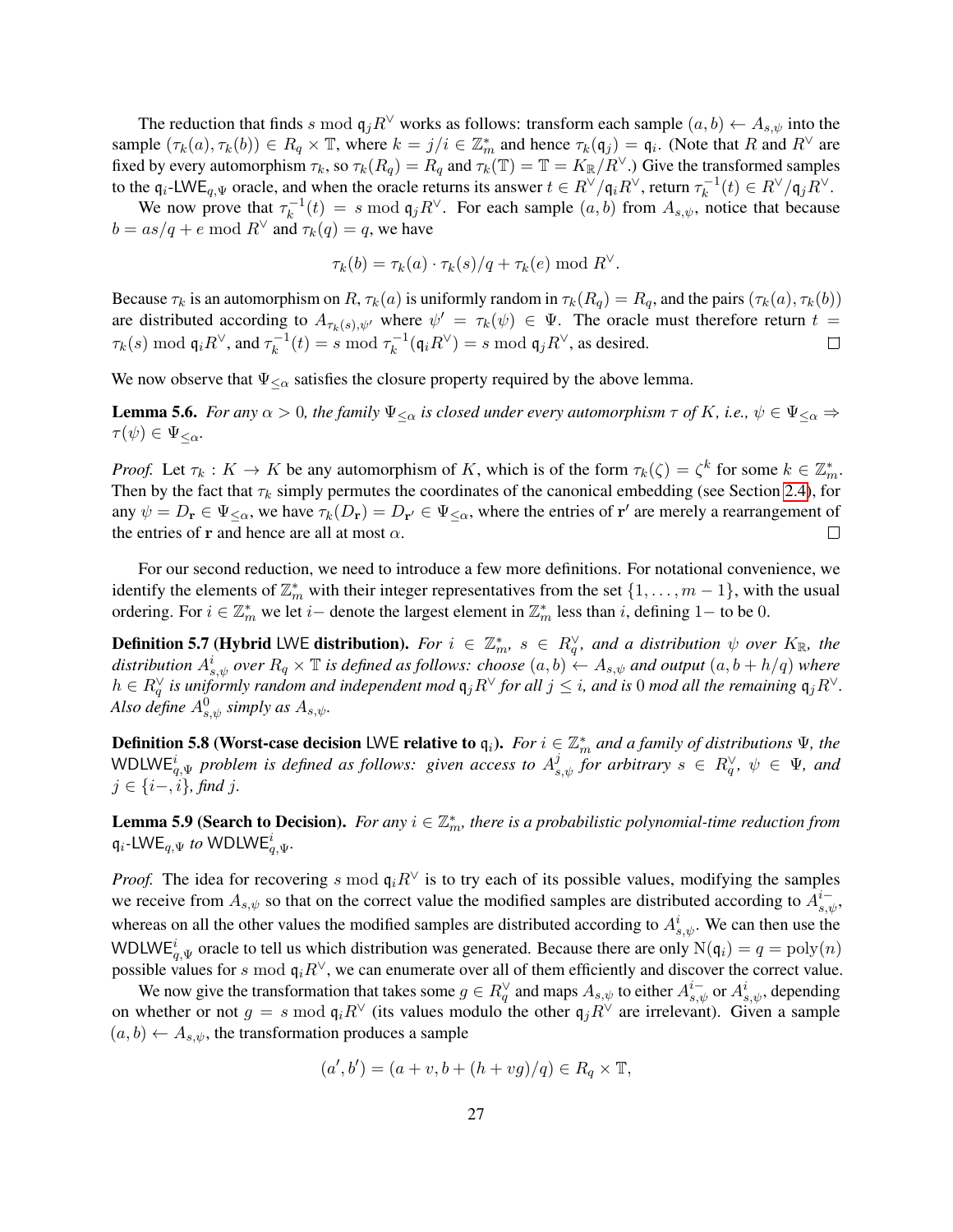where  $v \in R_q$  is uniformly random mod  $\mathfrak{q}_i$  and is 0 mod the other  $\mathfrak{q}_j$ , and  $h \in R_q^{\vee}$  is uniformly random and independent mod  $q_jR^\vee$  for all  $j < i$ , and is 0 mod all the remaining  $q_jR^\vee$ . First, notice that since a is uniformly distributed in  $R_q$ , so is a'. Next, condition on any fixed value of a'. Then b' can be written as

$$
b' = b + (h + v g)/q = (as + h + v g)/q + e
$$
  
=  $(a's + h + v(g - s))/q + e$ ,

where *e* is drawn from  $\psi$ .

We consider two cases. First, assume that  $g = s \mod q_i R^{\vee}$ . Then by the Chinese Remainder Theorem (Lemma [2.12\)](#page-14-0),  $v(g - s) = 0 \in R_q^{\vee}$ , and hence the distribution of  $(a', b')$  is exactly  $A_{s,\psi}^{i-}$ . Next, assume that  $g \neq s$  mod  $\mathfrak{q}_i R^{\vee}$ . Then since  $\mathfrak{q}_i$  is a maximal ideal (which in R is equivalent to being a prime ideal),  $R/\mathfrak{q}_i$  is a field, and hence  $v(g-s) \in R_q^{\vee}$  is distributed uniformly mod  $\mathfrak{q}_i R^{\vee}$ , and is zero mod all other  $\mathfrak{q}_j R^{\vee}$ . From this it follows that  $v(g - s) + h$  is uniformly random and independent mod  $q_jR^{\vee}$  for all  $j \leq i$ , and is 0 mod all the remaining  $q_j R^{\vee}$ . Hence, the distribution of  $(a', b')$  is exactly  $A^i_{s,\psi}$ , as claimed.  $\Box$ 

## 5.2 Worst-Case Decision to Average-Case Decision

We now reduce the worst-case decision problem WDLW $E_{q,\Psi}^{i}$  (where  $\Psi$  is a family of Gaussian noise distributions) to an entirely average-case problem, namely, distinguishing  $A_{s,\psi}$  from the uniform distribution (with any non-negligible advantage) for a *random* choice of both s and  $\psi$ , where the parameters of the error distribution  $\psi$  themselves are drawn at random from a certain distribution  $\Upsilon$  and kept secret.

We first define the following variant of average-case decision LWE.

**Definition 5.10 (Average-case decision LWE relative to**  $q_i$ **).** *For*  $i \in \mathbb{Z}_m^*$  and a distribution  $\Upsilon$  over error  $d$ istributions, we say that an algorithm solves the  $\mathsf{DLWE}_{q,\Upsilon}^i$  problem if with a non-negligible probability over *the choice of a random*  $(s, \psi) \leftarrow U(R_q^{\vee}) \times \Upsilon$ , it has a non-negligible difference in acceptance probability on  $i$ *nputs from*  $A^i_{s,\psi}$  *versus inputs from*  $A^i_{s,\psi}$ *.* 

We will need the following technical claim.

**Claim 5.11.** *Let* P *be the distribution*  $\Gamma(2, 1)^n$  *and* Q *be the distribution*  $(\Gamma(2, 1) - z_1) \times \cdots \times (\Gamma(2, 1) - z_n)$ for some  $0 \leq z_1, \ldots, z_n \leq 1/\sqrt{n}$ . Then any set  $A \subseteq \mathbb{R}^n$  whose measure under P is non-negligible also has *non-negligible measure under* Q*.*

We remark that the claim is sharp in the sense that if we take  $z_1 = \cdots = z_n = \omega(1/\sqrt{n})$  then the positive quadrant has measure 1 under  $P$ , but negligible measure under  $Q$ .

*Proof.* For any two probability density functions  $P, Q : \mathbb{R}^n \to \mathbb{R}^{\geq 0}$  where  $P(x) = 0$  whenever  $Q(x) = 0$ (which is the case for the  $P$  and  $Q$  in the lemma statement), define

<span id="page-27-0"></span>
$$
R(P||Q) = \int_{\mathbb{R}^n} \frac{P(x)^2}{Q(x)} dx,
$$

with the convention that the fraction is zero when both numerator and denominator are zero. (The logarithm of this quantity is known as the Rényi divergence of order 2.) By Cauchy-Schwarz, for any set  $A \subseteq \mathbb{R}^n$ ,

$$
\frac{(\int_A P(x) dx)^2}{\int_A Q(x) dx} \le \int_A \frac{P(x)^2}{Q(x)} dx \le R(P||Q).
$$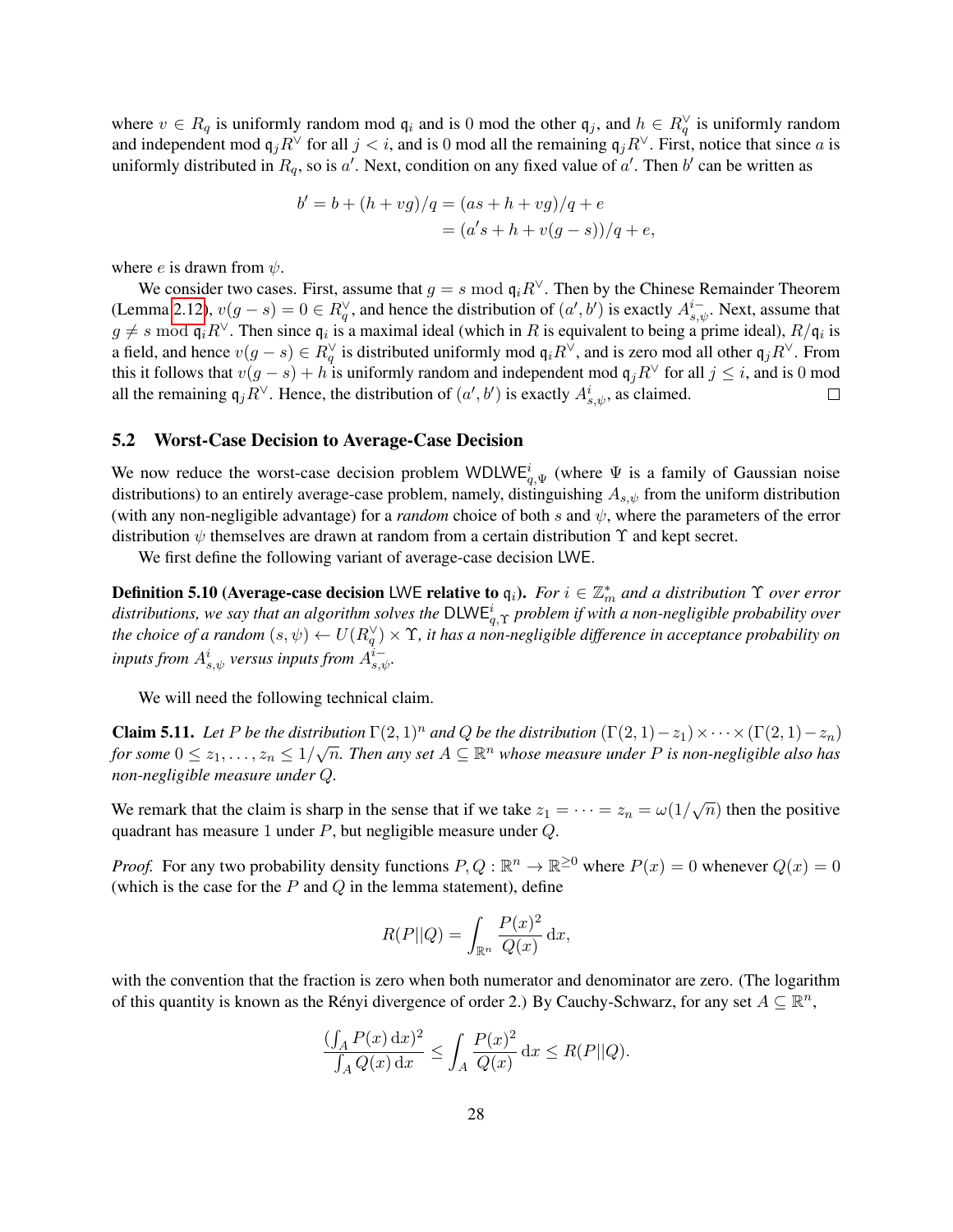Hence if a set A has non-negligible measure under P and  $R(P||Q) \leq poly(n)$ , then A also has non-negligible measure under  $Q$ .<sup>[9](#page-28-2)</sup>

We now apply this in our setting. A straightforward calculation shows that for all  $z > 0$ ,

$$
R(\Gamma(2,1) || \Gamma(2,1) - z) = e^z \left( 1 - z + z^2 e^z \int_z^{\infty} x^{-1} e^{-x} dx \right),
$$

which for small z is easily seen to be  $1 + z^2 \log(1/z) + O(z^2)$ . Hence,

$$
R(\Gamma(2,1)^n || (\Gamma(2,1) - z_1) \times \cdots \times (\Gamma(2,1) - z_n))
$$
  
=  $R(\Gamma(2,1) || \Gamma(2,1) - z_1) \cdots R(\Gamma(2,1) || \Gamma(2,1) - z_n)$ 

is polynomial in  $n$ .

<span id="page-28-1"></span>**Lemma 5.12 (Worst-case to average-case).** For any  $\alpha > 0$  and every  $i \in \mathbb{Z}_m^*$ , there is a randomized  $p$ olynomial-time reduction from  $\mathsf{WDLWE}_{q,\Psi_{\leq \alpha}}^i$  to  $\mathsf{DLWE}_{q,\Upsilon_\alpha}^i.$ 

*Proof.* For some  $s' \in R_q^{\vee}$ ,  $\mathbf{r}' \in (\mathbb{R}^+)^n$ , and  $k \in \mathbb{Z}_m^*$ , consider the transformation mapping each  $(a, b)$  to  $(a, b + (a \cdot s' + h)/q + e^i)$  where e' is chosen from  $D_{\mathbf{r}}$ , and  $h \in R_q^{\vee}$  is uniformly random and independent mod  $\mathfrak{q}_j R^\vee$  for all  $j \leq k$ , and 0 mod all the remaining  $\mathfrak{q}_j R^\vee$ . Then it is easy to see that for all  $s \in R_q^\vee$  and  $i \in \mathbb{Z}_m^*$ , this transformation maps  $A^i_{s,\psi}$  to  $A^{\max\{k,i\}}_{s+s',\psi+i}$  $\max\{\kappa, \iota\}$ <br>s+s', $\psi$ + $D_{\mathbf{r}'}$ .

The reduction repeats the following a polynomial number of times. Choose a uniform  $s' \in R_q^{\vee}$  as well as reals  $x_1, \ldots, x_{n/2}$  chosen independently from the distribution  $\Gamma(2,1)$  and let  $\mathbf{r}' \in (\mathbb{R}^+)^n$  be defined by  $r_j'^2 = r_{j+n/2}'^2 = \alpha^2 \sqrt{n} x_j$  for  $j \in [n/2]$ . Then estimate the acceptance probability of the oracle on the following two input distributions: the first is obtained from our input by applying the above transformation with parameters  $s'$ ,  $r'$ , and  $i-$ ; the second is obtained similarly using parameters  $s'$ ,  $r'$ , and  $i$ . If in any of these polynomial number of attempts a non-negligible difference is observed between the two acceptance probabilities, output "i−"; otherwise output "i".

Notice that if our input distribution is  $A^i_{s,\psi}$ , then in each of the attempts, the two distributions on which we estimate the oracle's acceptance probability are exactly the same, hence we output "i" with overwhelming probability. So assume that our input distribution is  $A_{s}^{i-1}$  $_{s,D_{\bf r}}^{i^-}$  for some  ${\bf r}$  satisfying that all  $r_i$  are in  $[0,\alpha]$ . In this case we estimate the oracle's acceptance probability on  $A_{s+}^{i-}$  $s+s', D_{\mathbf{r}}+D_{\mathbf{r'}}$  and  $A_{s+s',D_{\mathbf{r}}+D_{\mathbf{r'}}}^i$ , and notice that  $D_{\bf r} + D_{\bf r'} = D_{\bf r''}$  where  $r''_j = r_j^2 + r_j'^2$ . Let S be the set of all pairs  $(s, \psi)$  for which the oracle has a non-negligible difference in acceptance probability on  $A_{s,\psi}^{i-}$  and  $A_{s,\psi}^{i}$ . By assumption, the measure of S under  $U(R_q^{\vee}) \times \Upsilon_\alpha$  is non-negligible. By Claim [5.11,](#page-27-0)  $(s + s', D_r + D_{r'}) \in S$  with non-negligible probability and the lemma follows.  $\Box$ 

<span id="page-28-0"></span>**Lemma 5.13.** Let  $\alpha \ge \eta_{\varepsilon}(R^{\vee})/q$  for some  $\varepsilon > 0$ . Then for any  $\psi$  in the support of  $\Upsilon_{\alpha}$  and  $s \in R^{\vee}_{q}$ , the distribution  $A^{m-1}_{s,\psi}$  is within statistical distance  $\varepsilon/2$  of the uniform distribution over  $(R_q,\mathbb{T})$ .

*Proof.* By definition, a sample from the distribution  $A^{m-1}_{s,\psi}$  is given by  $(a, (a \cdot s + h)/q + e)$  where e is chosen from  $\psi$ , a is chosen uniformly from  $R_q$ , and h is chosen uniformly from  $R_q^{\vee}$ . It suffices to show that conditioned on any fixed value of a, the second element of the pair is within statistical distance  $\varepsilon$  of the uniform distribution over T. So fix some value of a. Notice first that  $(a \cdot s + h)/q$  is distributed like a uniform

 $\Box$ 

<span id="page-28-2"></span><sup>&</sup>lt;sup>9</sup>We note that other notions of relative entropy also have this property. The advantage of our choice of  $R(\cdot||\cdot)$  is that it is easy to calculate, as we do below.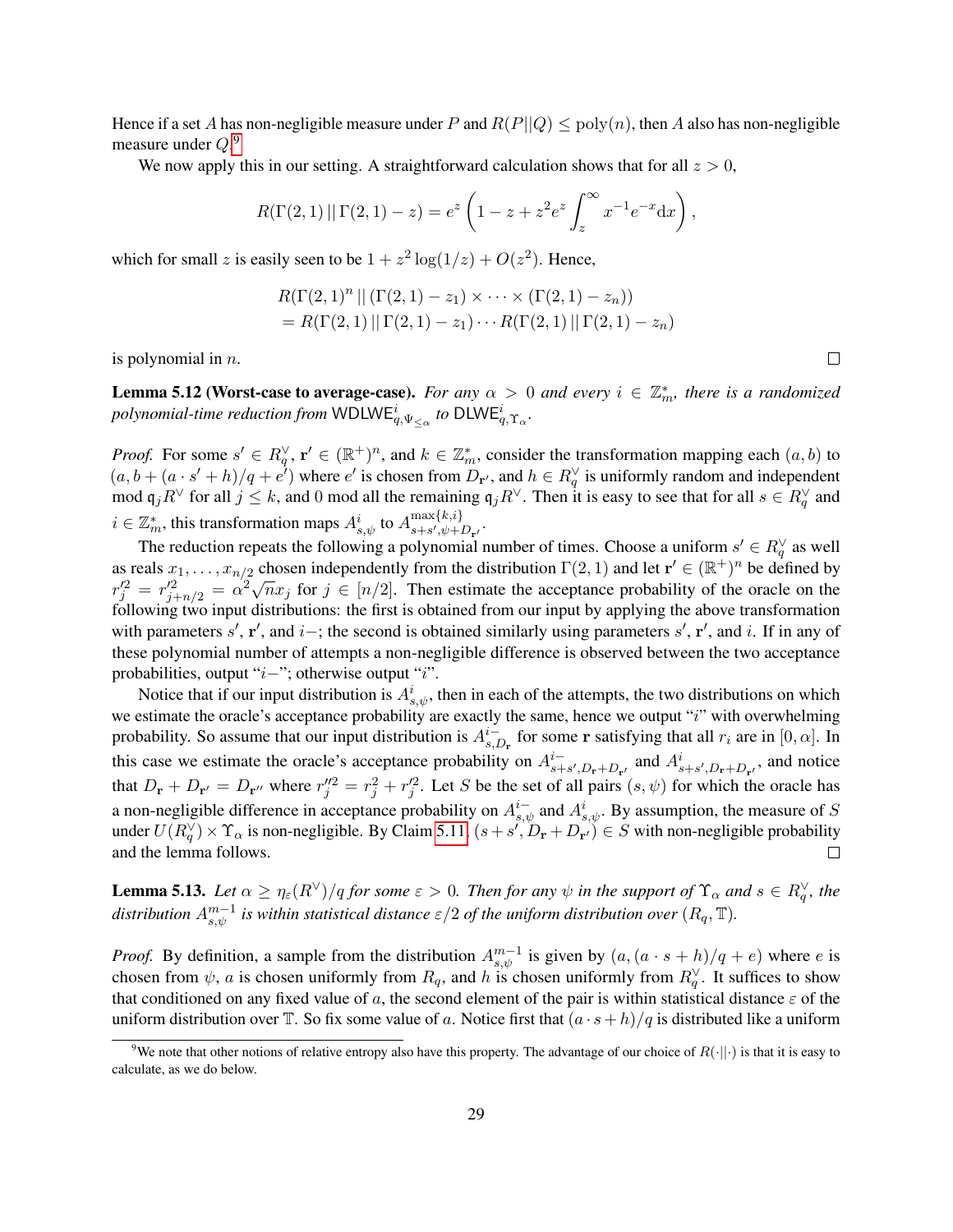element of  $(q^{-1}R^{\vee})/R^{\vee}$ . Moreover, any noise distribution  $\psi$  in the support of  $\Upsilon_{\alpha}$  can be written as the sum of two independent Gaussian noise distributions  $D_{\bf r}+D_{\bf r'}$ , the first with parameters  $r_i=\alpha$  and the second with parameters  $(r_i')^2 = x_i \ge 0$ . By Lemma [2.3](#page-9-3) and our assumption on  $\alpha$ , the sum of a uniform element of  $(q^{-1}R^{\vee})/R^{\vee}$  and noise chosen from  $D_r$  is within statistical distance  $\varepsilon/2$  of the uniform distribution on T, and clearly this remains the case after adding the independent noise  $D_{\bf{r'}}$ .  $\Box$ 

<span id="page-29-0"></span>**Lemma 5.14 (Hybrid).** Let  $\Upsilon$  *be a distribution over noise distributions satisfying that for any*  $\psi$  *in the* support of  $\Upsilon$  and any  $s \in R_q^{\vee}$ , the distribution  $A_{s,\psi}^{m-1}$  is within negligible statistical distance from uniform. *Then for any oracle solving the*  $\text{DLWE}_{q,\Upsilon}$  *problem, there exists an*  $i \in \mathbb{Z}_m^*$  *and an efficient algorithm that*  $\mathit{solves}$   $\mathsf{DLWE}_{q,\Upsilon}^i$  *using the oracle.* 

*Proof.* We use a simple hybrid argument. Let  $(s, \psi)$  be any pair for which the oracle distinguishes between  $A_{s,\psi}$  and uniform inputs with a non-negligible advantage. By Markov's inequality, the probability measure of such pairs is non-negligible. Since  $A_{s,\psi}^0 = A_{s,\psi}$ , and  $A_{s,\psi}^{m-1}$  is negligibly far from the uniform distribution, we see that for each such  $(s, \psi)$  there must exist an  $i \in \mathbb{Z}_m^*$  for which the oracle distinguishes between  $A_{s,\psi}^i$ and  $A_{s,\psi}^{i-}$  with non-negligible advantage. The lemma follows by taking the *i* that is associated to the set of pairs  $(s, \psi)$  of highest probability.  $\Box$ 

This completes the proof of Theorem [5.1.](#page-24-1) To prove Theorem [5.2,](#page-25-0) we start with a technical claim and proceed with an alternative noise reduction.

<span id="page-29-2"></span>**Claim 5.15.** Let  $r_1, \ldots, r_n \in \mathbb{R}^+$  and  $s_1, \ldots, s_n \in \mathbb{R}^+$  be such that for all i,  $|s_i/r_i - 1| < \sqrt{\log n/n}$ . Then any set  $A\subseteq \R^n$  whose measure under the Gaussian distribution  $D_{r_1}\times\dots\times D_{r_n}$  is non-negligible, also has non-negligible measure under  $D_{s_1} \times \cdots \times D_{s_n}$ .

*Proof.* We use the same notation and technique as in Claim [5.11.](#page-27-0) An easy calculation shows that for all  $r > 0$  and  $\alpha > 1/\sqrt{2}$ ,

$$
R(D_r \mid D_{\alpha r}) = \frac{\alpha^2}{\sqrt{2\alpha^2 - 1}},
$$

which is smaller than, say,  $1 + 3(\alpha - 1)^2$  for  $\alpha$  sufficiently close to 1. Hence,

$$
R(D_{r_1} \times \cdots \times D_{r_n} \mid D_{s_1} \times \cdots \times D_{s_n}) = R(D_{r_1} \mid D_{s_1}) \cdots R(D_{r_n} \mid D_{s_n})
$$
  
\$\leq (1+3 \log n/n)^n = \text{poly}(n). \square\$

<span id="page-29-1"></span>**Lemma 5.16 (Worst-case to average-case with spherical noise).** *For any*  $\alpha > 0$ ,  $\ell \ge 1$ , and every  $i \in \mathbb{Z}_m^*$ , *there is a randomized polynomial-time reduction from solving* WDLW $E^i_{q, \Psi_{\leq \alpha}}$  to solving DLW $E^i_{q, D_{\xi}}$  given *only*  $\ell$  *samples, where*  $\xi = \alpha (n\ell / \log(n\ell))^{1/4}$ *.* 

*Proof.* For some  $s' \in R_q^{\vee}$ ,  $k \in \mathbb{Z}_m^*$ , and  $e_1, \ldots, e_\ell \in \mathbb{T}$ , consider the transformation mapping  $\ell$  samples  $(a_i, b_i)_{i=1}^{\ell}$  to  $(a_i, b_i + (a_i \cdot s' + h_i)/q + e_i)_{i=1}^{\ell}$  where  $h_1, \ldots, h_{\ell} \in R_q^{\vee}$  are chosen independently to be uniform mod  $\mathfrak{q}_j R^{\vee}$  for all  $j \leq k$ , and 0 mod all the remaining  $\mathfrak{q}_j R^{\vee}$ . Then it is easy to see that for all  $s \in R_q^{\vee}$ ,  $\psi$ ,  $\mathbf{r}'$ , and  $i \in \mathbb{Z}_m^*$ , if we sample from  $(A^i_{s,\psi})^{\ell}$  (i.e.,  $\ell$  independent samples from  $A^i_{s,\psi}$ ) and apply this transformation with  $e_1, \ldots, e_\ell$  chosen independently from  $D_{\mathbf{r}'}$ , then the output distribution (averaged over the choice of  $(e_1,\ldots,e_\ell)$  is  $(A_{s+s',\psi+i}^{\max\{k,i\}})$  $\max\{k,\imath\}\ns+s',\psi+D_{\mathbf{r}'})^{\ell}.$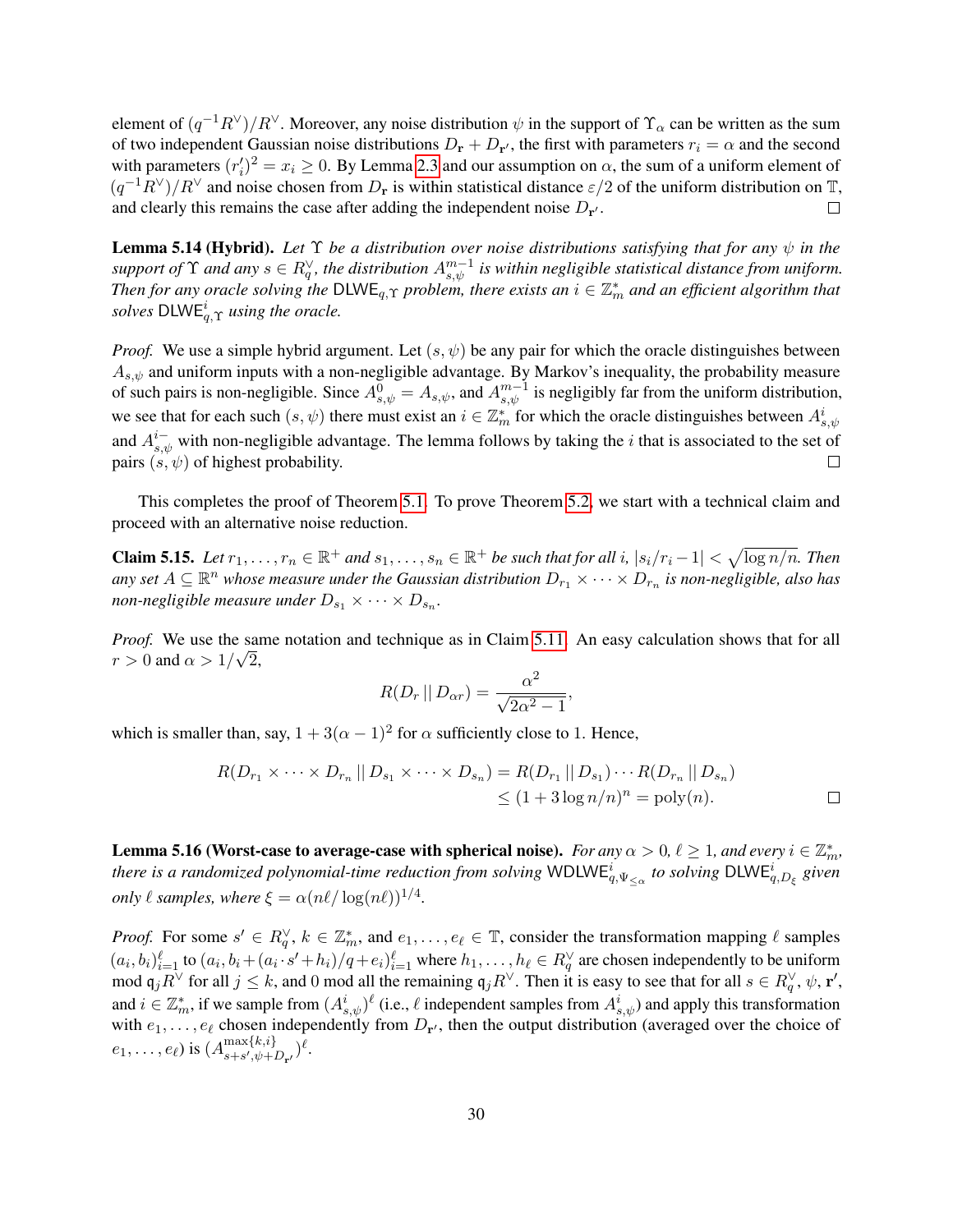The reduction repeats the following a polynomial number of times. Choose a uniform  $s' \in R_q^{\vee}$  as well as  $e_1, \ldots, e_\ell$  chosen independently from  $D_{\xi}$ . Then estimate the acceptance probability of the oracle on the following two input distributions: the first is obtained from our input by applying the above transformation with parameters  $s', e_1, \ldots, e_\ell$ , and  $i-$ ; the second is obtained similarly using parameters  $s', e_1, \ldots, e_\ell$ , and  $i$ . If in any of these polynomial number of attempts a non-negligible difference is observed between the two acceptance probabilities, output "i−"; otherwise output "i".

Notice that if our input distribution is  $A^i_{s,\psi}$ , then in each of the attempts, the two distributions on which we estimate the oracle's acceptance probability are exactly the same, hence we output "i" with overwhelming probability. So assume that our input distribution is  $A_{s,l}^{i-1}$  $_{s,D_{\bf r}}^{i^-}$  for some **r** satisfying that all  $r_i$  are in  $[0,\alpha]$ . Let  $B^{i-}(s', e_1, \ldots, e_\ell)$  and  $B^i(s', e_1, \ldots, e_\ell)$  be the two distributions on  $\ell$  pairs which our reduction uses as input to the oracle. Define the vector r' with coordinates  $r_j'^2 = \xi^2 - r_j^2$  so that  $D_r + D_{r'} = D_\xi$ . By our observation above, the average of  $B^{i-}(s', e_1, \ldots, e_\ell)$  over  $e_1, \ldots, e_\ell$  chosen independently from  $D_{\mathbf{r}'}$  is  $(A^{i-}_{s+})$  $_{s+s',D_{\xi}}^{i-}$  and similarly with  $B^i$  and  $A^i$ . Let S be the set of all tuples  $(s, e_1, \ldots, e_\ell)$  for which the oracle has a non-negligible difference in acceptance probability on  $B^{i-}(s', e_1, \ldots, e_\ell)$  and  $B^{i}(s', e_1, \ldots, e_\ell)$ . By assumption and a Markov argument, the measure of S under  $U(R_q^{\vee}) \times (D_{\mathbf{r'}})^{\ell}$  is non-negligible. Since

$$
1 \le \frac{\xi}{\sqrt{\xi^2 - r_i^2}} \le \frac{\xi}{\sqrt{\xi^2 - \alpha^2}} \le 1 + \sqrt{\frac{\log(n\ell)}{n\ell}},
$$

it follows from Claim [5.15](#page-29-2) that the measure of S under  $U(R_q^{\vee}) \times (D_{\xi})^{\ell}$  is also non-negligible, and we are done.  $\Box$ 

## References

- <span id="page-30-1"></span>[ABB10a] S. Agrawal, D. Boneh, and X. Boyen. Efficient lattice (H)IBE in the standard model. In *EUROCRYPT*, pages 553–572. 2010.
- <span id="page-30-2"></span>[ABB10b] S. Agrawal, D. Boneh, and X. Boyen. Lattice basis delegation in fixed dimension and shorterciphertext hierarchical IBE. In *CRYPTO*, pages 98–115. 2010.
- <span id="page-30-4"></span>[ACPS09] B. Applebaum, D. Cash, C. Peikert, and A. Sahai. Fast cryptographic primitives and circularsecure encryption based on hard learning problems. In *CRYPTO*, pages 595–618. 2009.
- <span id="page-30-3"></span>[AGV09] A. Akavia, S. Goldwasser, and V. Vaikuntanathan. Simultaneous hardcore bits and cryptography against memory attacks. In *TCC*, pages 474–495. 2009.
- <span id="page-30-0"></span>[Ajt96] M. Ajtai. Generating hard instances of lattice problems. *Quaderni di Matematica*, 13:1–32, 2004. Preliminary version in STOC 1996.
- <span id="page-30-5"></span>[AKS01] M. Ajtai, R. Kumar, and D. Sivakumar. A sieve algorithm for the shortest lattice vector problem. In *STOC*, pages 601–610. 2001.
- <span id="page-30-7"></span>[Ban93] W. Banaszczyk. New bounds in some transference theorems in the geometry of numbers. *Mathematische Annalen*, 296(4):625–635, 1993.
- <span id="page-30-6"></span>[BFKL93] A. Blum, M. L. Furst, M. J. Kearns, and R. J. Lipton. Cryptographic primitives based on hard learning problems. In *CRYPTO*, pages 278–291. 1993.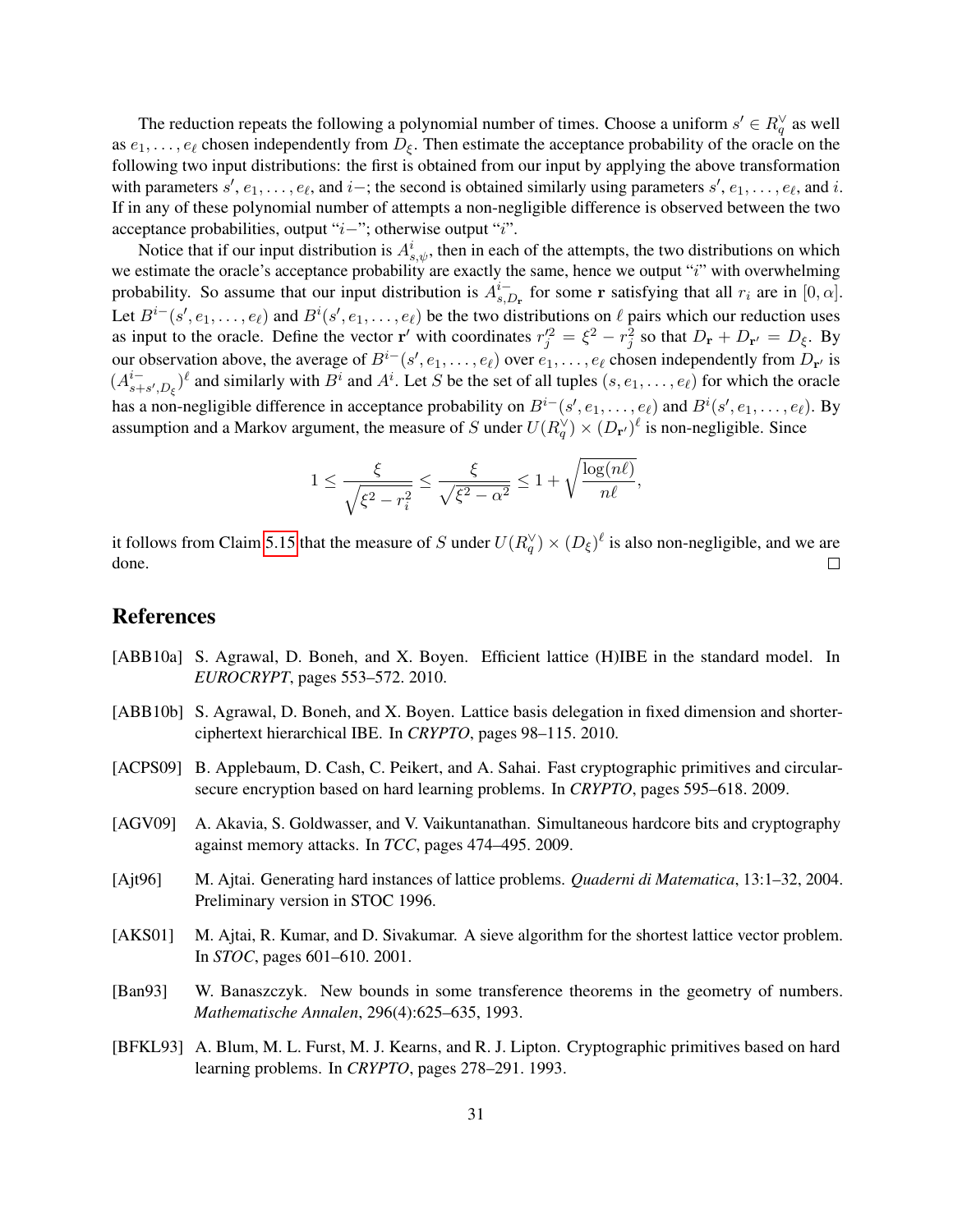- <span id="page-31-8"></span>[BGV12] Z. Brakerski, C. Gentry, and V. Vaikuntanathan. (Leveled) fully homomorphic encryption without bootstrapping. In *ICTS*, pages 309–325. 2012.
- <span id="page-31-0"></span>[BLP<sup>+</sup>13] Z. Brakerski, A. Langlois, C. Peikert, O. Regev, and D. Stehlé. Classical hardness of learning with errors. In *STOC*, pages 575–584. 2013.
- <span id="page-31-5"></span>[Boy10] X. Boyen. Lattice mixing and vanishing trapdoors: A framework for fully secure short signatures and more. In *Public Key Cryptography*, pages 499–517. 2010.
- <span id="page-31-7"></span>[BV11] Z. Brakerski and V. Vaikuntanathan. Efficient fully homomorphic encryption from (standard) LWE. In *FOCS*, pages 97–106. 2011.
- <span id="page-31-4"></span>[CHKP10] D. Cash, D. Hofheinz, E. Kiltz, and C. Peikert. Bonsai trees, or how to delegate a lattice basis. In *EUROCRYPT*, pages 523–552. 2010.
- <span id="page-31-12"></span>[Coh93] H. Cohen. *A Course in Computational Algebraic Number Theory*. Springer, 1993.
- <span id="page-31-17"></span>[Con09] K. Conrad. The different ideal, 2009. Available at [http://www.math.uconn.edu/](http://www.math.uconn.edu/~kconrad/blurbs/) [˜kconrad/blurbs/](http://www.math.uconn.edu/~kconrad/blurbs/), last accessed 12 Oct 2009.
- <span id="page-31-13"></span>[DH76] W. Diffie and M. E. Hellman. New directions in cryptography. *IEEE Transactions on Information Theory*, IT-22(6):644–654, 1976.
- <span id="page-31-14"></span>[ElG84] T. ElGamal. A public key cryptosystem and a signature scheme based on discrete logarithms. In *CRYPTO*, pages 10–18. 1984.
- <span id="page-31-15"></span>[Erd46] P. Erdős. On the coefficients of the cyclotomic polynomial. *Bulletin of the American Mathematical Society*, 52(2):179–184, 1946.
- <span id="page-31-9"></span>[Gen09] C. Gentry. Fully homomorphic encryption using ideal lattices. In *STOC*, pages 169–178. 2009.
- <span id="page-31-1"></span>[GGH96] O. Goldreich, S. Goldwasser, and S. Halevi. Collision-free hashing from lattice problems. *Electronic Colloquium on Computational Complexity (ECCC)*, 3(42), 1996.
- <span id="page-31-6"></span>[GKPV10] S. Goldwasser, Y. T. Kalai, C. Peikert, and V. Vaikuntanathan. Robustness of the learning with errors assumption. In *ICS*, pages 230–240. 2010.
- <span id="page-31-16"></span>[Gol04] O. Goldreich. *Foundations of Cryptography*, volume II. Cambridge University Press, 2004.
- <span id="page-31-3"></span>[GPV08] C. Gentry, C. Peikert, and V. Vaikuntanathan. Trapdoors for hard lattices and new cryptographic constructions. In *STOC*, pages 197–206. 2008.
- <span id="page-31-10"></span>[HPS98] J. Hoffstein, J. Pipher, and J. H. Silverman. NTRU: A ring-based public key cryptosystem. In *ANTS*, pages 267–288. 1998.
- <span id="page-31-2"></span>[KTX08] A. Kawachi, K. Tanaka, and K. Xagawa. Concurrently secure identification schemes based on the worst-case hardness of lattice problems. In *ASIACRYPT*, pages 372–389. 2008.
- <span id="page-31-11"></span>[LM06] V. Lyubashevsky and D. Micciancio. Generalized compact knapsacks are collision resistant. In *ICALP (2)*, pages 144–155. 2006.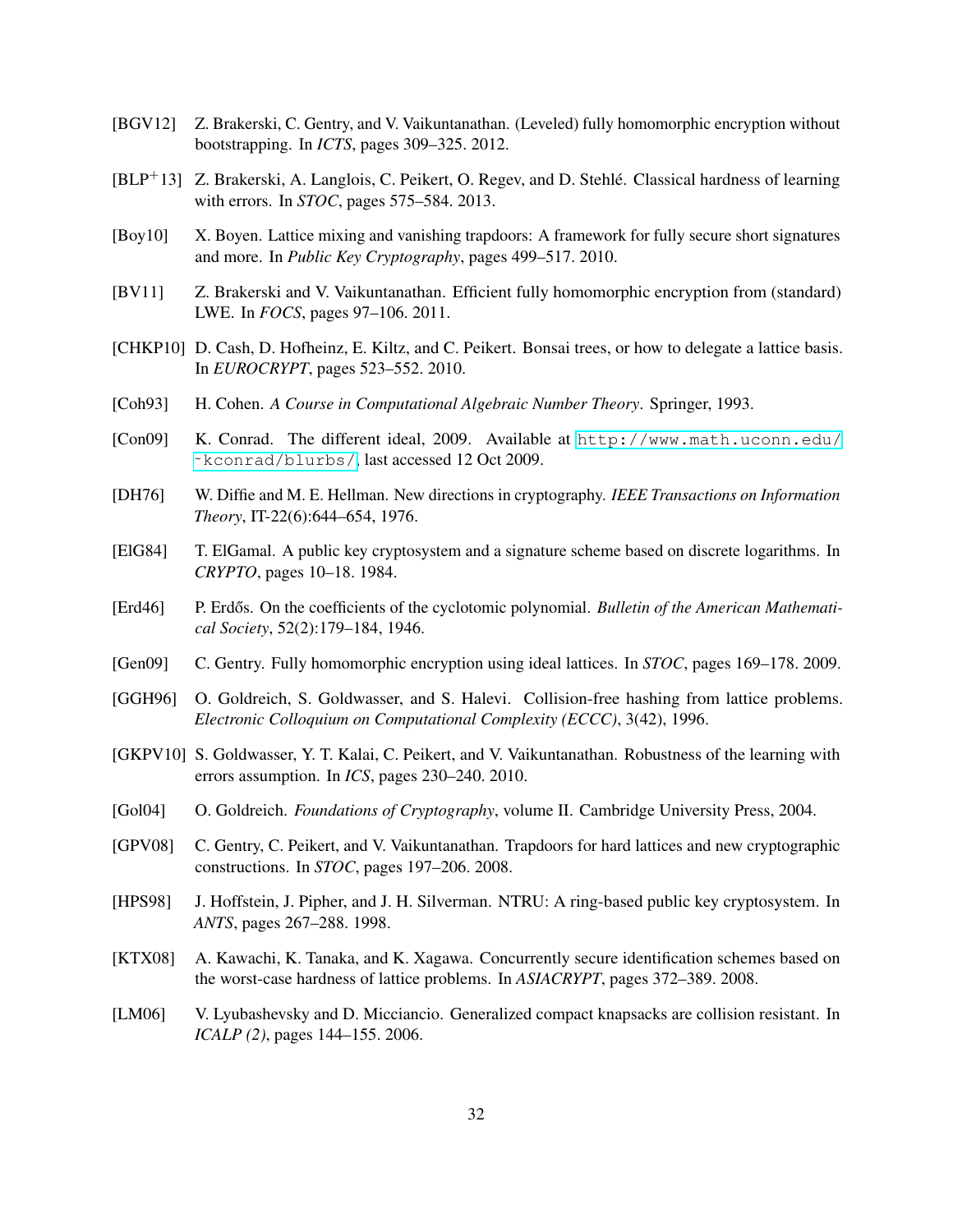- <span id="page-32-11"></span>[LM08] V. Lyubashevsky and D. Micciancio. Asymptotically efficient lattice-based digital signatures. In *TCC*, pages 37–54. 2008.
- <span id="page-32-9"></span>[LMPR08] V. Lyubashevsky, D. Micciancio, C. Peikert, and A. Rosen. SWIFFT: A modest proposal for FFT hashing. In *FSE*, pages 54–72. 2008.
- <span id="page-32-5"></span>[LP11] R. Lindner and C. Peikert. Better key sizes (and attacks) for LWE-based encryption. In *CT-RSA*, pages 319–339. 2011.
- <span id="page-32-12"></span>[LPR13] V. Lyubashevsky, C. Peikert, and O. Regev. A toolkit for ring-LWE cryptography. In *EURO-CRYPT*, pages 35–54. 2013.
- <span id="page-32-16"></span>[LS13] A. Langlois and D. Stehlé. Worst-case to average-case reductions for module lattices, 2013. Submitted.
- <span id="page-32-15"></span>[LTV12] A. López-Alt, E. Tromer, and V. Vaikuntanathan. On-the-fly multiparty computation on the cloud via multikey fully homomorphic encryption. In *STOC*, pages 1219–1234. 2012.
- <span id="page-32-2"></span>[Lyu08] V. Lyubashevsky. Lattice-based identification schemes secure under active attacks. In *Public Key Cryptography*, pages 162–179. 2008.
- <span id="page-32-10"></span>[Lyu09] V. Lyubashevsky. Fiat-Shamir with aborts: Applications to lattice and factoring-based signatures. In *ASIACRYPT*, pages 598–616. 2009.
- <span id="page-32-4"></span>[Lyu12] V. Lyubashevsky. Lattice signatures without trapdoors. In *EUROCRYPT*, pages 738–755. 2012.
- <span id="page-32-7"></span>[Mic02] D. Micciancio. Generalized compact knapsacks, cyclic lattices, and efficient one-way functions. *Computational Complexity*, 16(4):365–411, 2007. Preliminary version in FOCS 2002.
- <span id="page-32-3"></span>[MP12] D. Micciancio and C. Peikert. Trapdoors for lattices: Simpler, tighter, faster, smaller. In *EUROCRYPT*, pages 700–718. 2012.
- <span id="page-32-17"></span>[MR04] D. Micciancio and O. Regev. Worst-case to average-case reductions based on Gaussian measures. *SIAM J. Comput.*, 37(1):267–302, 2007. Preliminary version in FOCS 2004.
- <span id="page-32-6"></span>[MR09] D. Micciancio and O. Regev. Lattice-based cryptography. In *Post Quantum Cryptography*, pages 147–191. Springer, February 2009.
- <span id="page-32-1"></span>[MV03] D. Micciancio and S. P. Vadhan. Statistical zero-knowledge proofs with efficient provers: Lattice problems and more. In *CRYPTO*, pages 282–298. 2003.
- <span id="page-32-13"></span>[MV10] D. Micciancio and P. Voulgaris. A deterministic single exponential time algorithm for most lattice problems based on Voronoi cell computations. In *STOC*, pages 351–358. 2010.
- <span id="page-32-0"></span>[Pei09] C. Peikert. Public-key cryptosystems from the worst-case shortest vector problem. In *STOC*, pages 333–342. 2009.
- <span id="page-32-8"></span>[PR06] C. Peikert and A. Rosen. Efficient collision-resistant hashing from worst-case assumptions on cyclic lattices. In *TCC*, pages 145–166. 2006.
- <span id="page-32-14"></span>[PR07] C. Peikert and A. Rosen. Lattices that admit logarithmic worst-case to average-case connection factors. In *STOC*, pages 478–487. 2007.